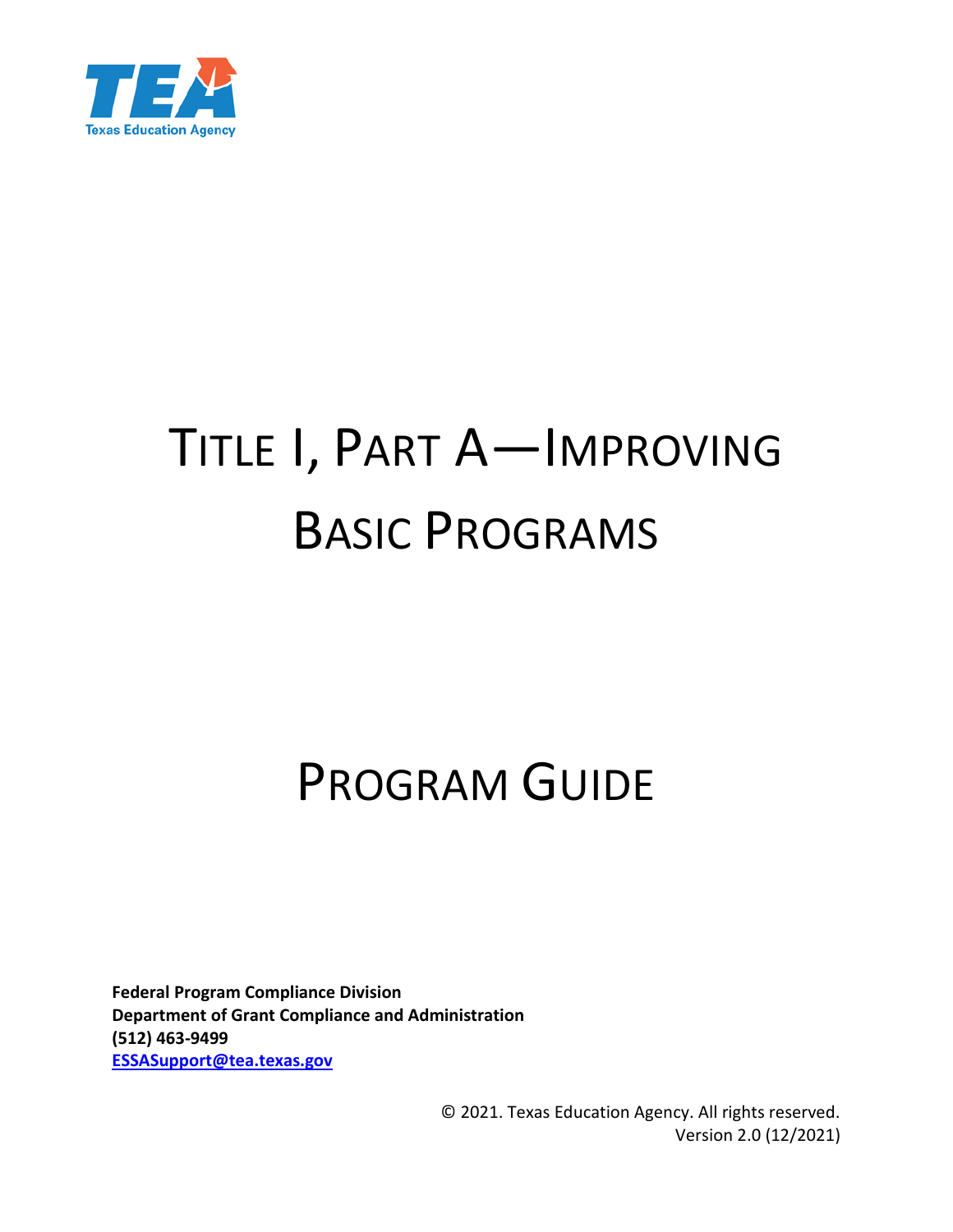# <span id="page-1-0"></span>**Change History**

| <b>Version</b> | <b>Release Date</b> | <b>Summary of Changes</b>                                                                                                                                                    | <b>Affected Page</b><br>Number(s) |
|----------------|---------------------|------------------------------------------------------------------------------------------------------------------------------------------------------------------------------|-----------------------------------|
| 2.0            | 12/2021             | Moved FAQs from Program Guide to<br>separate FAQ document.                                                                                                                   | multiple                          |
|                |                     | Removed reference to the LEA Plan being<br>incorporated into the ESSA Consolidated<br>Application from "LEA Plan and<br>Application"                                         | p. 2                              |
|                |                     | Removed reference to TEC indicating<br>state requirements from "Required<br>Stakeholders"                                                                                    | p. 4                              |
|                |                     | Removed references to single attendance<br>areas and multiple attendance areas from<br>"Eligible School Attendance Areas"                                                    | p. 9                              |
|                |                     | Added reference to campuses with a low-<br>income percentage that is greater than or<br>equal to the LEA's low-income<br>percentage being eligible under "LEA<br>Discretion" | p. 10                             |
|                |                     | Removed references to single attendance<br>areas and multiple attendance areas from<br>"Reservation of Funds"                                                                | p. 12                             |
|                |                     | Reorganized the LEA Reservation<br>activities into required and authorized<br>under "Reservation of Funds"                                                                   |                                   |
|                |                     | Removed references to single attendance<br>areas and multiple attendance areas from<br>"General Campus Allocation Rules" and<br>"125 Percent Special Allocation Rule"        | p. 13                             |
|                |                     | Removed Campus Allocation Examples (to<br>be included in SC5000 guidance)                                                                                                    | p. 14                             |
|                |                     | Added link to the Statewide<br>Programmatic Ed-Flex Schoolwide<br><b>Eligibility Waiver Supporting</b><br>Documentation form under "Schoolwide<br>Program Eligibility"       | p. 15                             |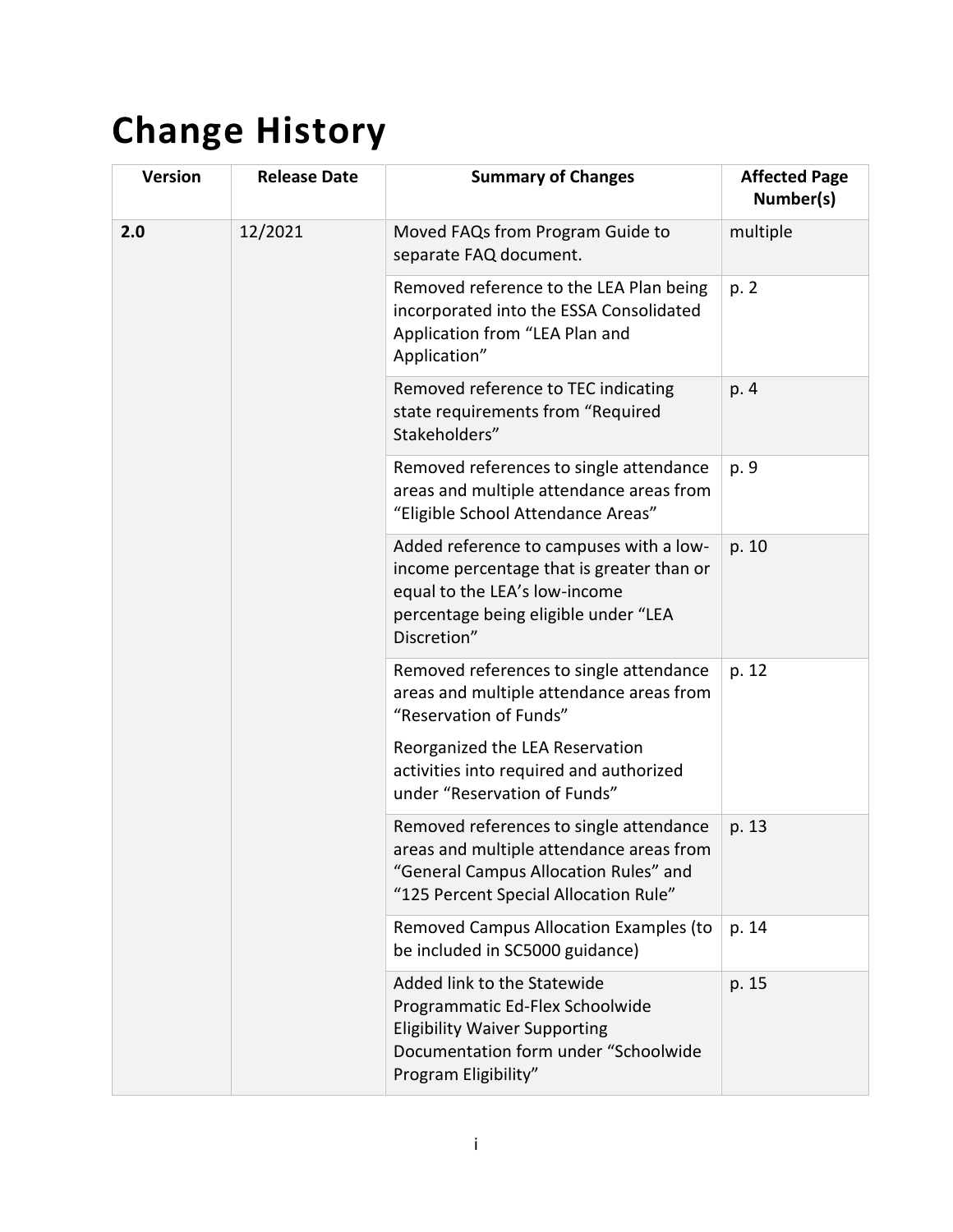| <b>Version</b>                                            | <b>Release Date</b>                                                                               | <b>Summary of Changes</b>                                                                                                | <b>Affected Page</b><br>Number(s) |
|-----------------------------------------------------------|---------------------------------------------------------------------------------------------------|--------------------------------------------------------------------------------------------------------------------------|-----------------------------------|
| Program"                                                  |                                                                                                   | Added reference to Schoolwide Program<br>Plan in addition to Campus Improvement<br>Plan under "Elements of a Schoolwide" | p. 16                             |
|                                                           |                                                                                                   | Adding reference to Annual Evaluation as<br>the third Essential Element of a<br>Schoolwide Program.                      | p. 18                             |
|                                                           | Replaced outdated acronyms in the table<br>under "Accounting for Funds on<br>Schoolwide Programs" |                                                                                                                          | p. 21                             |
| Removed reference to REAP from "15<br>Percent Limitation" |                                                                                                   | p. 44                                                                                                                    |                                   |
|                                                           |                                                                                                   | Removed references to specific school<br>years from the "Distinguished Schools"<br>criteria                              | p. 56-57                          |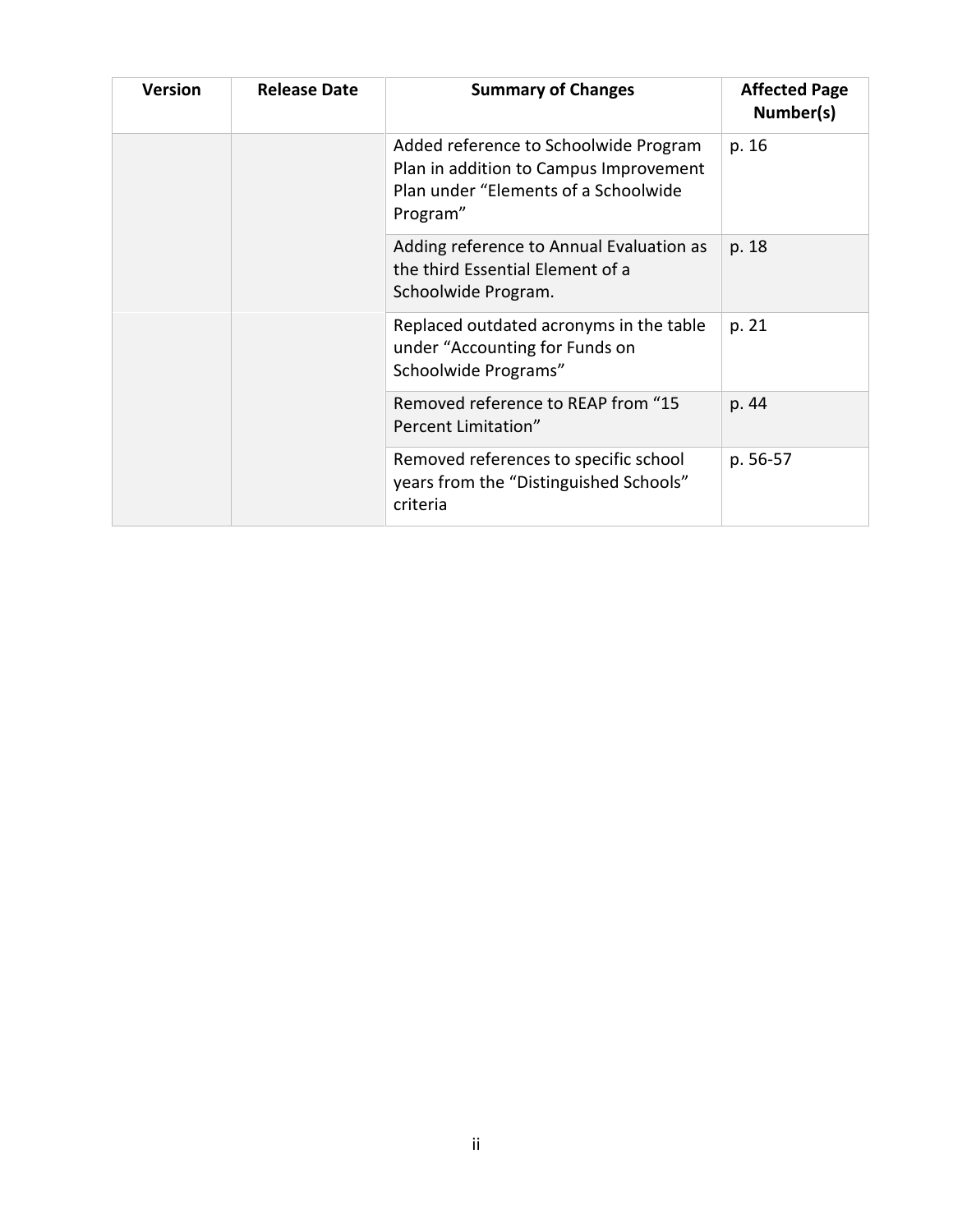# <span id="page-3-0"></span>**COVID-19**

As a result of the COVID-19 pandemic, additional flexibility in the administration of federal grant programs is likely to be issued by the U.S. Department of Education. Any additional flexibility for the Title I, Part A program that is available to LEAs related to COVID-19 will be provided on TEA's [COVID-19 Support: District Waivers, Finance & Grants](https://tea.texas.gov/texas-schools/health-safety-discipline/covid/covid-19-support-district-waivers-finance-grants) web page.

### <span id="page-3-1"></span>**Web Resources**

• TEA's [COVID-19 Support: District Waivers, Finance & Grants](https://tea.texas.gov/texas-schools/health-safety-discipline/covid/covid-19-support-district-waivers-finance-grants) web page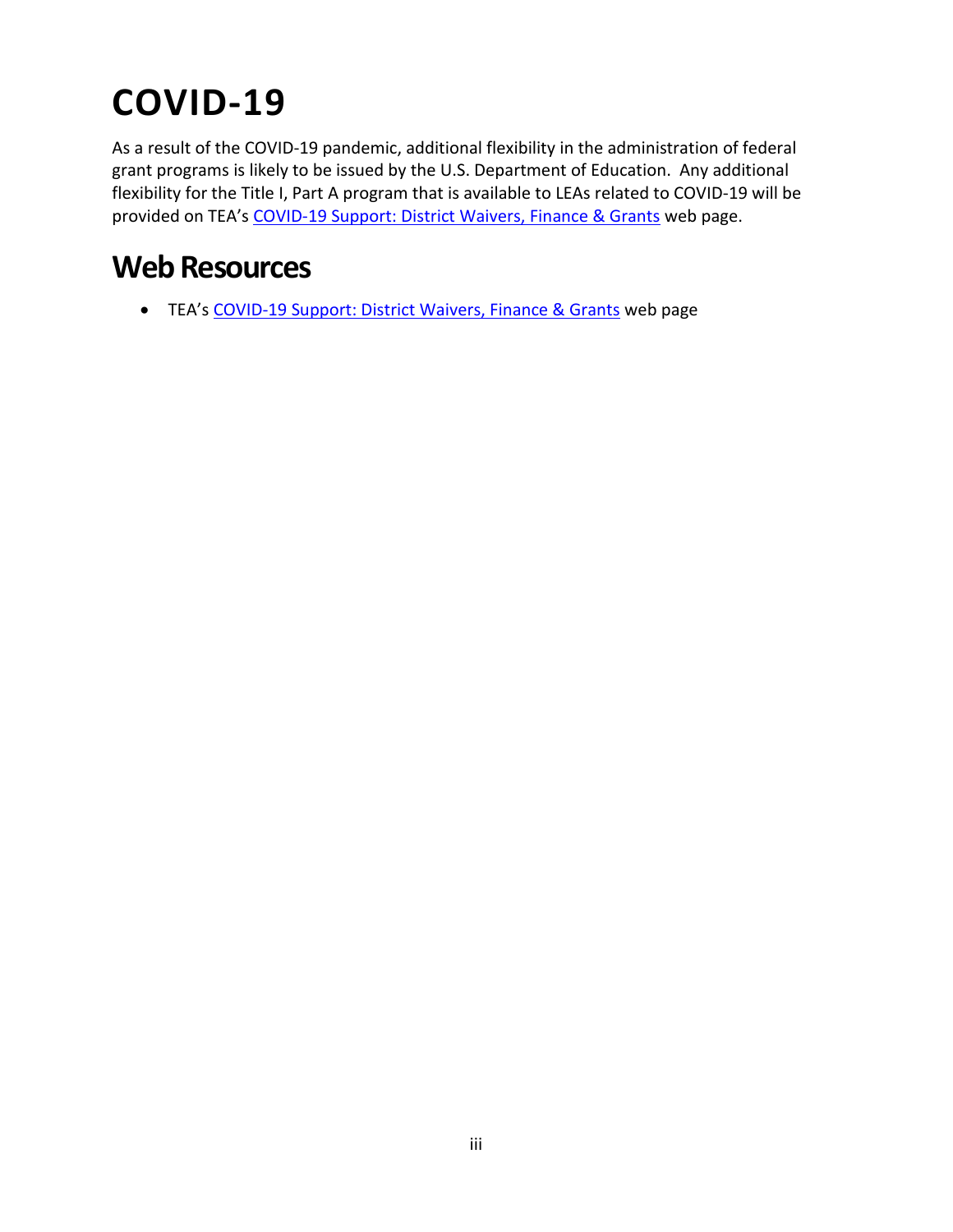# <span id="page-4-0"></span>**Table of Contents**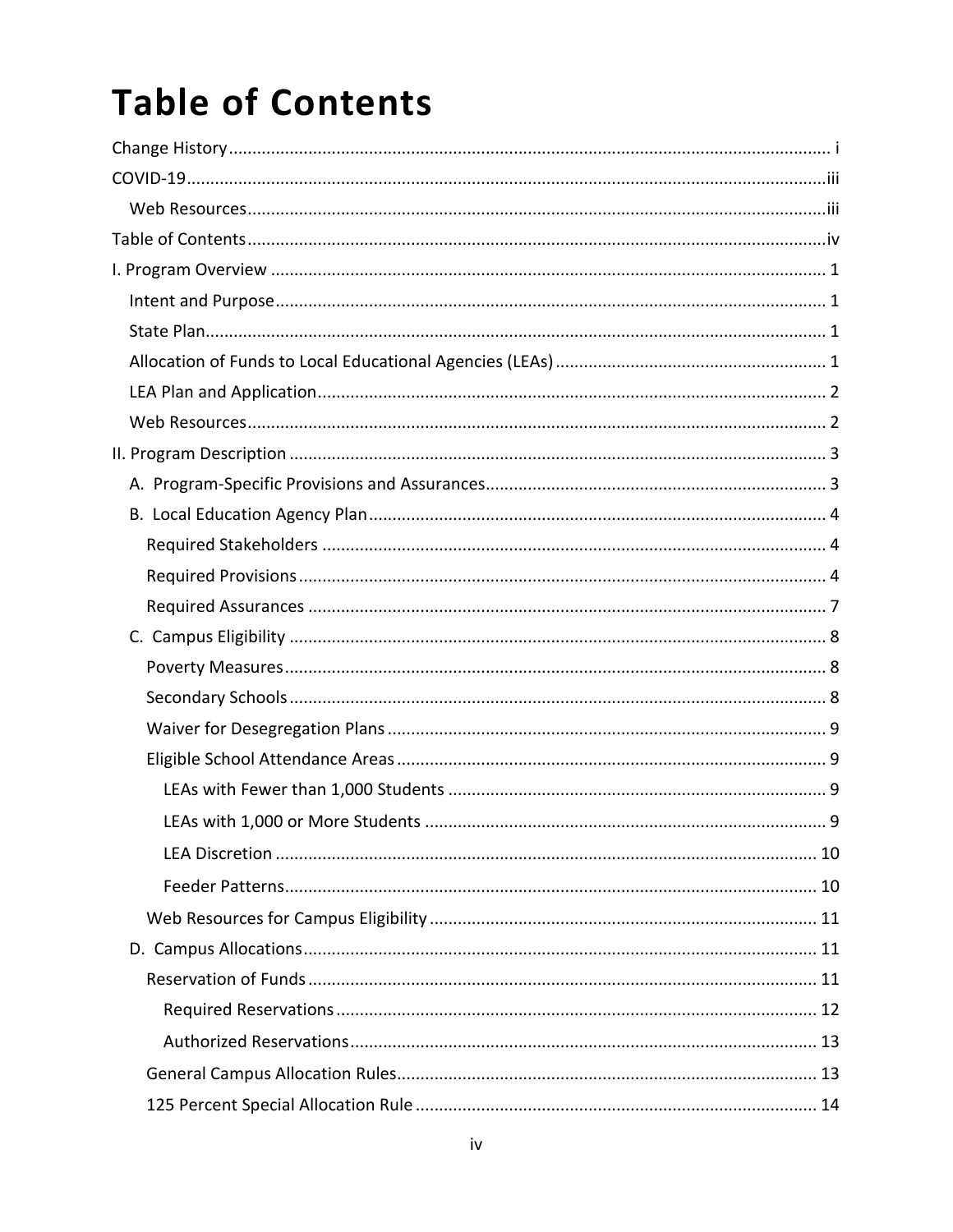| Element 2: Schoolwide Program Plan/Campus Improvement Plan (CIP) 16  |  |
|----------------------------------------------------------------------|--|
|                                                                      |  |
|                                                                      |  |
|                                                                      |  |
|                                                                      |  |
|                                                                      |  |
|                                                                      |  |
|                                                                      |  |
|                                                                      |  |
|                                                                      |  |
|                                                                      |  |
|                                                                      |  |
|                                                                      |  |
|                                                                      |  |
|                                                                      |  |
|                                                                      |  |
|                                                                      |  |
|                                                                      |  |
|                                                                      |  |
|                                                                      |  |
|                                                                      |  |
|                                                                      |  |
| D. Campus-Specific Parent and Family Engagement Responsibilities  32 |  |
|                                                                      |  |
|                                                                      |  |
|                                                                      |  |
|                                                                      |  |
|                                                                      |  |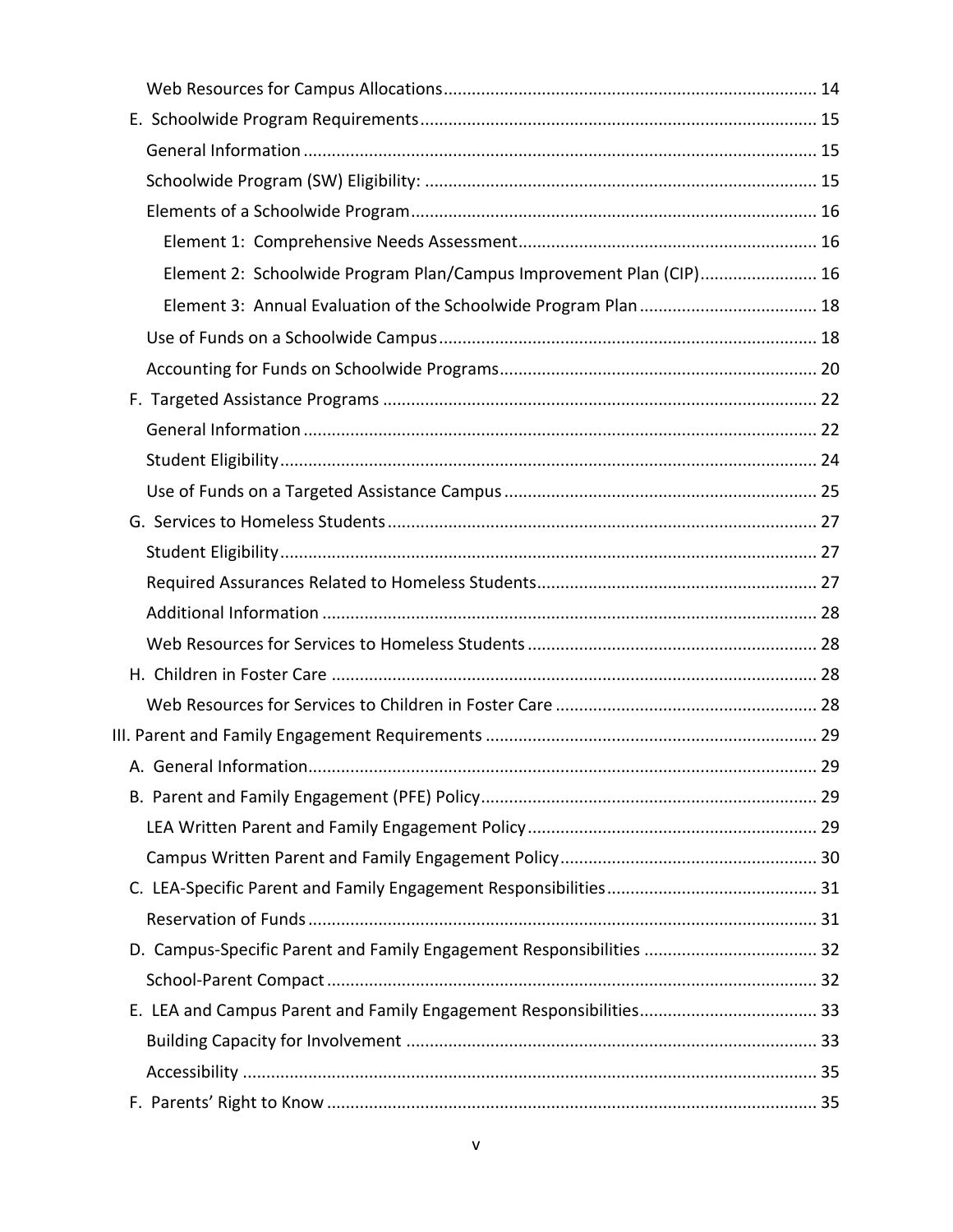| Armed Forces Recruiter Access to Students and Student Recruiting Information  38 |  |
|----------------------------------------------------------------------------------|--|
|                                                                                  |  |
|                                                                                  |  |
|                                                                                  |  |
|                                                                                  |  |
|                                                                                  |  |
|                                                                                  |  |
|                                                                                  |  |
|                                                                                  |  |
|                                                                                  |  |
|                                                                                  |  |
|                                                                                  |  |
|                                                                                  |  |
|                                                                                  |  |
|                                                                                  |  |
|                                                                                  |  |
|                                                                                  |  |
|                                                                                  |  |
|                                                                                  |  |
|                                                                                  |  |
|                                                                                  |  |
|                                                                                  |  |
|                                                                                  |  |
|                                                                                  |  |
|                                                                                  |  |
|                                                                                  |  |
|                                                                                  |  |
|                                                                                  |  |
|                                                                                  |  |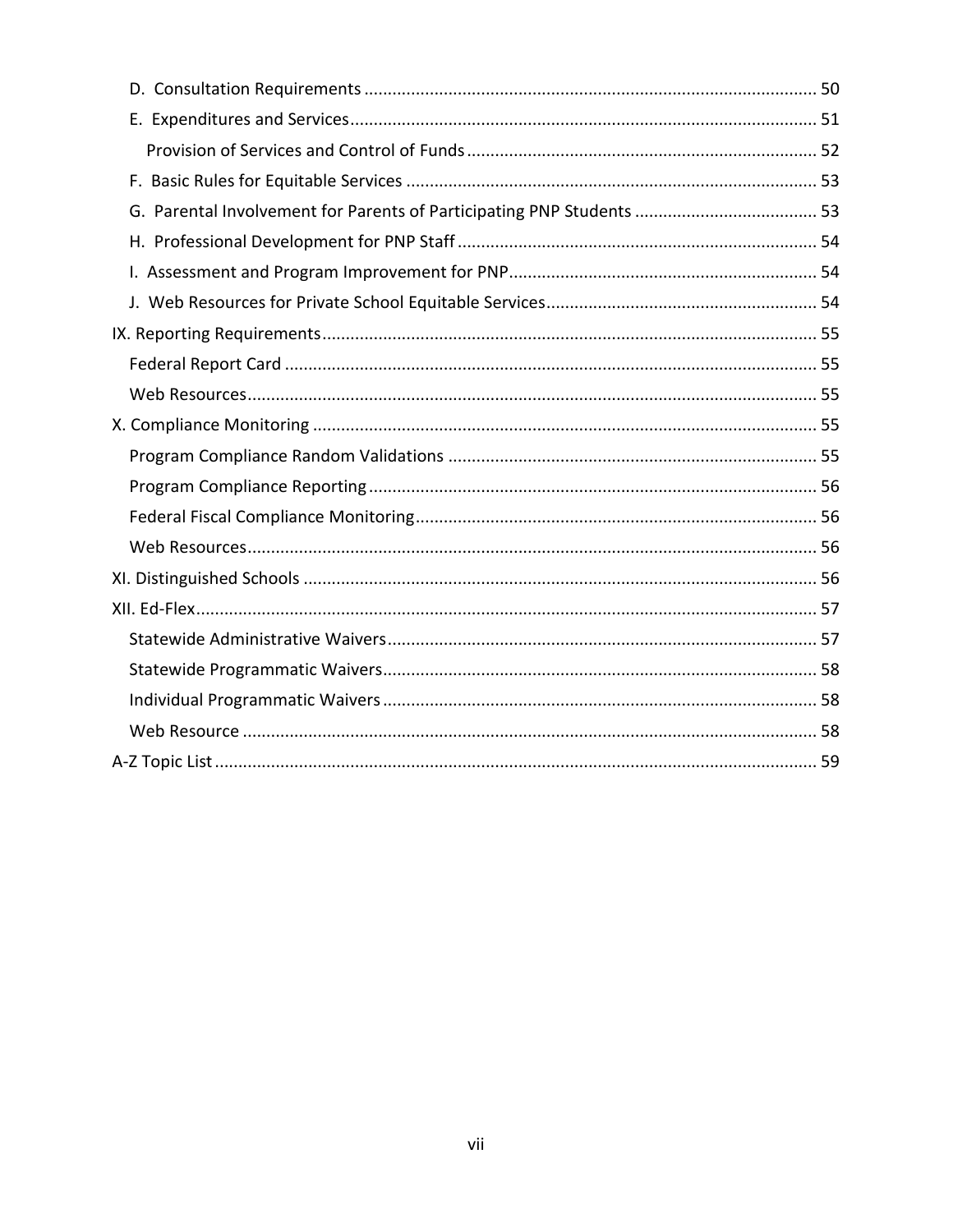# <span id="page-8-0"></span>**I. Program Overview**

[Unless otherwise noted, the Section numbers cited in this guidance document refer to the Elementary and Secondary Education Act (ESEA), as amended by the Every Student Succeeds Act (ESSA).]

### <span id="page-8-1"></span>**Intent and Purpose**

The purpose of Title I of ESSA is to provide all children significant opportunity to receive a fair, equitable, and high-quality education, and to close educational achievement gaps. Title I, Part A, supports campuses in implementing either a schoolwide program (SWP) or a targeted assistance program (TAP).

This program guide contains basic program information as well as direct links to related information and resources available on the Texas Education Agency web site. This resource provides general program information and should not be perceived as an all-inclusive listing of all statutory requirements. Upon certification and submission of the ESSA Consolidated Federal Grant Application, LEAs certify that they will comply with all requirements noted in statute. All statutory requirements can be found in the Program-Specific Provisions and Assurances posted on the [TEA Grant Opportunities Page.](https://tea4avalonzo.tea.state.tx.us/GrantOpportunities/forms/GrantProgramSearch.aspx) For a link to the Program-Specific Provisions and Assurances, search by the grant application name and review the information located in the Application and Support Information section.

Additionally, please note that any sample language provided in sections of this guide are examples of what LEAs and/or campuses could use as a guide. It is not meant for an LEA to copy and paste verbatim as LEA policies and procedures may be different than what is provided as sample language.

### <span id="page-8-2"></span>**State Plan**

Each State that receives Title I, Part A funds is required to submit a plan to the United States Department of Education (USDE). The preliminary Texas Consolidated State Plan was submitted to the USDE by the Texas Education Agency (TEA) on September 25, 2017. The final Texas Consolidated State Plan was submitted on March 6, 2018. This final plan reflected the results of a series of public hearings, review by the Governor's Office, and review by the State Board of Education, in addition to input from a peer review process and feedback from the USDE. The Plan can be viewed through the following link:

[https://tea.texas.gov/About\\_TEA/Laws\\_and\\_Rules/ESSA/Every\\_Student\\_Succeeds\\_Act/.](https://tea.texas.gov/About_TEA/Laws_and_Rules/ESSA/Every_Student_Succeeds_Act/)

## <span id="page-8-3"></span>**Allocation of Funds to Local Educational Agencies (LEAs)**

Allocations to individual LEAs are determined based on statutory formulas. Several factors affect LEA eligibility for the funding, including Census updates, hold-harmless amounts, and setasides for state activities, state-level administration, and charter school funding.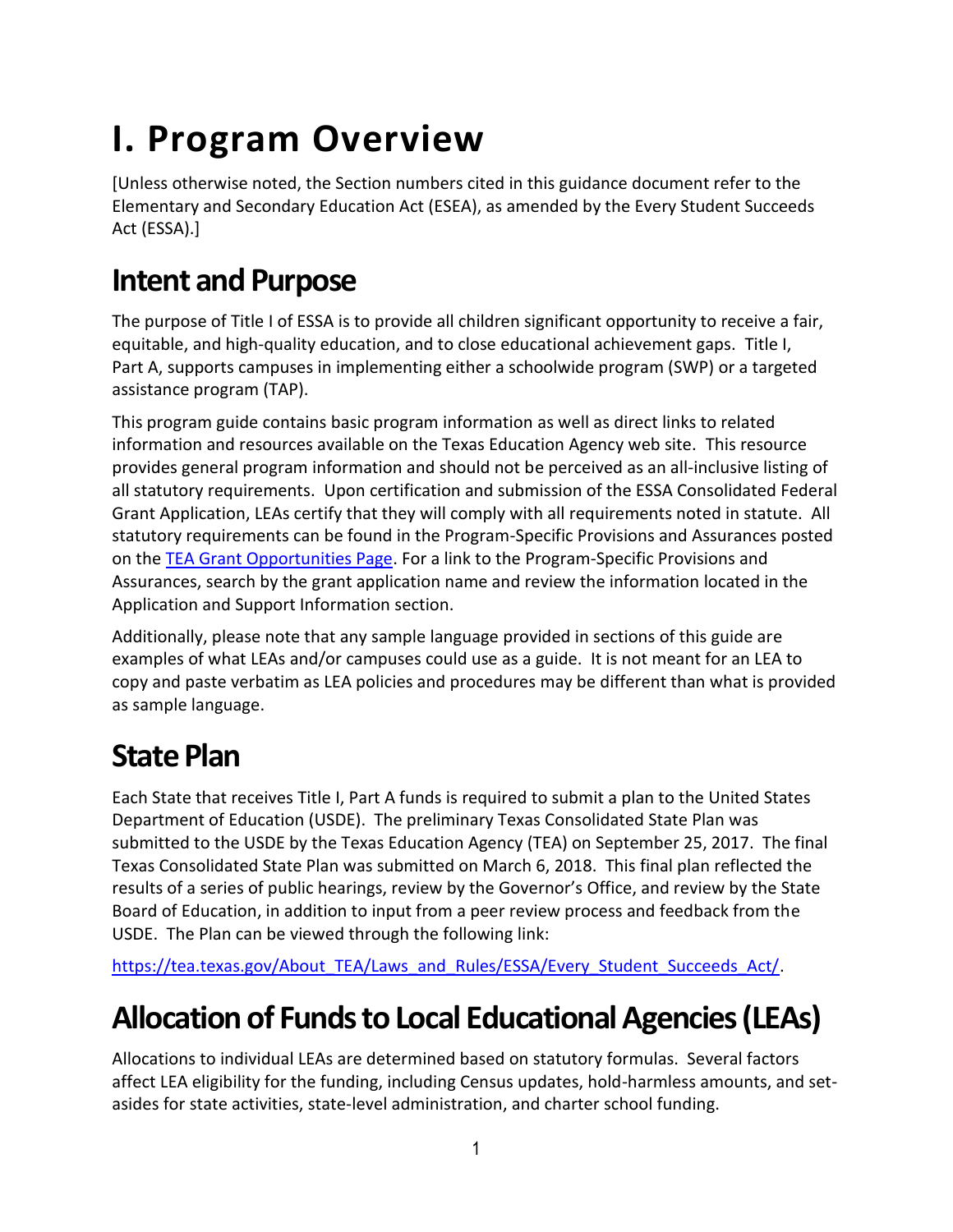The process of determining LEA allocations is detailed in the "**ESSA Funding Formulas Reference Manual**" that is available in the Handbooks and Other Guidance section of TEA's [Finance and Grants web site.](https://tea.texas.gov/Finance_and_Grants/Grants/Training_and_Other_Resources/Training_and_Other_Resources)

[Entitlement amounts](https://tea.texas.gov/Finance_and_Grants/Grants/Applying_for_a_Grant/Entitlements,_Grants_Administration_Division/) for the current school year for these and other grants are available on the Grants Administration Division web page. Entitlements can be found in the ESSA Consolidated Application entitlements section of the web page.

## <span id="page-9-0"></span>**LEA Plan and Application**

Local education agencies (LEAs) may apply for Title I, Part A funding through the ESSA Consolidated Federal Grant Application that is available on the eGrants system. Information on accessing the eGrants system are detailed on the [TEA Secure Applications web page.](https://tea.texas.gov/About_TEA/Other_Services/Secure_Applications/TEA__Secure_Applications_Information#E) General information and a sample application are available at the [TEA Grant Opportunities web page.](https://tea4avalonzo.tea.state.tx.us/GrantOpportunities/forms/GrantProgramSearch.aspx) For detailed information search by the grant application name.

Each LEA is required to develop and maintain locally an LEA Plan that addresses the requirements for the programs included in its ESSA Consolidated Federal Grant Application. The ESSA Consolidated Federal Grant Application serves as a Consolidated LEA Plan and Application for the following Federal programs:

- ❑ Title I, Part A—Improving Basic Programs Operated by LEAs
- ❑ Title I, Part C—Education of Migratory Children
- ❑ Title I, Part D—Prevention and Intervention Programs for Children and Youth Who Are Neglected, Delinquent, or At Risk of Dropping Out
- ❑ Title II, Part A—Supporting Effective Instruction
- ❑ Title III, Part A—English Language Acquisition, Language Enhancement, and Academic Achievement
- ❑ Title IV, Part A—Student Support and Academic Enrichment Grants

The Title I, Part A [requirements that must be addressed in the LEA Plan](#page-11-0) are addressed in the Program Description section of this document.

### <span id="page-9-1"></span>**Web Resources**

- **[ESSA State Plan](https://tea.texas.gov/About_TEA/Laws_and_Rules/ESSA/Every_Student_Succeeds_Act/)**
- **[ESSA Funding Formulas Reference Manual](https://tea.texas.gov/sites/default/files/essa-funding-reference-handbook.pdf)**
- **[Entitlements](https://tea.texas.gov/Finance_and_Grants/Grants/Applying_for_a_Grant/Entitlements)**
- **[eGrants Access](https://tea.texas.gov/About_TEA/Other_Services/Secure_Applications/TEA__Secure_Applications_Information#E)**
- **[TEA Grant Opportunities Page](https://tea4avalonzo.tea.state.tx.us/GrantOpportunities/forms/GrantProgramSearch.aspx)**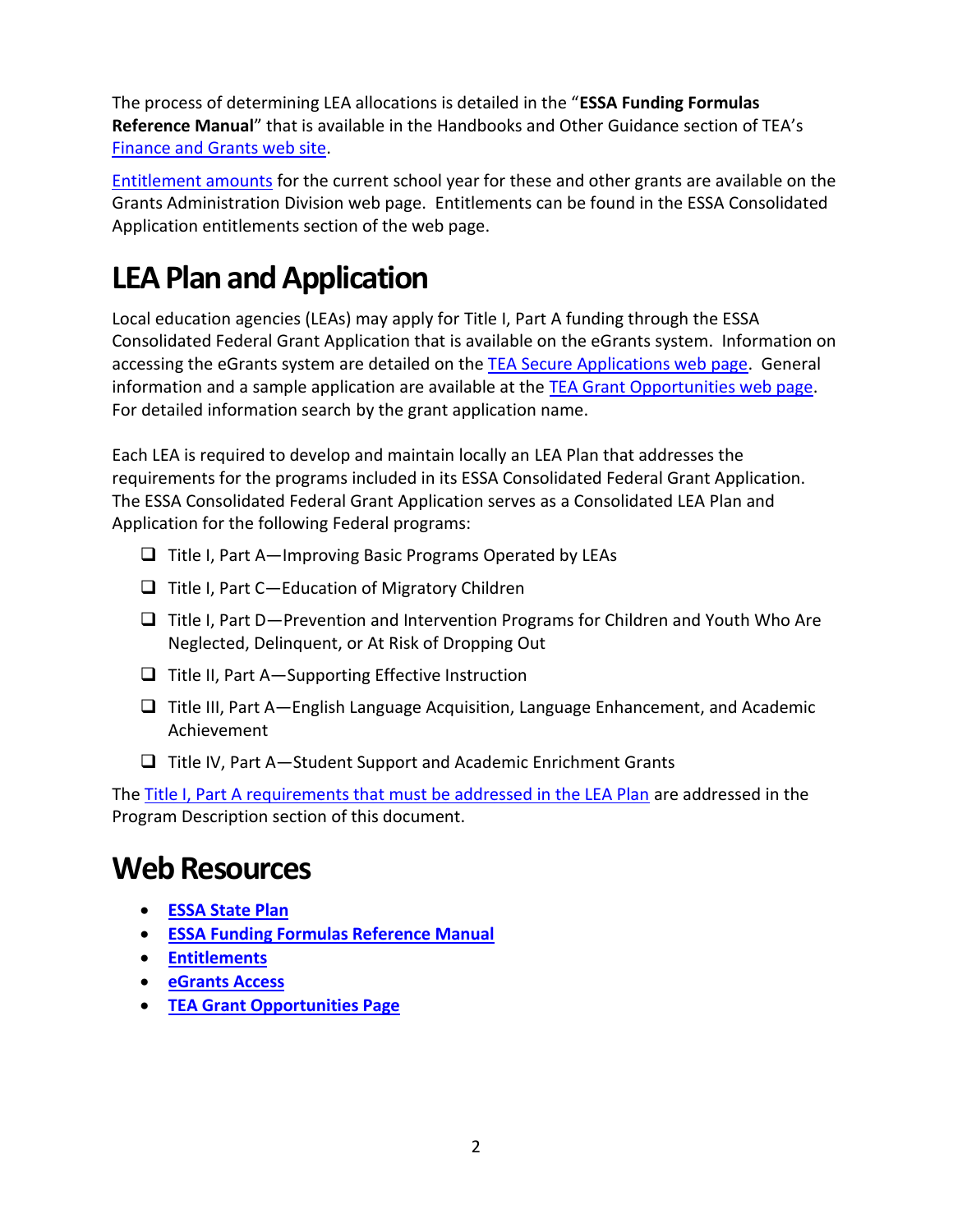# <span id="page-10-0"></span>**II. Program Description**

This section provides program-specific requirements and information related to the Title I, Part A program, including general requirements for LEAs and campuses.

### <span id="page-10-1"></span>**A. Program-Specific Provisions and Assurances**

By applying for Title I, Part A funds, the LEA has acknowledged its acceptance of the Title I, Part A program requirements as part of the Program-Specific Provisions and Assurances that are incorporated into the ESSA Consolidated Federal Grant Application.

Please note that LEAs may be selected to participate in a random validation process to ensure compliance with any of these requirements.

The full text of the updated Program-Specific Provisions and Assurances related to Title I, Part A is available on the TEA web site. It may be accessed through the link provided, above, or through [TEA's Grant Opportunities web page](https://tea4avalonzo.tea.state.tx.us/GrantOpportunities/forms/GrantProgramSearch.aspx) by searching for the ESSA Consolidated Federal Grant Application for the most current school year. Links to the Program-Specific Provisions and Assurances document, as well as any published Errata notices, are listed under the "Application and Support Information" section of the search results.

The Title I, Part A Specific Provisions and Assurances document is organized by topic for ease of use:

- ❑ General Assurances
- ❑ Assurances Relating to Eligible School Attendance Areas
- ❑ Assurances Relating to the Title I, Part A Program Plan
- ❑ Assurances Relating to Schoolwide Programs
- ❑ Assurances Relating to Targeted Assistance Programs
- ❑ Assurances Relating to Parents' Right to Know
- ❑ Assurances Relating to Parental Involvement
- ❑ Assurances Relating to Coordination
- ❑ Assurances Relating to Private Schools

The Program-Specific Provisions and Assurances contain all of the statutory program requirements and are the best place to start when designing a program, training staff, or searching for the citation for a particular program requirement. They are essentially the "fine print" of the contract the LEA signs by certifying and submitting its application for funding. Each of the Program-Specific Provisions and Assurances listed includes the section number of the ESSA statute on which it is based.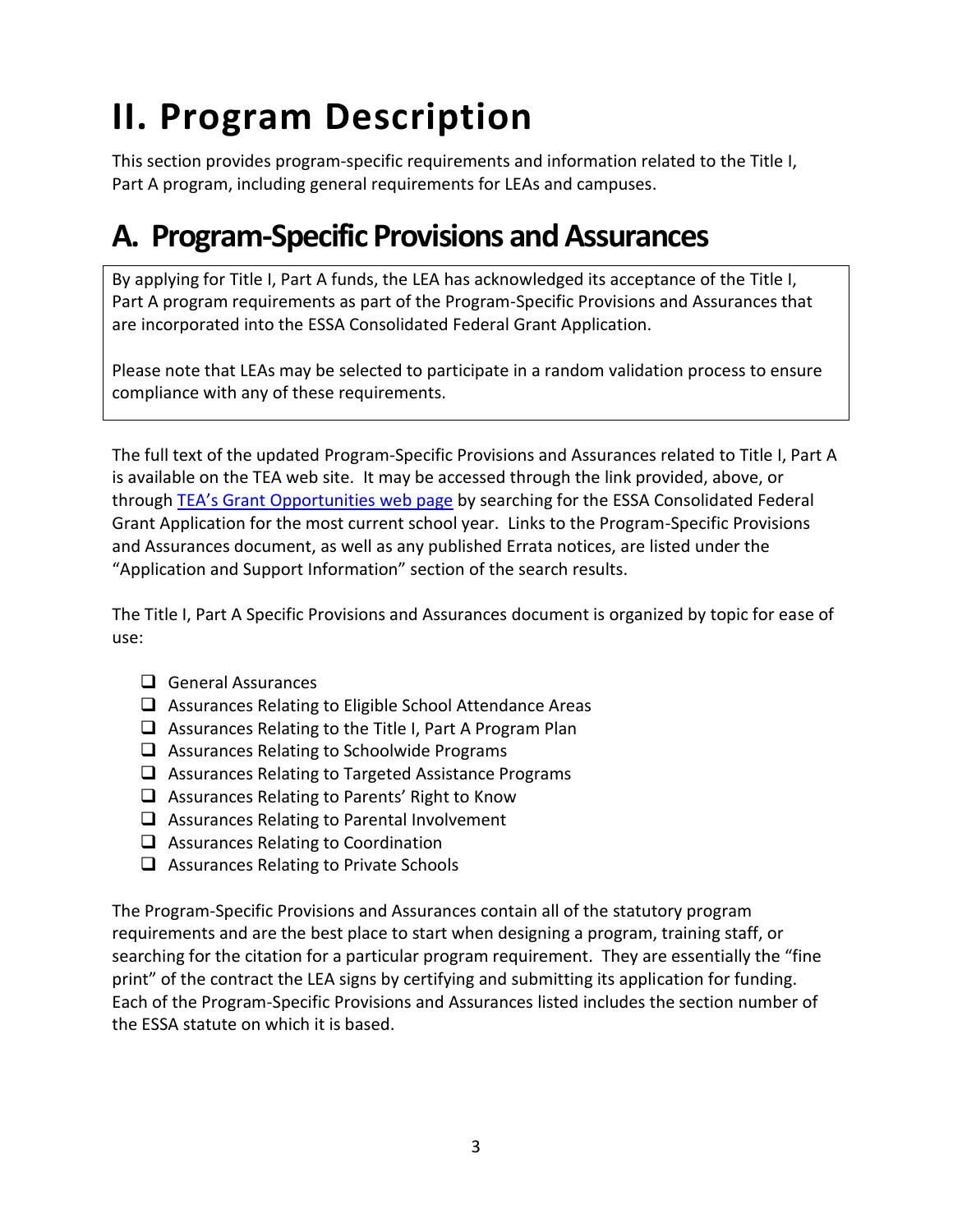## <span id="page-11-0"></span>**B. Local Education Agency Plan**

To ensure that all children receive a high-quality education, and to close the achievement gap between children meeting the challenging State academic standards and those children who are not meeting such standards, all LEAs that receive Title I, Part A funds are required to have an LEA Plan. The LEA may incorporate the LEA Plan requirements into the District Improvement Plan (DIP) that is required under the Texas Education Code.

#### <span id="page-11-1"></span>**Required Stakeholders**

In order to comply with requirements under Title I, Part A, Section  $1111(a)(1)(A)$ , as well as with the Texas Education Code (TEC) §11.251, this plan must be developed and revised with meaningful consultation and input from the following stakeholders:

- $\checkmark$  Teachers.
- $\checkmark$  Principals,
- $\checkmark$  Other school leaders,
- $\checkmark$  Paraprofessionals,
- $\checkmark$  Specialized instructional support personnel,
- $\checkmark$  Charter school leaders (in an LEA that has charter schools),
- $\checkmark$  Administrators (including administrators of programs in other parts of Title I),
- $\checkmark$  Other appropriate school personnel,
- $\checkmark$  Parents\* of children in schools served under Title I, Part A, and
- $\checkmark$  Members of the community.\*

\*Please note that TEC §11.251 specifies that a parent who is an employee of the school district is not considered a parent representative on the district improvement plan committee. Likewise, a parent is not considered a representative of community members on the committee.

#### <span id="page-11-2"></span>**Required Provisions**

In accordance with Section 1112 **Local Education Agency Plans**, the LEA Plan must describe how the LEA will address the following: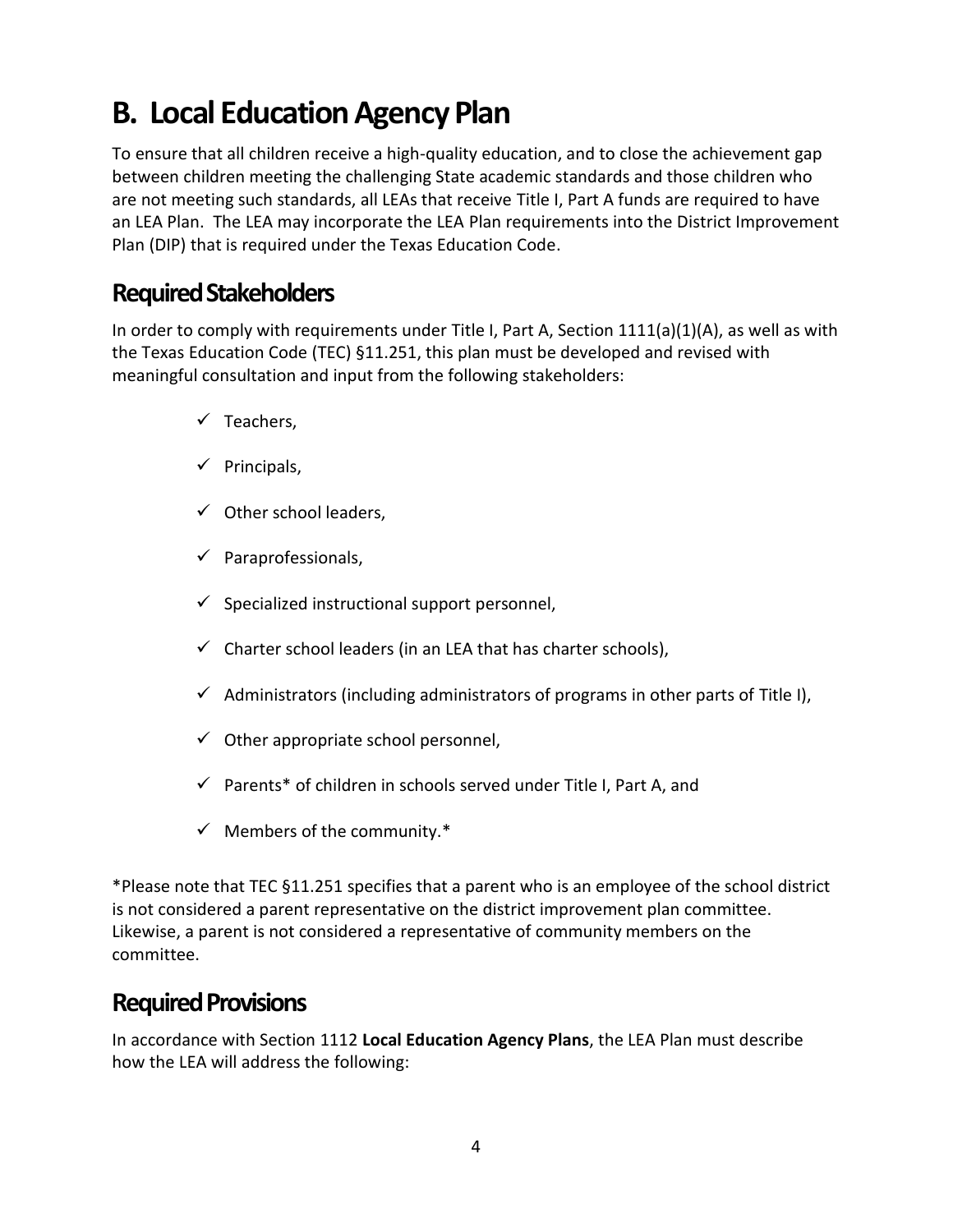- 1. Program Coordination: The LEA must coordinate the DIP with other Elementary and Secondary Education Act (ESEA) programs, the Individuals with Disabilities Education Act (IDEA), the Rehabilitation Act of 1973, the Carl D Perkins Career and Technical Education Act of 2006, the Workforce Innovation and Opportunity Act, the Head Start Act, the McKinney-Vento Homeless Assistance Act, the Adult Education and Family Literacy Act, and other Acts as appropriate.
- 2. Reviews and Revisions: The LEA shall periodically review and, as necessary, revise the DIP. This must be done at least annually.
- 3. Teacher Quality: The DIP shall describe how the LEA will identify and address any disparities that result in low-income students and minority students being taught at higher rates than other students by ineffective, inexperienced, or out-of-field teachers.
- 4. Measure of Poverty: The DIP shall include the measure of poverty that will be used to select school attendance areas. (See the Campus Eligibility section of this Program Guide for additional detailed information.)
- 5. Nature of Programs: The DIP shall include the nature of the programs to be conducted under Schoolwide and Targeted Assistance programs and, where appropriate, educational services outside such schools for children living in local institutions for neglected or delinquent children, and for neglected and delinquent children in community day school programs.
- 6. Services to Homeless Children and Youth: The DIP shall describe the services the LEA will provide homeless children and youth to support the enrollment, attendance, and success of homeless children and youth in coordination with the services the LEA is providing under the McKinney-Vento Homeless Assistance Act. (See the Services to Homeless Students section of this Program Guide for additional detailed information)
- 7. Student Progress Monitoring and Supports: The DIP shall describe how the LEA will ensure that all children receive a high-quality education and close the achievement gap between children meeting the challenging State academic standards and those children who are not meeting such standards.
- 8. Meeting Academic Needs: The DIP shall also include the following information:

How will the LEA…

- Develop and implement a well-rounded program of instruction to meet the academic needs of all students?
- Identify students who may be at risk\* for academic failure?
- Provide educational assistance to individual students the LEA or school determines need help in meeting the challenging State academic standards?
- Identify and implement instructional and other strategies intended to strengthen academic programs and improve school conditions for student learning?

\*Note: "At risk" for Title I, Part A purposes is being "at risk" of failing to meet the state's academic standards on the state assessment; this is not the same as some of the "at risk" criteria that are used for State Compensatory Education purposes.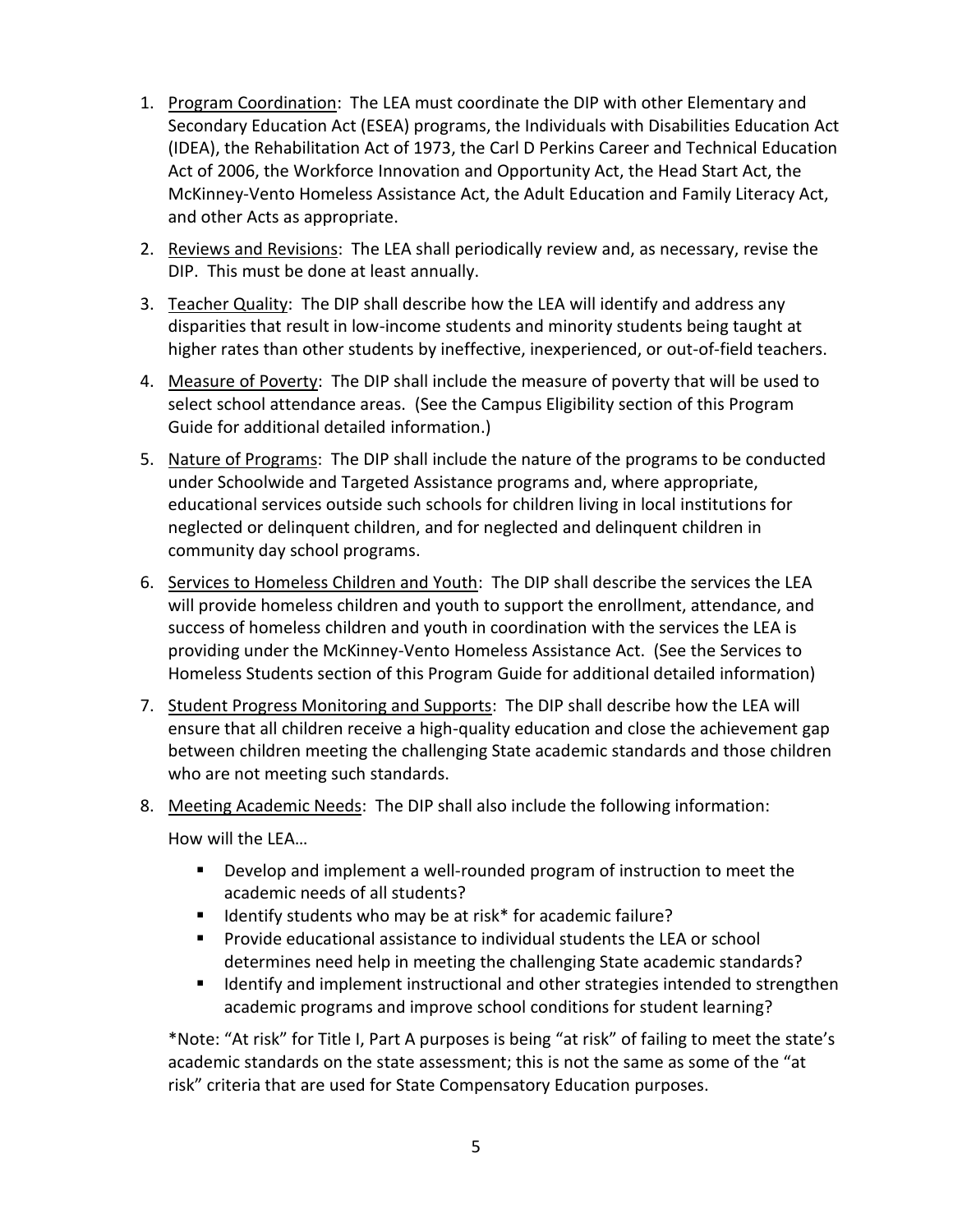- 9. Parent and Family Engagement Strategy: The DIP shall include the strategies the LEA will use to implement effective parent and family engagement. (See [the Parent and](#page-38-0)  [Family Engagement](#page-38-0) – LEA Responsibilities section of this Program Guide for additional detailed information.)
- 10. Parent Comments of Disagreement: If the District Improvement Plan is not satisfactory to the parents of participating children, the LEA must submit any parent comments with the ESSA Consolidated Federal Grant Application to the State.
- 11. Discipline Disproportionality: The DIP shall include how the LEA will support efforts to reduce the overuse of discipline practices that remove students from the classroom, which may include identifying and supporting schools with high rates of discipline, disaggregated by each of the subgroups of students.
- 12. Other Proposed Use of Funds: The DIP shall include any other information on how the LEA proposes to use funds to meet the purposes of this grant and that the LEA determines appropriate to provide, which may include how the LEA will…
	- Assist schools in identifying and serving gifted and talented students; and
	- Assist schools in developing effective school library programs to provide students an opportunity to develop digital literacy skills and improve academic achievement.
- 13. Conditional Requirements: The following information should be included in the DIP if the following requirements apply to the LEA or any campuses in the LEA.
	- Middle to High School/High School to Postsecondary Transitions: If an LEA has middle grades and/or high school grades, the DIP shall describe how the LEA will implement strategies to facilitate effective transitions for students from middle grades to high school and from high school to postsecondary education including…
		- coordination with institutions of higher education, employers, and other local partners; and
		- increased student access to early college high school or dual or concurrent enrollment opportunities, or career counseling to identify student interests and skills.
	- Identification of Eligible Children Targeted Assistance Program: If an LEA has schools operating a Targeted Assistance (TA) program, the DIP shall include how teachers and school leaders, in consultation with parents, administrators, paraprofessionals, and specialized instructional support personnel, will identify the eligible children most in need of services under Title I, Part A. (See the Targeted [Assistance Programs](#page-31-0) – Student Eligibility section of this Program Guide for additional detailed information regarding student eligibility in a TA program.)
	- School Improvement Activities: The DIP shall include how the LEA will carry out its School Improvement activities responsibilities if any campuses within the LEA are identified by TEA as Comprehensive Support and Improvement, Targeted Support and Improvement and/or Additional Targeted Support. (See Campus Accountability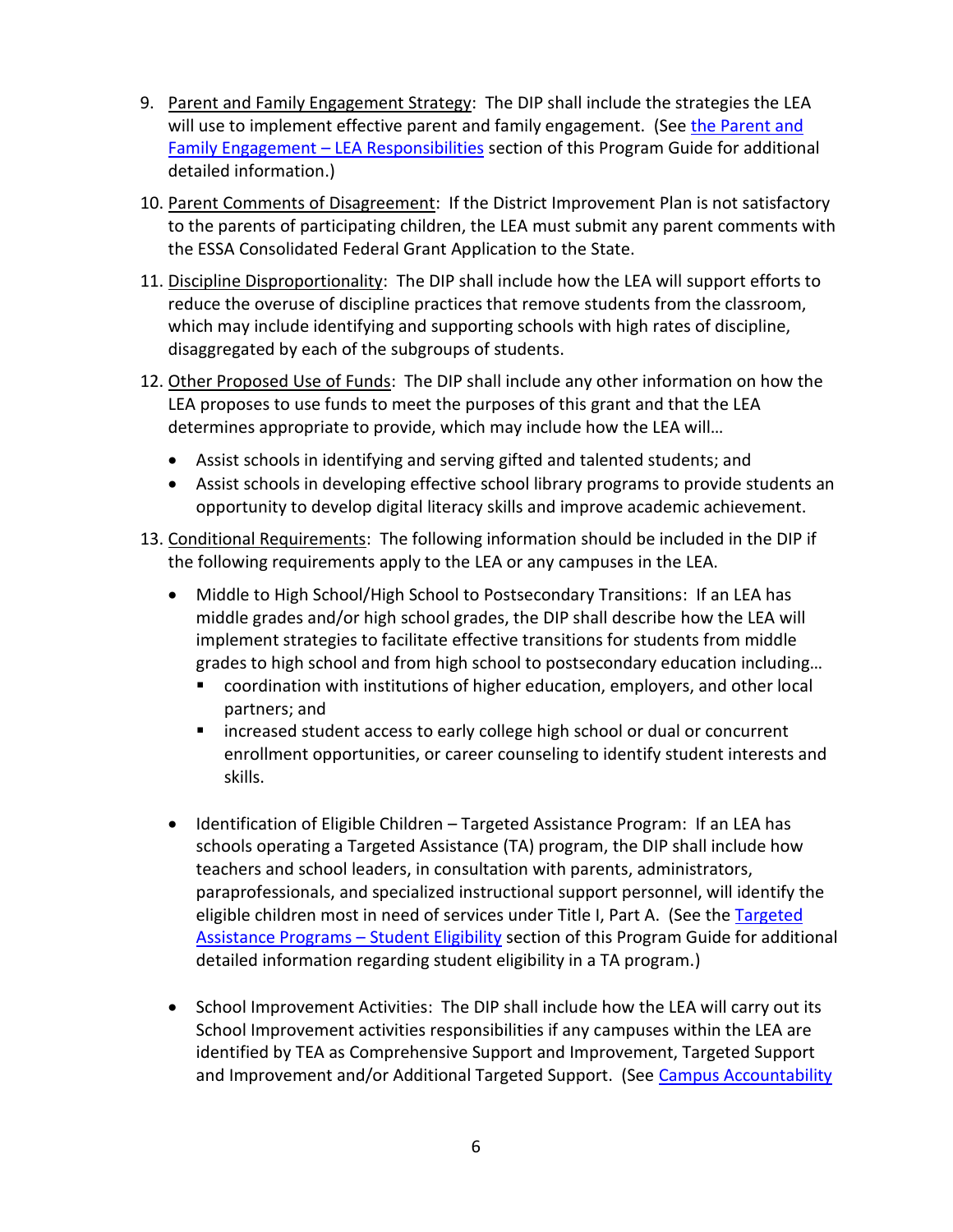[Interventions and Guidance](https://tea.texas.gov/student-testing-and-accountability/monitoring-and-interventions/program-monitoring-and-interventions-17) for additional detailed information)

• Early Childhood Education Programs Integration: If applicable, the DIP shall describe how the LEA will support, coordinate, and integrate services provided with Title I, Part A, with early childhood education programs at the LEA or individual school level, including plans for the transition of participants in such programs to local elementary school programs.

#### <span id="page-14-0"></span>**Required Assurances**

The LEA Plan must also include assurances that the LEA will:

- 1. Ensure migratory children and formerly migratory children eligible to receive services are selected to receive services on the same basis as other children [Section  $1112(c)(1)$ ].
- 2. Provide services to eligible children attending private schools in accordance with section 1117, and timely and meaningful consultation with private school officials [Section  $1112(c)(2)$ ].
- 3. Participate, if selected, in the National Assessment of Educational Progress in reading and math in grades 4 and 8 [Section 1112(c)(3)].
- 4. Coordinate and integrate services with other services for English learners, children with disabilities, migratory children, American Indian, Alaska Native, and Native Hawaiian children, and homeless children and youths to increase program effectiveness, eliminate duplication, and reduce fragmentation [Section 1112(c)(4)].
- 5. Collaborate with State or local child welfare agency to—
	- Designate a point of contact if the corresponding child welfare agency notifies the LEA, in writing, that the agency has designated an employee to serve as a point of contact for the LEA; and
	- Develop and implement clear written procedures governing how transportation to maintain children in foster care in their school of origin (when in their best interest) will be provided, arranged, and funded for the duration of the time in foster care. [Section  $1112(c)(5)$ ]. (For details of what these procedures must ensure, see [Children in Foster Care.](#page-35-2))
- 6. Ensure all teachers and paraprofessionals working in Title I, Part A, supported programs meet applicable State certification and licensure requirements [Section  $1112(c)(6)$ ].
- 7. For LEAs using Title I, Part A funds to provide early childhood education services to lowincome children, ensure that services comply with performance standards of the Head Start Act [Section 1112(c)(7)].
- 8. Notify the parents of each student attending any school receiving Title I, Part A funds of the Parents' Right-To-Know [Section 1112(e)(1)].
- 9. Notify the parents of each student attending any school receiving Title I, Part A funds of Testing Transparency [Section 1112(e)(2)].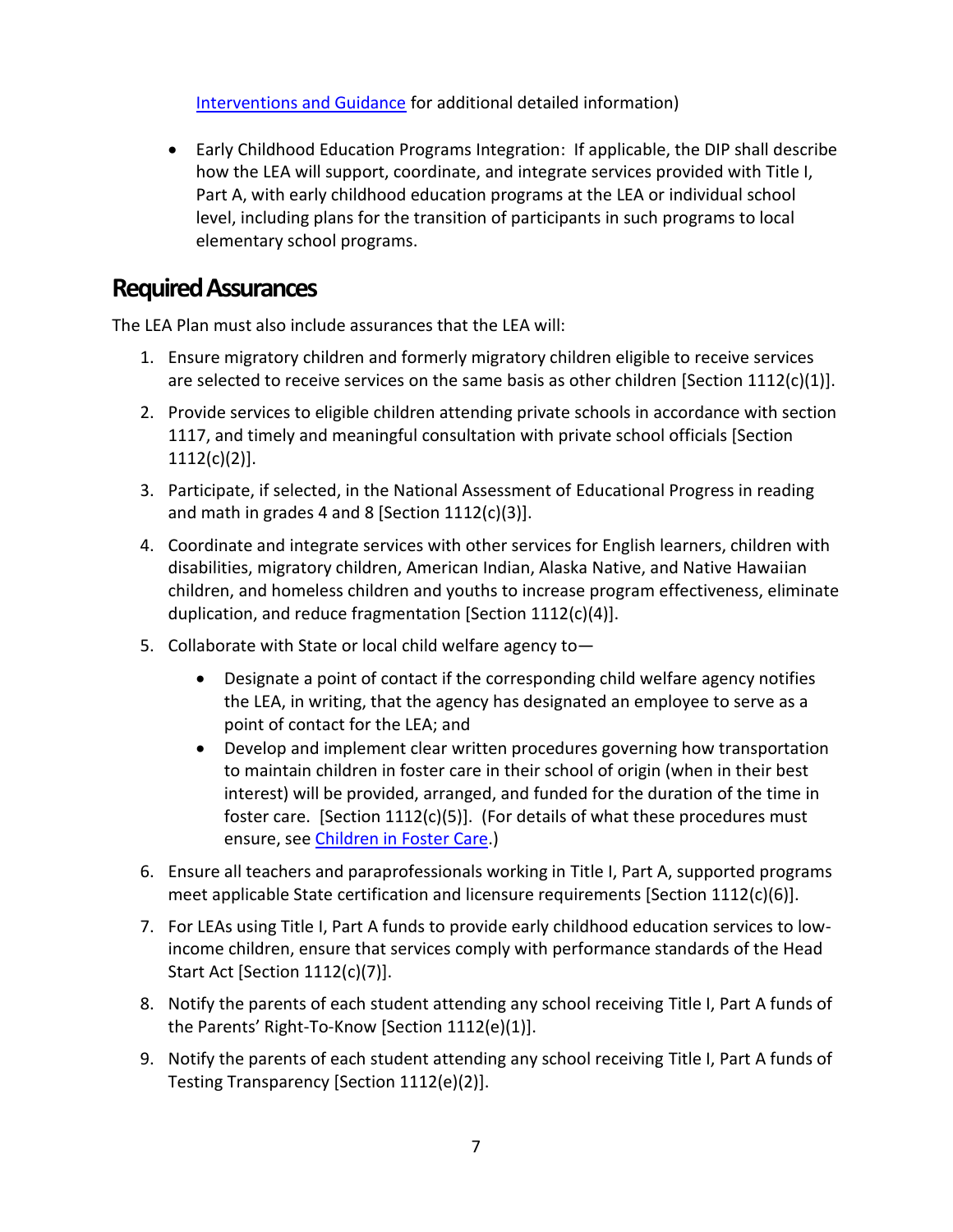10. Implement an effective means of outreach to parents of English learners [Section 1112(e)(3)(C)].

## <span id="page-15-0"></span>**C. Campus Eligibility**

Campus eligibility for Title I, Part A is determined through the SC5000 schedule which the LEA completes as part of its ESSA Consolidated Federal Grant Application in eGrants.

#### <span id="page-15-1"></span>**Poverty Measures**

The LEA has several options concerning the data it uses to calculate low-income percentages.

Statute allows LEAs to select from the following **measures of poverty**:

- $\Box$  Children, ages 5 through 17, inclusive, in poverty counted in the most recent census data approved by the Secretary of Education;
- $\Box$  Children eligible for free and/or reduced-price lunches under the National School Lunch Act; [Note: The [Community Eligibility Provision](#page-18-3) is a method of qualifying students for the National School Lunch Program and can be used to establish a campus's low-income percentage.]
- ❑ Children in families receiving assistance under Title IV, Part A of the Social Security Act (Temporary Assistance to Needy Families, or TANF);
- $\Box$  Children eligible to receive medical assistance under the Medicaid program; or
- ❑ A composite of any of the above measures.

The LEA must use the **same measure of poverty to**—

- ❑ Identify eligible school attendance areas;
- ❑ Determine the ranking of each area; and
- ❑ Determine Title I, Part A allocations to campuses.

#### <span id="page-15-2"></span>**Secondary Schools**

For measuring the number of students from low-income families in secondary schools, the LEA shall use—

- ❑ The same measure of poverty; or
- ❑ An accurate estimate of the number of students in low-income families in a secondary school that is calculated by applying the average percentage of students in low-income families of the elementary school attendance areas that feed into the secondary school to the number of students enrolled in the secondary school.

The LEA has the option to use the measure of poverty described, above, after—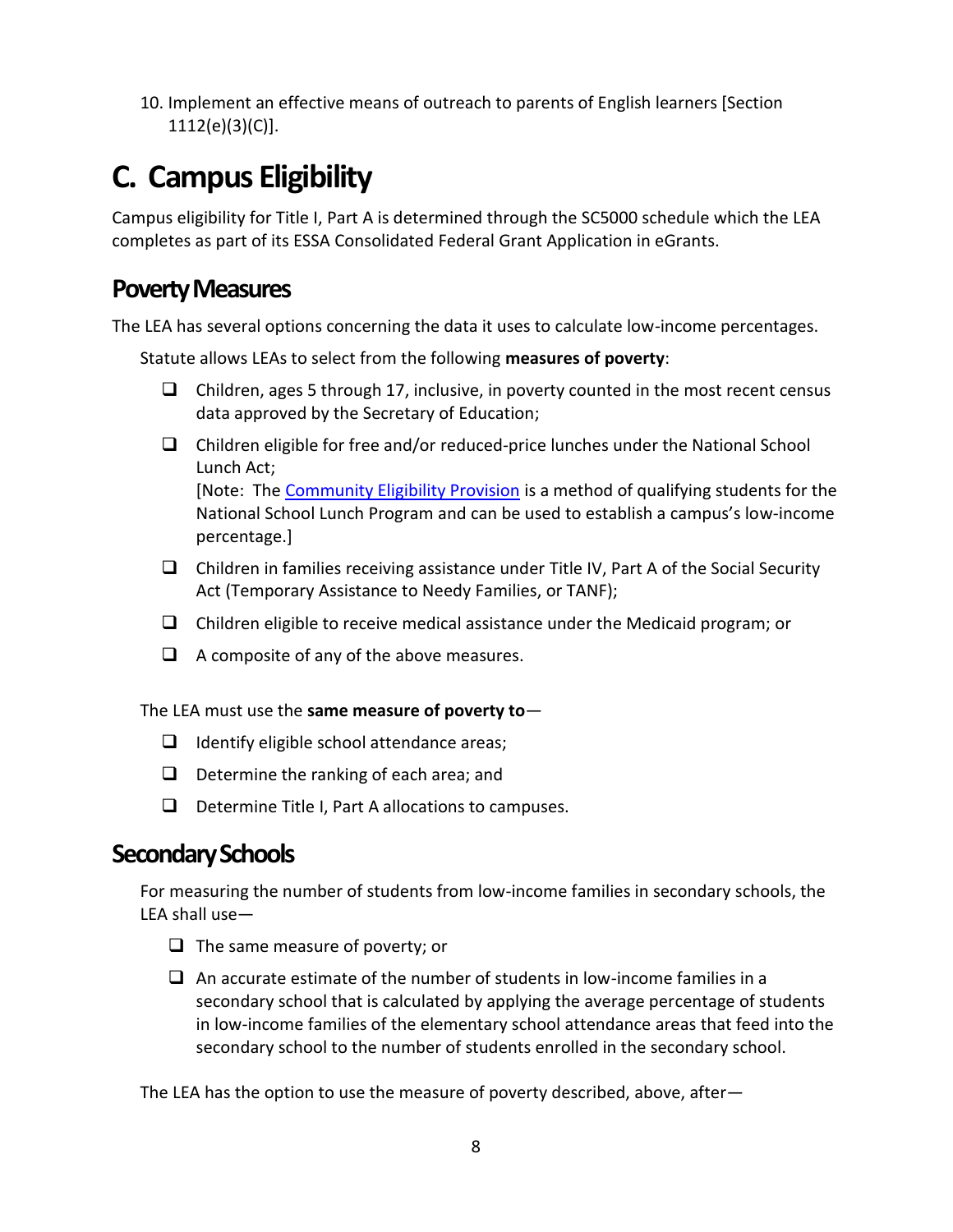- ❑ Conducting outreach to secondary schools within the LEA to inform them of the option, and
- $\Box$  A majority of such schools have approved the use of such measure.

### <span id="page-16-0"></span>**Waiver for Desegregation Plans**

The Secretary may approve an LEA's written request for a waiver of the school attendance area eligibility requirements, and permit the LEA to treat as eligible, and serve, any school that children attend with a State-ordered, court-ordered school desegregation plan or a plan that continues to be implemented in accordance with a State-ordered or court-ordered desegregation plan if—

- $\Box$  The number of economically disadvantaged children enrolled in the school is at least 25 percent of the school's total enrollment; and
- $\Box$  The Secretary determines, on the basis of the LEA's written request and in accordance with such criteria as the Secretary establishes, that approval of the request will further the purposes of Title I, Part A.

### <span id="page-16-1"></span>**Eligible School Attendance Areas**

#### <span id="page-16-2"></span>**LEAs with Fewer than 1,000 Students**

If the LEA has a total enrollment of fewer than 1,000 students, then all campuses are eligible to receive Title I, Part A services. The LEA may choose to serve any or all of its campuses without regard to the percentage of students from low-income families.

#### <span id="page-16-3"></span>LEAs with 1,000 or More Students

If the LEA has a total enrollment of 1,000 or more students, a school attendance area is eligible to receive Title I, Part A services if the percentage of low-income students residing in the attendance area is equal to or greater than the LEA as a whole. The following rules apply:

- The LEA must rank its campuses according to the percentage of students from lowincome families.
- If Title I, Part A funds are insufficient to serve all eligible campuses, the LEA must, without regard to grade span, serve in rank order those campuses that exceed 75 percent poverty.
- If Title I, Part A funds remain after serving all campuses exceeding 75 percent poverty, the LEA shall:
	- Rank the remaining eligible campuses either by grade span or by LEA as a whole; and
	- Serve these campuses in rank order, either within the selected grade span grouping or within the LEA as a whole.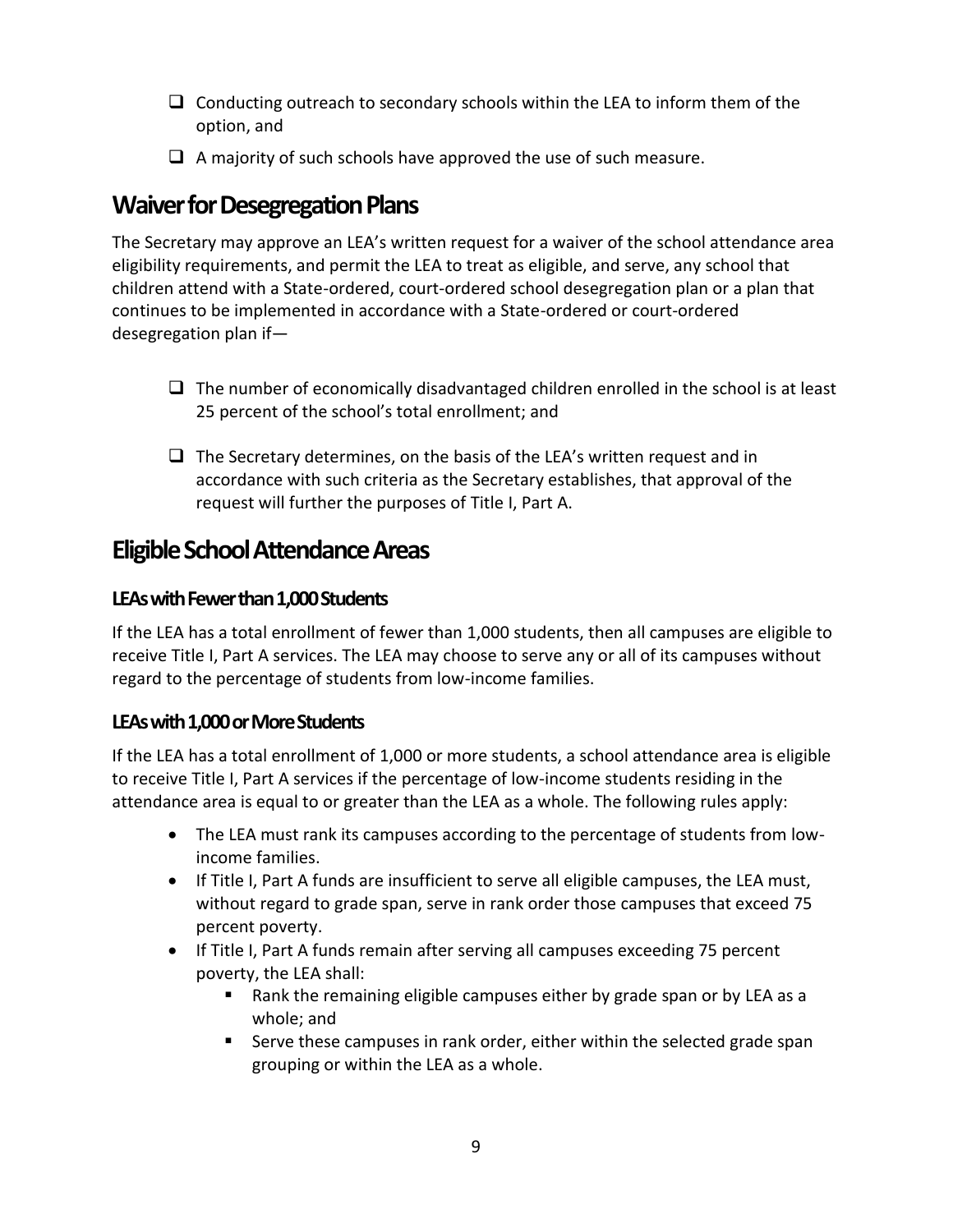**Exception for High Schools:** The LEA may choose to lower this threshold to 50 percent for high schools served by the LEA.

#### <span id="page-17-0"></span>**LEA Discretion**

An LEA may designate as eligible:

- any campus where at least 35 percent of the students are from low-income families or any campus where the percentage of students from low-income families is greater than or equal to the LEA's percentage of students from low-income families;
- any campus that is not in an eligible school attendance area, if the percentage of students from low-income families enrolled is equal to or greater than the percentage of students from low-income families in a Title I, Part A participating campus. This is called the "Optional Method."

An LEA may choose NOT to serve (i.e., may choose to "skip") an eligible attendance area that has a higher poverty percentage if all of the following conditions are met:

- the "skipped" campus meets the comparability of services requirement; and
- the "skipped" campus receives supplemental funds from other state or local sources that are expended according to the requirements of a Targeted Assistance (section 1114) or a Schoolwide campus (section 1115); and
- the funds expended from such other sources equal or exceed the amount that would be provided to the campus under Title I, Part A.

If the LEA chooses to "skip" a campus, the LEA must provide the eligible private school children who reside within the boundaries of the "skipped" campus's attendance area the opportunity to receive Title I, Part A services.

#### <span id="page-17-1"></span>**Feeder Patterns**

The feeder pattern for an LEA determines which campus a student attends. Generally, when students finish a particular elementary school, they attend a particular middle school, and then a particular high school. The elementary schools that are associated with a particular middle school are "feeder campuses" for that middle school.

Feeder patterns may be used to establish a qualifying low-income percentage either for initial campus eligibility so that the campus may be served as a Title I campus or for schoolwide program eligibility. If the LEA uses a feeder pattern to project a low-income percentage for a particular campus, the LEA must use the feeder pattern percentage to project the number of low-income students for determining the appropriate allocation for that campus.

#### Example

Middle School A has an enrollment of 500 students, of whom 100 completed free/reducedprice lunch surveys documenting that they are from low-income families. Based on this information, the low-income percentage for Middle School A would normally show as 20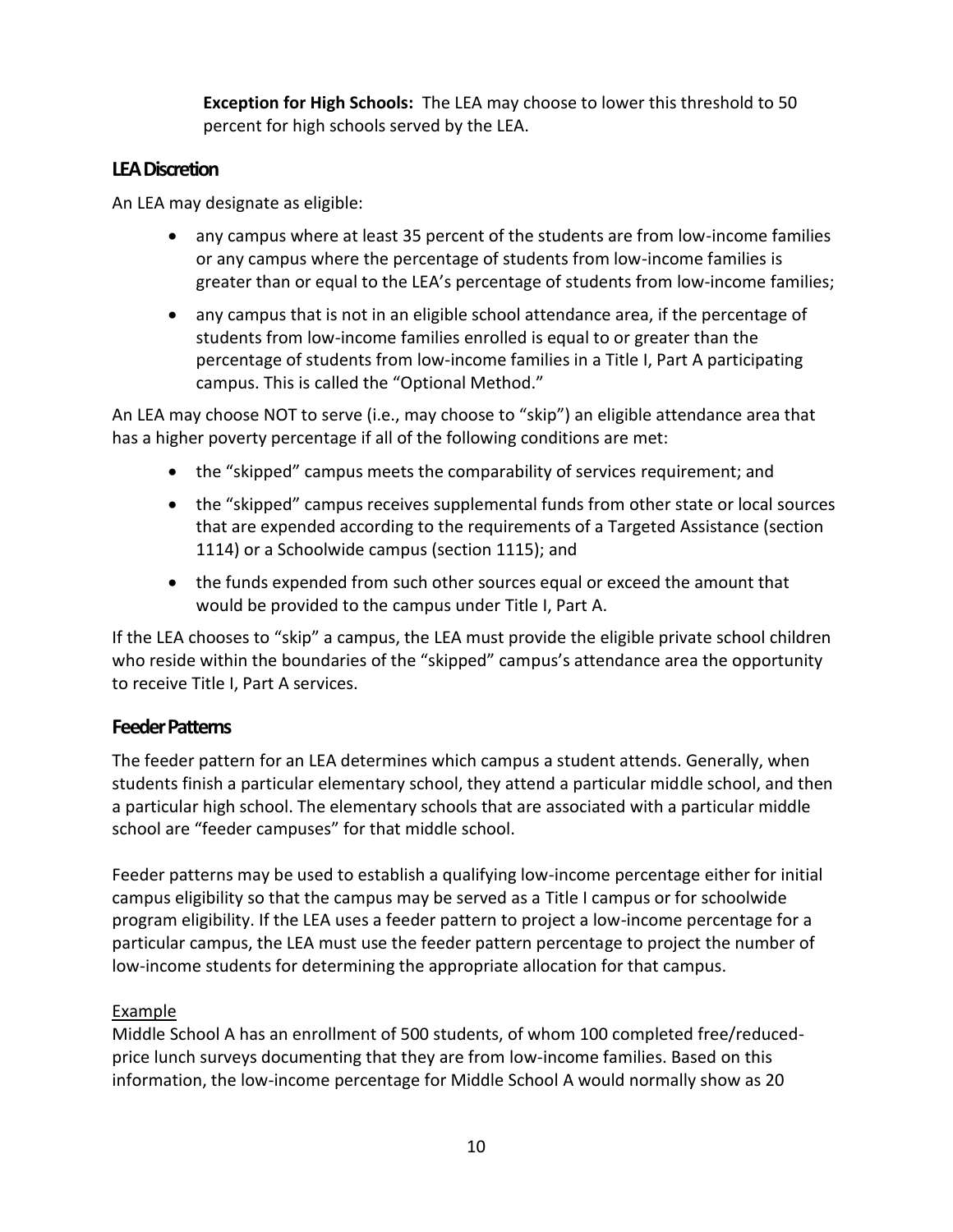percent. If the percentage of low-income students in the LEA as a whole is above 20 percent, Middle School A would not eligible to receive Title I, Part A services.

However, the feeder pattern shows that students from three Elementary schools feed into Middle School A. The composite low-income percentage for the schools in the feeder pattern may be used to make Middle School A eligible for Title I, Part A services:

| <b>Feeder Campus</b>       | <b>Enrollment</b> | <b>Low-income Students</b> |
|----------------------------|-------------------|----------------------------|
| Elementary School 1        | 300               | 150                        |
| Elementary School 2        | 285               | 140                        |
| <b>Elementary School 3</b> | 250               | 165                        |
| ΤΩΤΑΙ                      | 835               | 455                        |

The average low-income percentage for the three elementary schools that feed into Middle School 6 is determined by dividing their total low-income by their total enrollment (455/835). The average low-income percentage is 54.49%.

Based on the feeder pattern the projected low-income percentage for Middle School A is 54.49%. To project the number of low-income students at the middle school, multiply the middle school's enrollment by the average percentage for the feeder campuses (500 x 54.49% = 272). This is the number of low-income students that the LEA must use to allocate Title I, Part A funds to Middle School A.

In this example, the poverty percentage of Middle School A is raised to 54.49% from 20%. If the LEA chooses to serve Middle School A, it will be on the basis of the 54.49%, not the 20%; therefore, serving this campus will not activate the [125 Percent Special Allocation Rule.](#page-21-0) However, if the 125 Percent Special Allocation Rule is applied to this LEA because another campus below 35 percent is served, then the minimum amount per pupil must be applied to the projected number of students from low-income families (272), not to the original number of low-income students (100).

#### <span id="page-18-0"></span>**Web Resources for Campus Eligibility**

<span id="page-18-3"></span>• **[Guidance for Completing the SC5000 Schedule](https://tea4avcastro.tea.state.tx.us/eGrants/21-22/genfiles/SC5000Guidance.pdf)**

**Community Eligibility Provision**:

- **[Guidance](https://www2.ed.gov/programs/titleiparta/15-0011.doc)** from the USDE
- **[Information regarding Community Eligibility Provision in Texas](https://tea.texas.gov/Finance_and_Grants/Grants/essa-program/Community_Eligibility_Provision)**

## <span id="page-18-1"></span>**D. Campus Allocations**

### <span id="page-18-2"></span>**Reservation of Funds**

Two main factors determine the amount of Title I funds that an LEA has available to allocate to schools. The first factor is the size of the LEA's Title I allocation (including any transfers into Title I from Title II, Part A or Title IV, Part A under ESEA section 5103). The second factor, which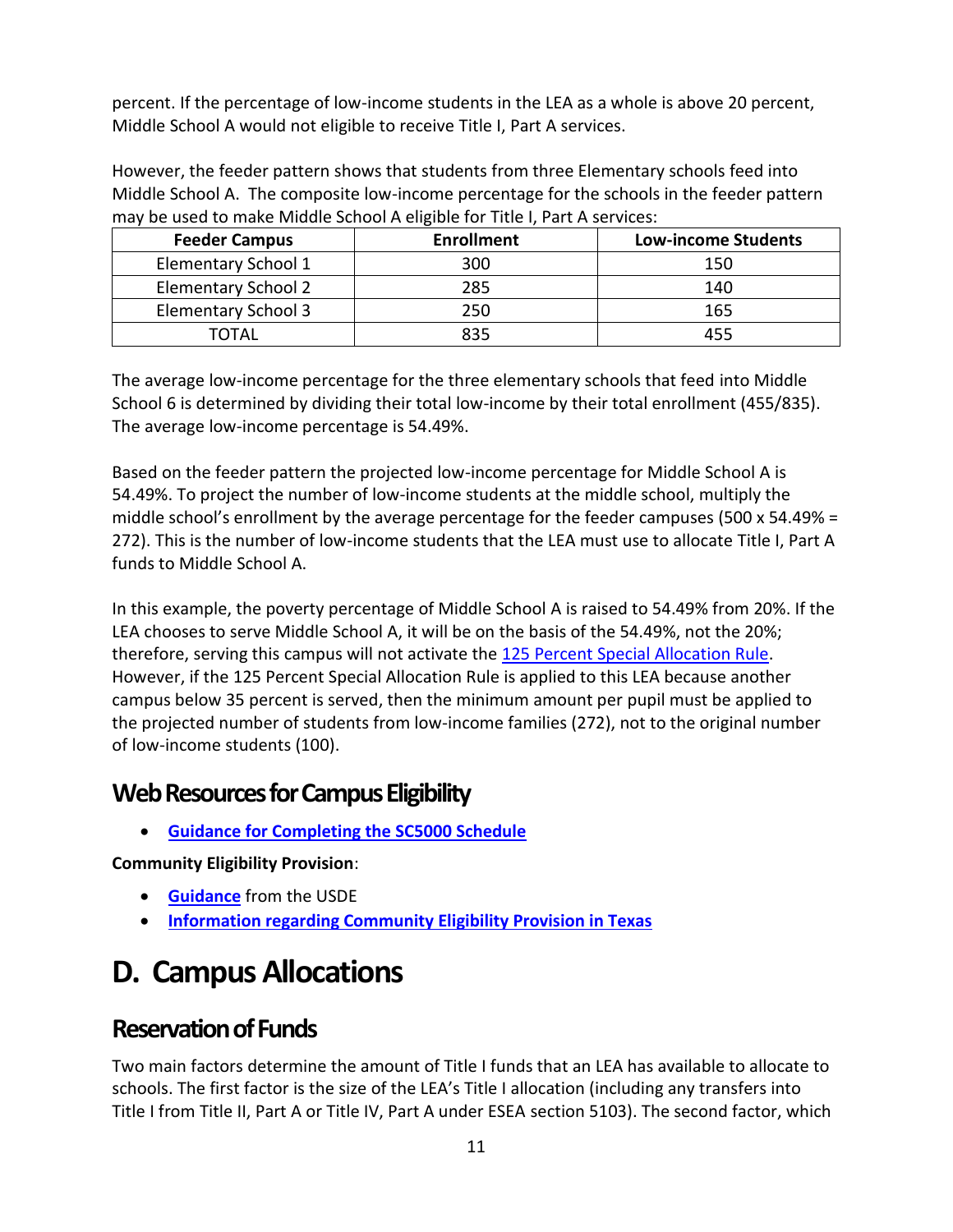is discussed in this section, is the amount of funds the LEA reserves for required and authorized activities.

#### <span id="page-19-0"></span>**Required Reservations**

The LEA shall reserve from the LEA's entitlement such Title I, Part A funds as are reasonable and necessary, prior to making allocations to eligible campuses, in order to accomplish the following purposes:

#### **Equitable Services for Eligible Private School Children**

An LEA that receives Title I funds must reserve a proportional share of those funds to provide equitable services to eligible children who attend a private school. (ESEA section 1117(a); 34 C.F.R. 200.64(a), 200.77(d)). Section 1117(a)(4)(A)(ii) of the ESEA and 34 C.F.R. 200.64(a)(2) require an LEA to determine the proportional share of Title I funds available for providing and administering equitable services based on the LEA's total Title I allocation prior to any expenditures or transfers of funds. This means that an LEA applies the proportion used to calculate the proportional share to its entire Title I allocation (including any Title II, Part A or Title IV, Part A funds that an LEA transfers to Title I, Part A) prior to the other required and authorized reservations discussed below. From the proportional share for equitable services, the LEA must reserve at least one percent (if the LEA's total Title I allocation exceeds \$500,000) to provide engagement activities for parents and families of participating private school children. (ESEA sections  $1116(a)(3)$ ,  $1117(a)(1)(B)$ ).

#### **Parent and Family Engagement**

Section 1116(a)(3) of the ESEA requires an LEA with a total Title I allocation that exceeds \$500,000 to reserve at least one percent of its total Title I allocation to carry out parent and family engagement activities under section 1116 of the ESEA. This amount includes the proportion required to provide equitable services to parents and families of participating private school children. Of the amount remaining after determining equitable services for parents and families of private school children, the LEA must distribute at least 90 percent to its Title I schools, giving priority to high-need schools. (ESEA section 1116(a)(3)(C)). An LEA with a Title I allocation of \$500,000 or less may, but is not required to, reserve Title I funds for parent and family engagement, although its Title I schools must carry out parent and family engagement activities under section 1116 regardless of any reservation.

#### **Homeless Children and Youth; Children in Local Institutions for Neglected Children**

Section  $1113(c)(3)(A)$  of the ESEA and 34 C.F.R. 200.77(a)(1)-(2) require an LEA to reserve Title I funds to provide services comparable to those provided to children in Title I schools to homeless children and youth in Title I and non-Title I schools, which may be determined based on a needs assessment (ESEA section  $1113(c)(3)(c)$ ), and to children in local institutions for neglected children. Similar to how it calculates the proportional share for equitable services, an LEA must determine the amount of these reservations based on its total Title I allocation prior to any allowable expenditures or transfers of funds. (ESEA section 1113(c)(3)(B); 34 C.F.R. 200.77(a)(4)).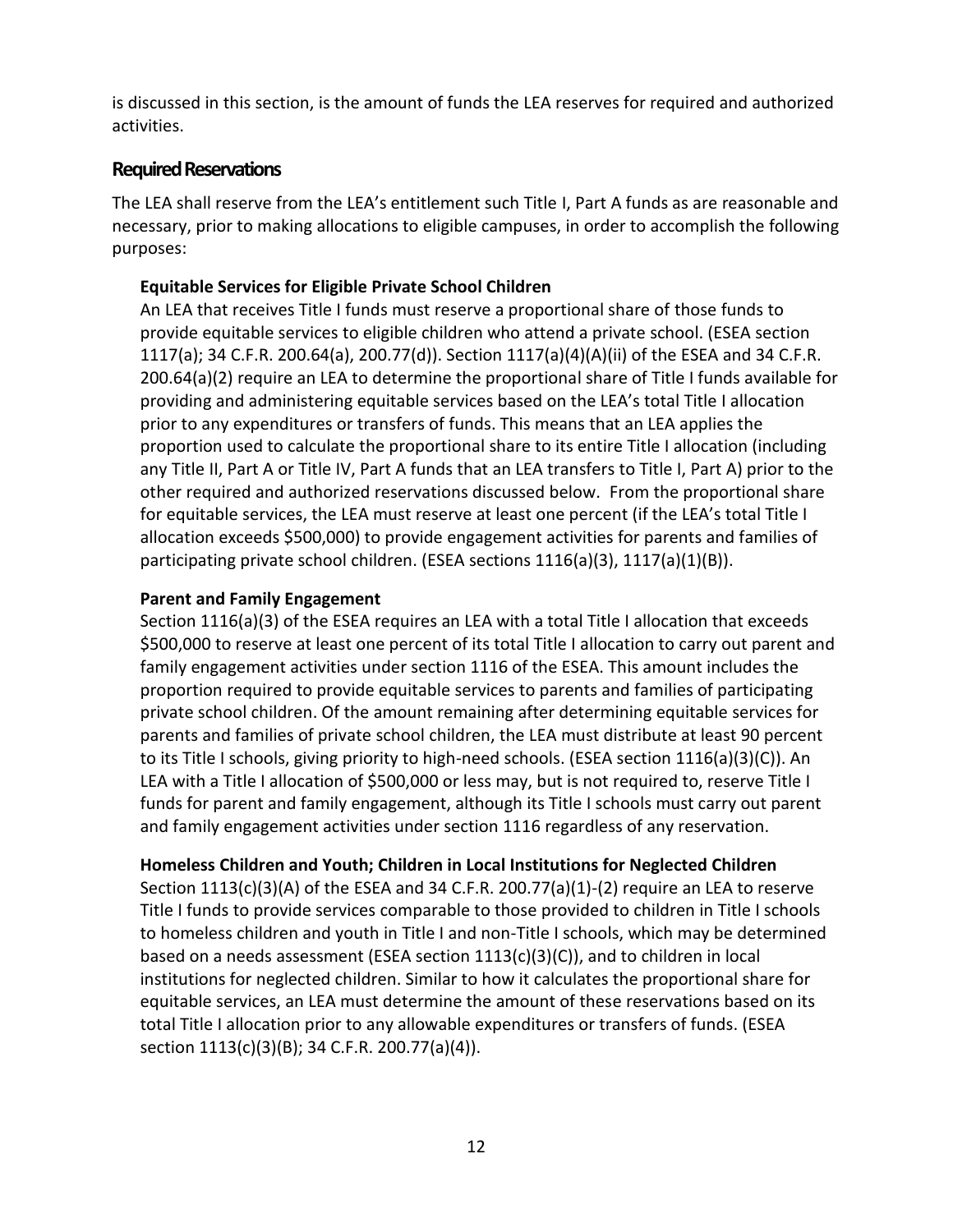#### <span id="page-20-0"></span>**Authorized Reservations**

In addition to the required Title I reservations, an LEA, at its discretion, may reserve funds for:

- Children in local institutions for delinquent children and neglected or delinquent children in community-day programs (ESEA section 1113(c)(3)(A)(iii); 34 C.F.R. 200.77(a)(3));
- Financial incentives and rewards to teachers who serve students in Title I schools identified for comprehensive support and improvement or implementing targeted support and improvement plans under section 1111(d) of the ESEA for the purpose of attracting and retaining qualified and effective teachers (ESEA section 1113(c)(4); 34 C.F.R. 200.77(b));
- Administration of Title I programs for public school children, including paying for variations in personnel costs, such as seniority pay differentials or fringe benefit differentials, as LEA-wide administrative costs, rather than as part of the funds allocated to schools (34 C.F.R. 200.77(e)); and
- Other authorized activities, such as early childhood education, school improvement, and coordinated services. (ESEA section 1113(c)(5); 34 C.F.R. 200.77(f)).

The reservation of funds by an LEA will reduce the amount of funds available for distribution to participating campuses; therefore, the LEA must determine what reservations are needed in consultation with teachers, pupil services personnel (where appropriate), principals, parents of children receiving services, and private school officials before any decisions are made by the LEA.

Amounts that are reserved by the LEA are not included in the determination of campus allocations. Even though some of the activities may occur on specific campuses, the funds that are reserved do not become part of any campus budget; they are administered through the central office. Title I, Part A funds that are reserved by the LEA are to be used for Title I, Part A purposes and are not to benefit non-Title I, Part A campuses.

If the LEA is required to apply the [125 Percent Special Allocation Rule,](#page-21-0) the calculation of the minimum per-pupil amount for each campus must be based on the LEA's total entitlement, not on the amount available to campuses after the reservation of funds is determined.

### <span id="page-20-1"></span>**General Campus Allocation Rules**

1. An LEA that has a total enrollment of fewer than 1,000 students may allocate funds to any campus, regardless of rank order of poverty.

2. An LEA that has a total enrollment of 1,000 students or more must allocate funds to campuses in rank order on the basis of the total number of low-income students in each attendance area.

• The LEA is not required to allocate the same per-child amount to each campus; however, the LEA must not allocate a greater per-child amount to a campus with a lower poverty rate than it allocates to campuses with higher poverty rates.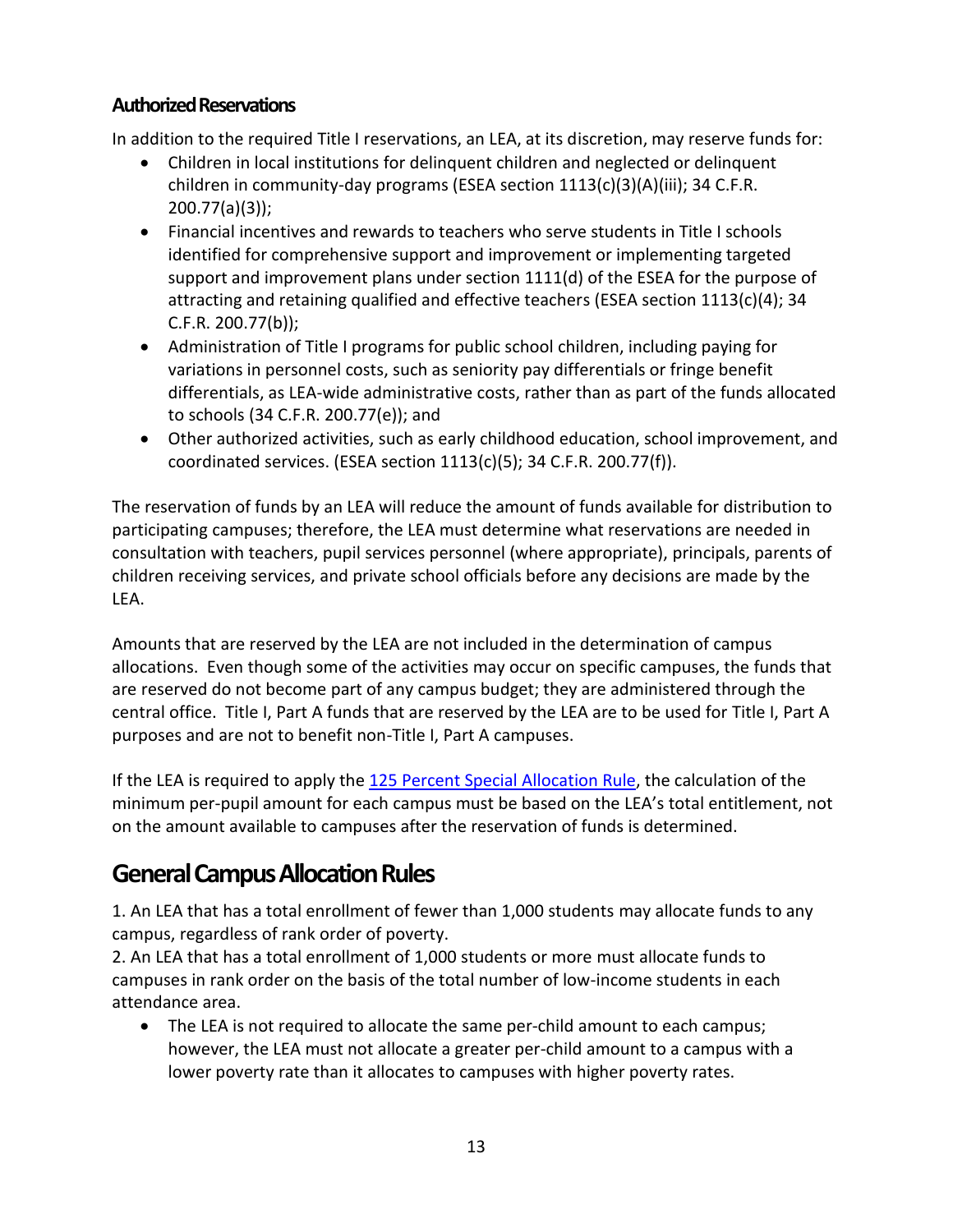• An LEA that chooses to serve campuses with 75 percent poverty or less using grade span groupings may determine different per-child amounts for different grade spans as long as those amounts do not exceed the amount allocated to any campus above 75 percent poverty. Per-child amounts within grade spans may also vary, as long as the LEA allocates higher per-child amounts to campuses with higher poverty rates than it allocates to campuses in the grade span with lower poverty rates.

### <span id="page-21-0"></span>**125 Percent Special Allocation Rule**

If an LEA serves any campus below 35 percent poverty, the LEA must allocate to ALL participating campuses an amount for each low-income child in each participating campus that is at least 125 percent of the LEA's allocation per low-income child.

#### **125 percent per-pupil calculation**:

- 1. Total LEA entitlement divided by Total low-income students in LEA = Base amount per pupil.
- 2. Base amount per pupil multiplied by 125% = Minimum amount per low-income student to ALL participating campuses.

Any LEA that provides Title I, Part A services to any campus that has a low-income percentage of less than 35 percent must apply the 125 Percent Special Allocation Rule to ALL its participating campuses. This rule applies to all LEAs.

The LEA must calculate the 125 Percent per-pupil amount based on the LEA's total entitlement, not on the amount remaining after reserves are determined.

The LEA must allocate at least the minimum amount for each low-income child at each campus the LEA serves with Title I, Part A funds, not just for those campuses below 35 percent poverty.

If supplemental state and local funds are expended for programs that meet all requirements of sections 1114 [Schoolwide] or 1115 [Targeted Assistance], the LEA may reduce the amount of Title I, Part A funds needed to meet the 125 Percent Special Allocation Rule requirements at that campus by the amount of the supplemental state and local funds.

If funds are not sufficient to allocate the full 125 percent per pupil to the next ranked eligible campus, the LEA may still allocate the funds to that campus if it determines that the funds are sufficient to enable children to make adequate progress toward meeting the state's student performance standards.

#### <span id="page-21-1"></span>**Web Resourcesfor Campus Allocations**

The document "[Guidance for Completing the SC5000 Schedule](https://tea4avcastro.tea.state.tx.us/eGrants/21-22/genfiles/SC5000Guidance.pdf)" contains some examples related to the allocation of Title I, Part A funds to campuses.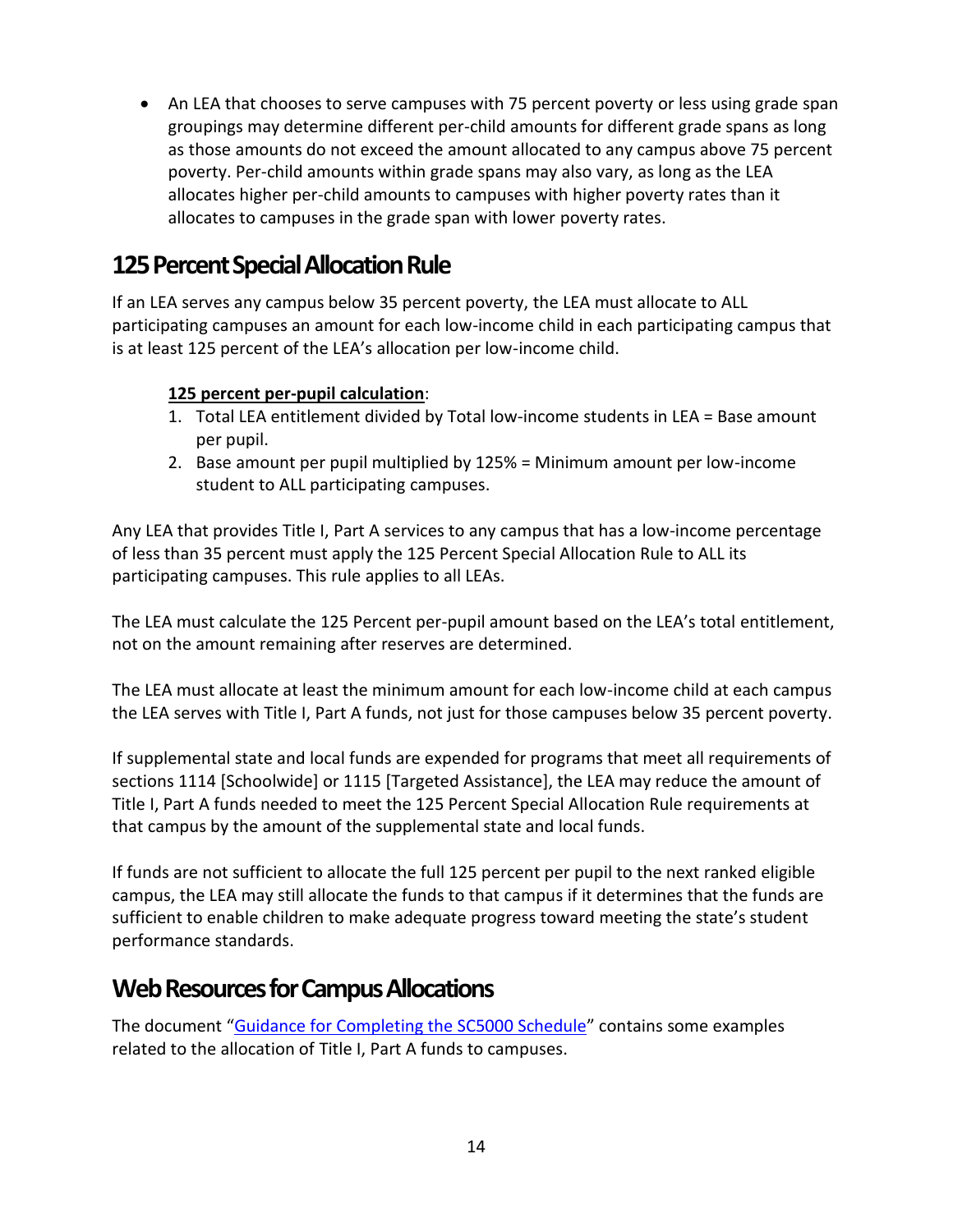### <span id="page-22-0"></span>**E. Schoolwide Program Requirements**

#### <span id="page-22-1"></span>**General Information**

A schoolwide program permits a school to use funds from Title I, Part A and other federal programs to upgrade the entire education program in a Title I school to improve the achievement of the lowest achieving students. This contrasts with a Title I, Part A targeted assistance program, in which Title I, Part A funds are used only for programs that provide services to eligible children identified as failing, or being most at-risk of failing to meet the state's challenging academic standards.

### <span id="page-22-2"></span>**Schoolwide Program (SW) Eligibility:**

A campus's Title I, Part A status is officially determined in the SC5000 Schedule of the ESSA Consolidated Federal Grant Application. A campus may become eligible to operate a SW program if 40% or more of the students residing in the attendance area or enrolled at the campus are from families that meet defined poverty criteria.

A campus can operate a SW program using Title I, Part A funds if it meets one of the following criteria:

- ❑ The campus has a low-income percentage of 40% or greater based on the school's attendance area.
- ❑ The campus had a low-income percentage greater than or equal to 40% in a previous year. (The campus can remain SW in the subsequent year provided the campus is still Title I, Part A eligible.)
- $\Box$  The campus uses feeder pattern to become SW eligible.
- $\Box$  The campus is Title I, Part A eligible, and the LEA has requested and been approved for a Statewide Programmatic Ed-Flex Waiver through the Consolidated Application to designate the campus SW.

**NOTE:** The [supporting documentation form](https://tea.texas.gov/sites/default/files/EDFLEXSWWVRDOC.docx) related to the Ed-Flex Schoolwide Eligibility Waiver must be maintained locally for audit and validation/monitoring purposes.

- $\Box$  The campus was SW in a previous year but is no longer Title I, Part A eligible. (This option is available if the LEA designates the campus for a One-Year Transition. Under this option, the campus can only be designated SW for **one additional year** if it does not re-establish an eligible low-income percentage. This option can only be used once per campus.)
- ❑ The campus is not (or no longer) Title I, Part A eligible, but the LEA applies and is approved for an [Ed-Flex Individual Programmatic Waiver](https://tea.texas.gov/Finance_and_Grants/Grants/Ed-Flex_Waivers/) that covers Title I, Part A eligibility and SW eligibility. Applications for this type of waiver are made **outside** the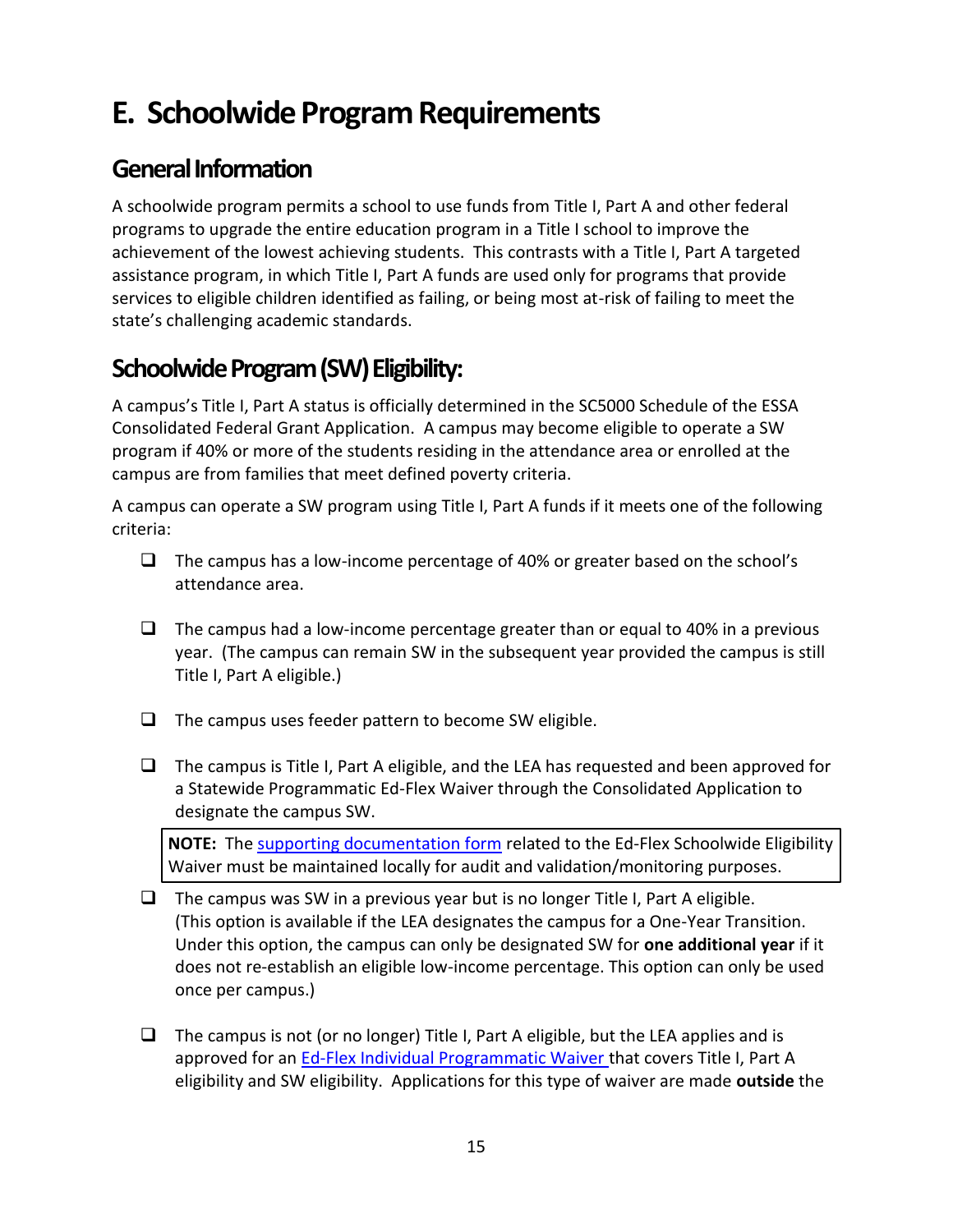Consolidated Application process. For information concerning the application form and process, see the [Ed-Flex web](https://tea.texas.gov/Finance_and_Grants/Grants/Ed-Flex_Waivers/) page.

#### <span id="page-23-0"></span>**Elements of a Schoolwide Program**

Each Title I, Part A Schoolwide Program is required to have the following 3 elements:

- ❑ Element 1: Comprehensive Needs Assessment\*
- ❑ Element 2: Schoolwide Program Plan/Campus Improvement Plan (CIP)
- ❑ Element 3: Annual Evaluation of the Schoolwide Program Plan\*

\*Must be addressed in the Campus Improvement Plan.

**NOTE:** All documentation to demonstrate compliance for SW planning must be maintained locally for audit and validation/monitoring purposes.

#### <span id="page-23-1"></span>**Element 1: Comprehensive Needs Assessment**

Campuses operating a schoolwide program must conduct a comprehensive needs assessment of the entire school that includes:

 $\Box$  Information on the academic achievement of students in relation to the challenging State academic standards, particularly the needs of those students who are failing, or are at-risk of failing, to meet the challenging State academic standards and any other factors as determined by the LEA.

The comprehensive needs assessment is a thorough process that includes the identification of areas of strength, areas of need, and a prioritization of needs based on a variety of data sources. A brief description of the CNA process used by the campus should be included in the CIP, along with a list of people (with roles identified) and a summary of the identified strengths, needs, and priorities.

**NOTE:** All documentation related to the comprehensive needs assessment process must be maintained locally for audit and validation/monitoring purposes.

#### <span id="page-23-2"></span>**Element 2: Schoolwide Program Plan/Campus Improvement Plan (CIP)**

An eligible school operating a schoolwide program shall develop a comprehensive plan that—

- $\Box$  Is developed during a one-year period, unless:
	- $\checkmark$  The LEA determines, in consultation with the school, that less time is needed to develop and implement the schoolwide program.
- $\Box$  Is developed with the involvement of parents and other members of the community to be served and individuals who will carry out the plan, including teachers; principals; other school leaders; paraprofessionals present in the school; administrators, including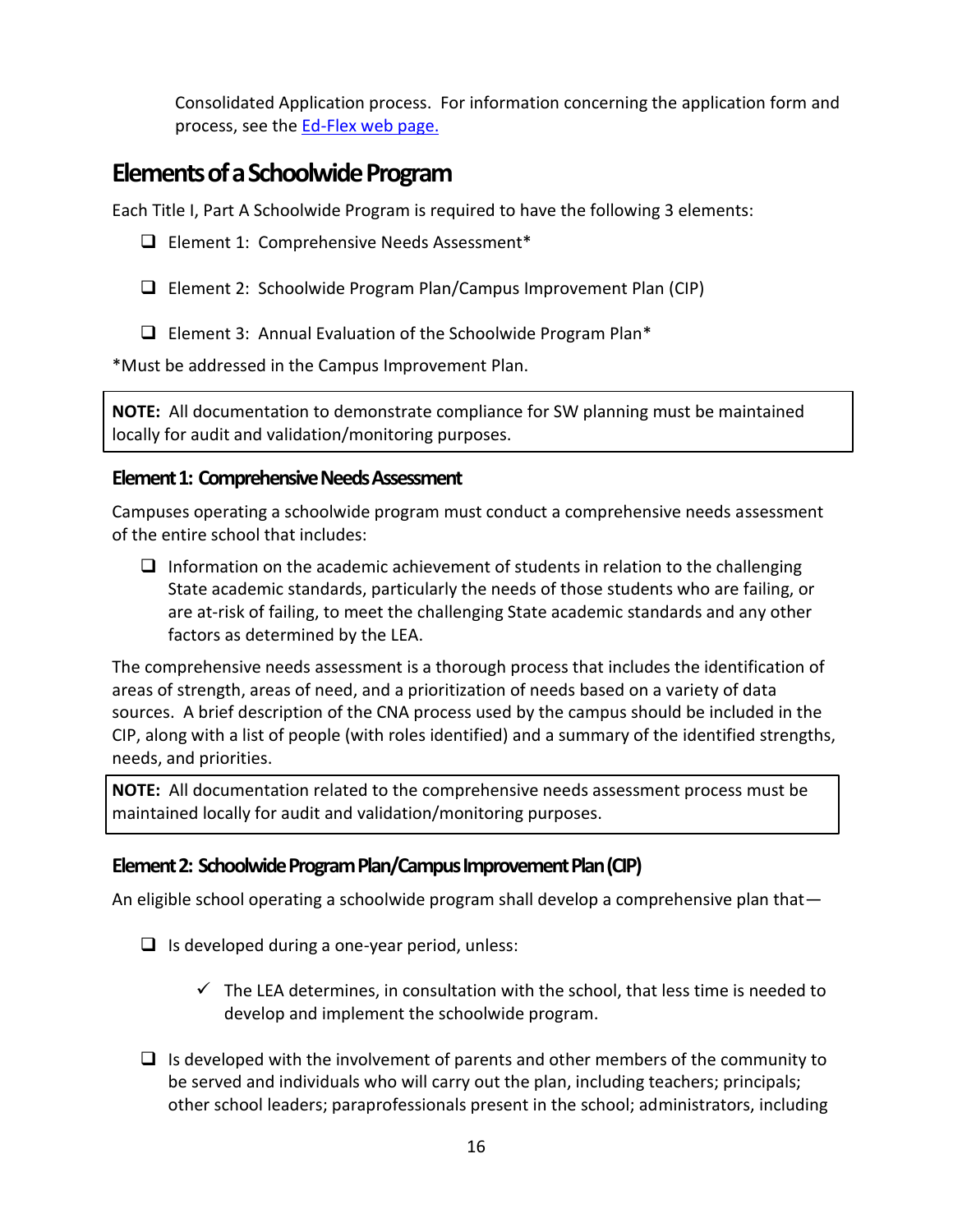administrators of other Title I programs; the LEA; tribes and tribal organizations present in the community; and if appropriate, specialized instructional support personnel, technical assistance providers, school staff, students (if the plan relates to a secondary school), and other individuals determined by the school.

- $\Box$  Remains in effect for the duration of the school's participation as a schoolwide program, except that the plan and its implementation shall be regularly monitored and revised, as necessary, based on student needs to ensure all students are provided opportunities to meet the challenging State academic standards.
- $\Box$  Is available to the LEA, parents, and the public, and the information contained in the plan is in an understandable and uniform format and, to the extent practicable, provided in a language that the parents can understand.
- $\Box$  If appropriate and applicable, is developed in coordination and integrated with other Federal, State, and local services, resources, and programs, such as programs supported under ESSA; violence prevention programs; nutrition programs; housing programs; Head Start programs; adult education programs; career and technical education programs; and school implementing comprehensive support and improvement activities or targeted support and ESSA identified federal school improvement activities.
- $\Box$  Is based on a comprehensive needs assessment of the entire school that takes into account information on the academic achievement of children in relation to the challenging State academic standards, particularly the needs of those children who are failing, or are at-risk of failing, to meet the challenging State academic standards and any other factors as determined by the LEA; and
- $\Box$  Includes a description of-
	- $\checkmark$  The strategies that the school will be implementing to address school needs, including a description of how such strategies will—
		- Provide opportunities for all children, including each of the subgroups of students, to meet the challenging State academic standards;
		- Use methods and instructional strategies that strengthen the academic program in the school, increase the amount and quality of learning time, and help provide an enriched and accelerated curriculum, which may include programs, activities, and courses necessary to provide a well-rounded education; and
		- Address the needs of all children in the school, but particularly the needs of those at risk of not meeting the challenging State academic standards, through activities which may include—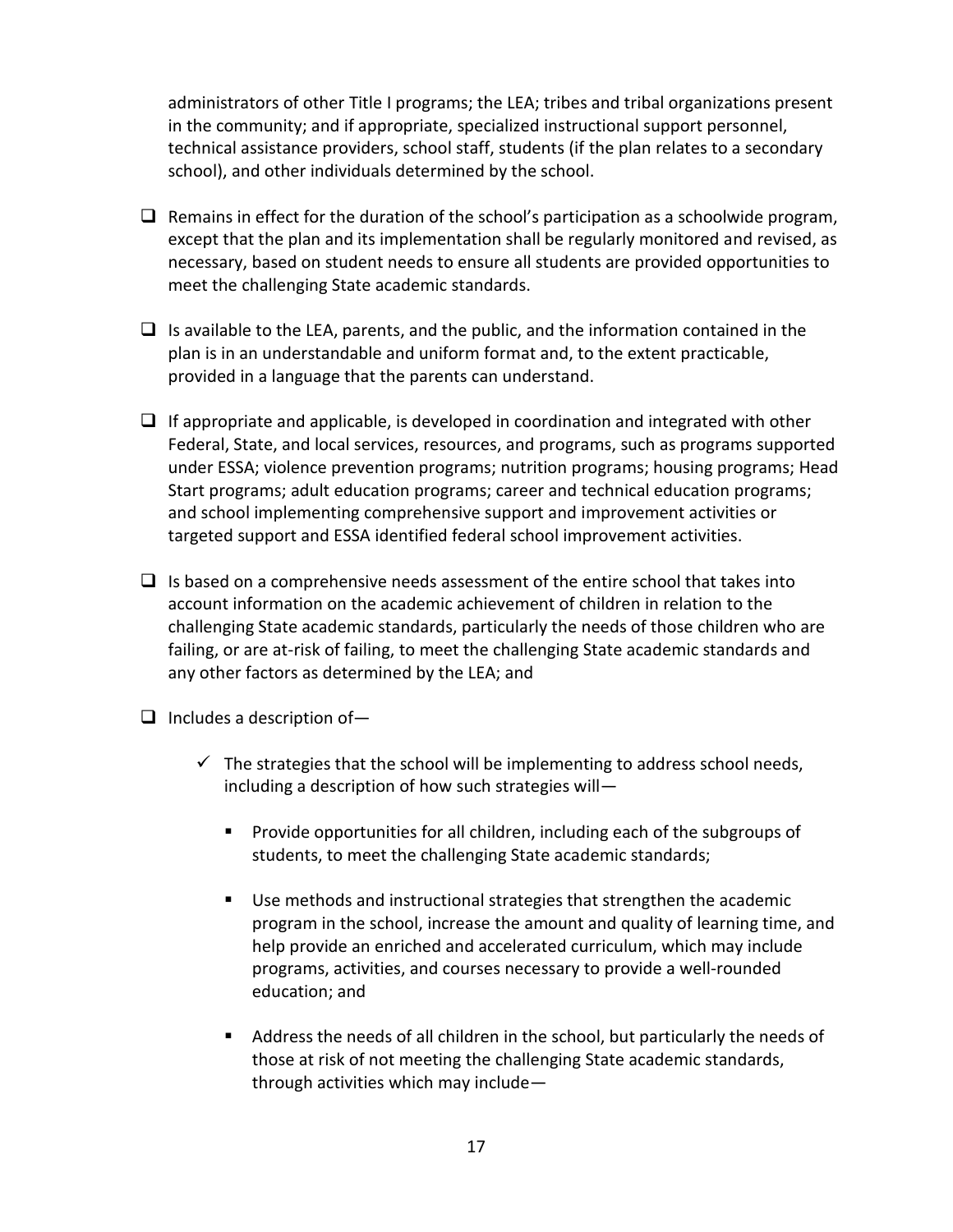- Counseling, school-based mental health programs, specialized instructional support services, mentoring services, and other strategies to improve students' skills outside the academic subject areas;
- Preparation for and awareness of opportunities for postsecondary education and the workforce, which may include career and technical education programs and broadening secondary school students' access to coursework to earn postsecondary credit while still in high school (such as Advanced Placement, International Baccalaureate, dual or concurrent enrollment, or early college high schools);
- Implementation of a schoolwide tiered model to prevent and address problem behavior, and early intervening services, coordinated with similar activities and services carried out under the Individuals with Disabilities Education Act (IDEA);
- Professional development and other activities for teachers, paraprofessionals, and other school personnel to improve instruction and use of data from academic assessments, and to recruit and retain effective teachers, particularly in high-need subjects; and
- Strategies for assisting preschool children in the transition from early childhood education programs to local elementary school programs; and
- $\checkmark$  If programs are consolidated, the specific State and LEA programs and other Federal programs that will be consolidated in the schoolwide program.

Please note that if the schoolwide program plan is not satisfactory to the parents of participating children, parent comments on the plan must be submitted when the school makes the plan available to the LEA.

#### <span id="page-25-0"></span>**Element 3: Annual Evaluation of the Schoolwide Program Plan**

The third required element of a Title I Schoolwide Program is annually evaluating the schoolwide plan, using data from the State's assessments, other student performance data, and perception data to determine if the schoolwide program has been effective in addressing the major problem areas and, in turn, increasing student achievement, particularly for the lowestachieving students. Schools must annually revise the plan, as necessary, based on student needs and the results of the evaluation to ensure continuous improvement. [ESEA section 1114(b)(3); 34 C.F.R. § 200.26(c)].

#### <span id="page-25-1"></span>**Use of Funds on a Schoolwide Campus**

A school that chooses to use funds from other programs to support a schoolwide program shall not be relieved of the requirements relating to health; safety; civil rights; student and parental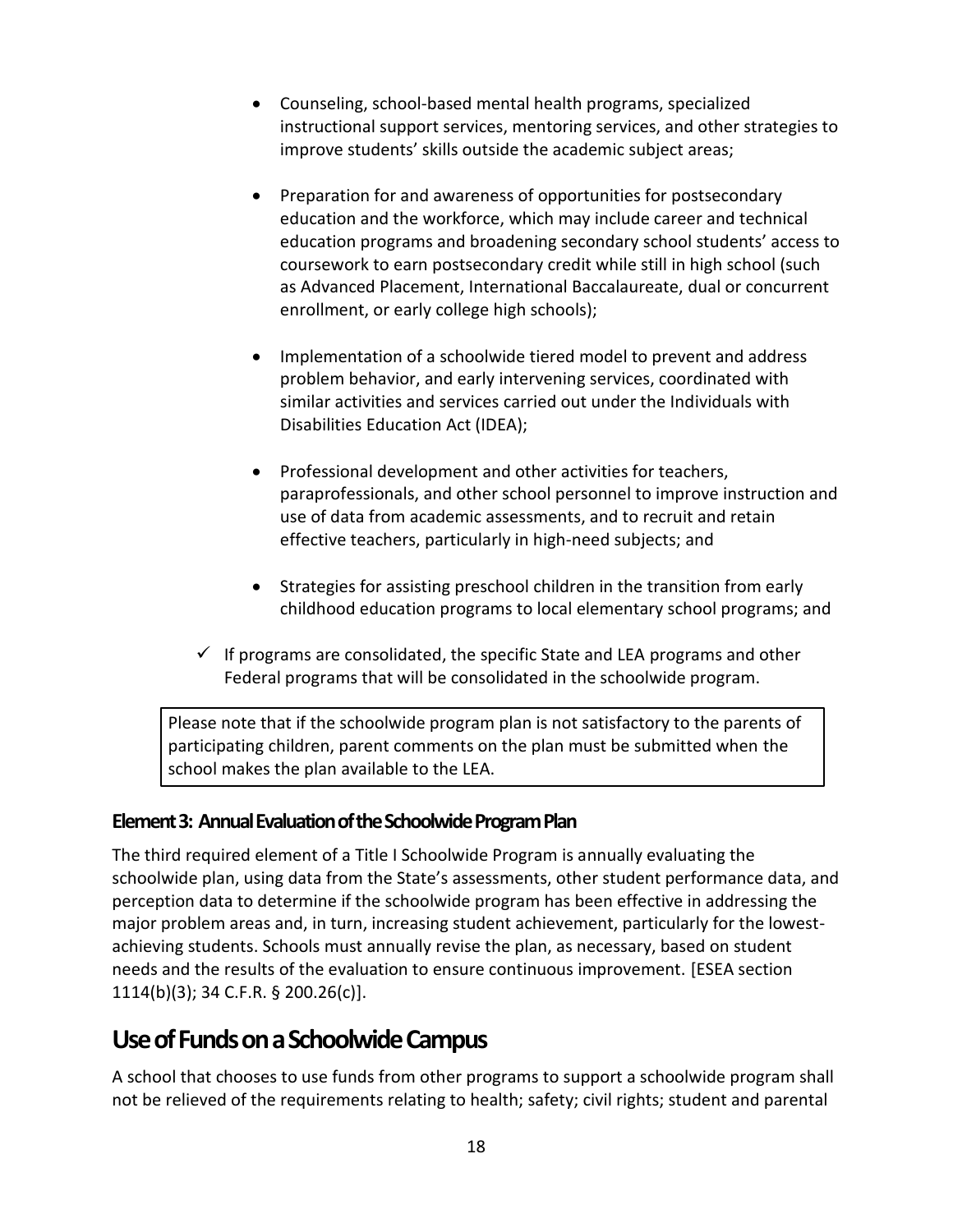participation and involvement; services to private school children; comparability of services; maintenance of effort; uses of Federal funds to supplement, not supplant non-Federal funds; or the distribution of funds to the State of LEAs that apply to the receipt of funds from other programs.

#### **In a schoolwide program, the following steps are required for using Title I, Part A funds.**

- 1. The campus in question must be a Title I, Part A campus.
- 2. The LEA must have a valid Supplement Not Supplant methodology for allocating State and local funds, or Statement of Exemption. For detailed information about how the Supplement, Not Supplant requirement is to be met for Title I, Part A, see the TEA [Supplement, Not Supplant Handbook,](https://tea.texas.gov/sites/default/files/SNS%20Handbook_4.0--revised%209-5-2019.pdf) Section B.
- 3. The LEA must ensure that activities and/or resources are:
	- Identified in the Comprehensive Needs Assessment;
	- Included in the Campus Improvement Plan;
		- The plan addresses how the activity/resource identified will be evaluated; and
		- The plan addresses how the needs of students at risk of not meeting State Standards are being met.
	- Reasonable;
	- Necessary to carry out the intent and purpose of the Title I, Part A program;
	- Allocable; and
	- Allowable under Title I, Part A
- 4. The LEA must ensure that the expenditure(s) meet all EDGAR requirements.
- 5. The LEA must ensure that all district policies and procedures are followed.

A school that operates a schoolwide program under this section may use Title I, Part A funds to establish or enhance preschool programs for children who are under six years of age.

The services of a schoolwide program under this section may be delivered by nonprofit or forprofit external providers with expertise in using evidence-based or other effective strategies to improve student achievement.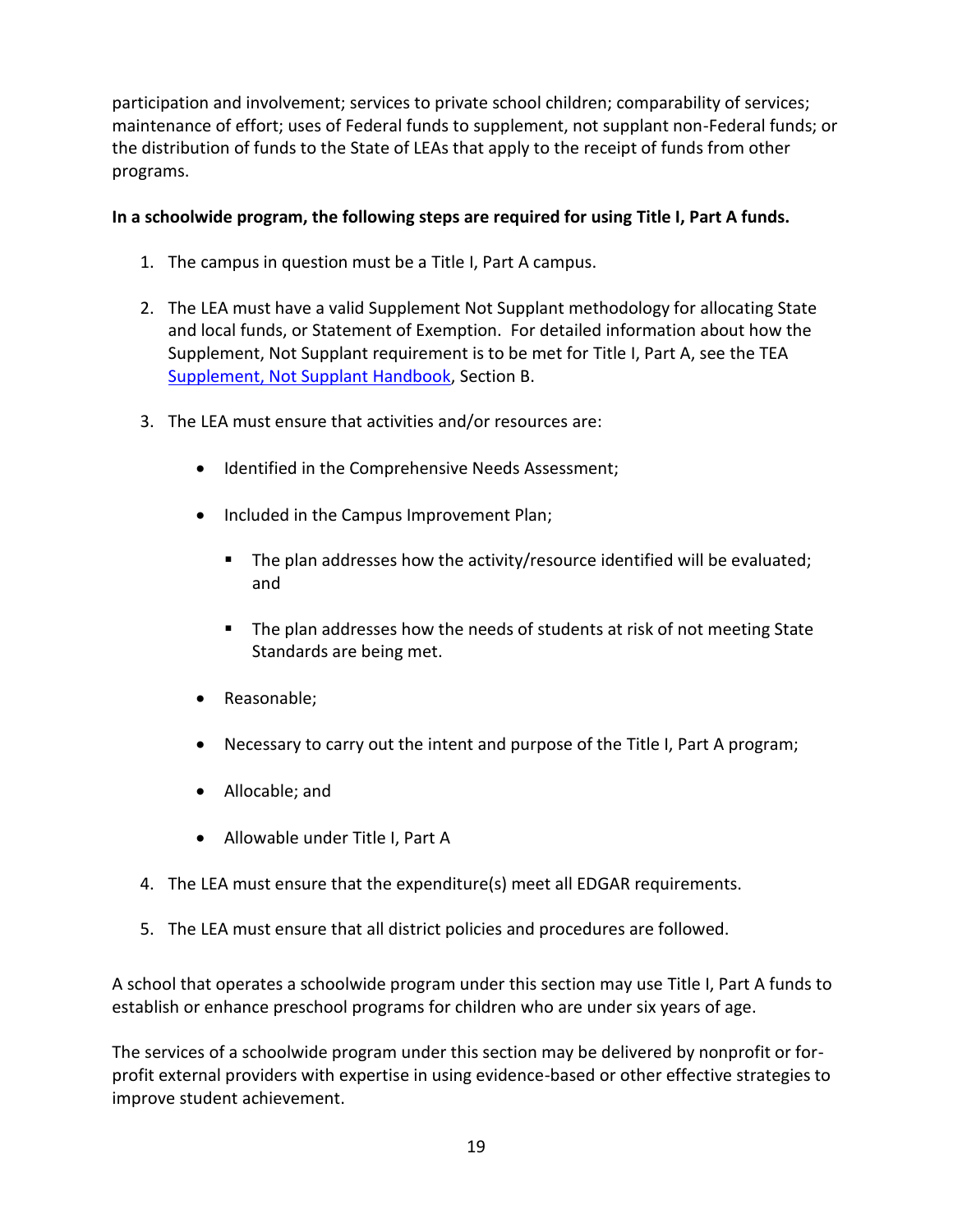A secondary school operating a schoolwide program under this section may use Title I, Part A funds to operate dual or concurrent enrollment programs that address the needs of lowachieving secondary school students and those at risk of not meeting the challenging State academic standards. A school that participates in a schoolwide program and that uses Title I, Part A funds for dual or concurrent enrollment programs must remain consistent with State law. A secondary school using Title I, Part A funds for a dual or concurrent enrollment program may use such funds for any of the costs associated with such program including the costs of—

- ❑ Training for teachers, and joint professional development for teachers in collaboration with career and technical educators and educators from institutions of higher education, where appropriate, for the purpose of integrating rigorous academics in such programs;
- ❑ Tuition and fees, books, required instructional materials for such program and innovative delivery methods; and
- ❑ Transportation to and from such program.

#### <span id="page-27-0"></span>**Accounting for Funds on Schoolwide Programs**

The way an LEA accounts for federal funds on a schoolwide campus is determined by how federal funds are used on the campus. For federal funds that are consolidated to upgrade the entire educational program at the campus, the LEA has three options, as described on the table that follows on the next page.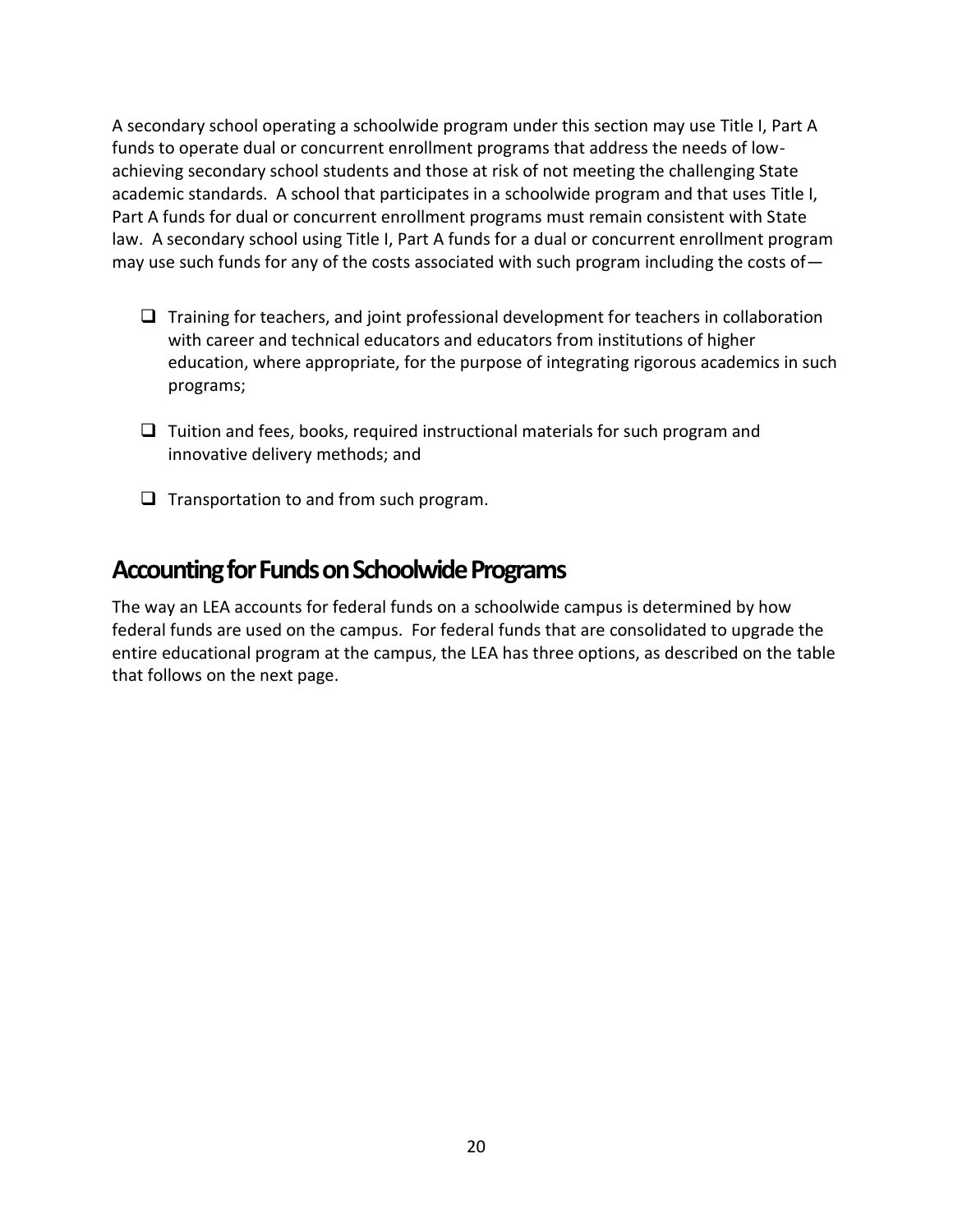| Option #1                                                                                                                                                                                                                                                                                                                                                                                                                                                                         | Option #2                                                                                                                                                                                                                                                                                                                                                                                                                                                                                                                                                                                                                                                                                  | Option #3                                                                                                                                                                                                                                                                                                                                                                                                                                                                                                                                                                             |
|-----------------------------------------------------------------------------------------------------------------------------------------------------------------------------------------------------------------------------------------------------------------------------------------------------------------------------------------------------------------------------------------------------------------------------------------------------------------------------------|--------------------------------------------------------------------------------------------------------------------------------------------------------------------------------------------------------------------------------------------------------------------------------------------------------------------------------------------------------------------------------------------------------------------------------------------------------------------------------------------------------------------------------------------------------------------------------------------------------------------------------------------------------------------------------------------|---------------------------------------------------------------------------------------------------------------------------------------------------------------------------------------------------------------------------------------------------------------------------------------------------------------------------------------------------------------------------------------------------------------------------------------------------------------------------------------------------------------------------------------------------------------------------------------|
| • Budget and track funds like<br>Targeted Assistance (TA)<br>campuses<br>• Schoolwide (SW) campus will<br>budget and track program<br>funds by federally funded<br>special revenue fund code and<br>class object codes detailed in<br>the <b>Financial Accountability</b><br><b>System Resource Guide</b><br>(FASRG), as budgeted in the<br><b>ESSA Consolidated Application</b><br>Report to the Public Education<br><b>Information Management</b><br>System (PEIMS) accordingly | • Transfer federal funds to a SW<br>campus using a locally defined<br>federally funded special revenue<br>code, or a combination of a<br>federally funded special revenue<br>fund code along with local<br>option codes for distinguishing<br>between federal programs<br>• Allocate expenditures to each<br>locally defined federal fund<br>source separately<br>• Transfer expenditures from the<br>locally defined federally funded<br>special revenue fund code to the<br>program's federally funded<br>special revenue fund code and<br>appropriate class object codes<br>required by the Financial<br><b>Accountability System Resource</b><br><b>Guide (FASRG)</b> for reporting to | • Transfer federal funds to a SW<br>campus using a single locally<br>defined federally funded special<br>revenue code<br>• Allocate expenditures to each<br>federally funded special revenue<br>fund code according to the<br>percentages that each federal<br>program contributed to the total<br>combined amount<br>• Transfer expenditures from the<br>single locally defined federally<br>funded special revenue fund code<br>to the program's federally funded<br>special revenue fund code and<br>appropriate class object codes<br>required by FASRG for reporting<br>to PEIMS |
| <b>ESSA Consolidated Application</b>                                                                                                                                                                                                                                                                                                                                                                                                                                              | <b>PEIMS</b><br><b>ESSA Consolidated Application</b>                                                                                                                                                                                                                                                                                                                                                                                                                                                                                                                                                                                                                                       | <b>ESSA Consolidated Application</b>                                                                                                                                                                                                                                                                                                                                                                                                                                                                                                                                                  |
| • Budget by class/object codes<br>(i.e. 6100, 6200, 6300, 6400,<br>6500, 6600)                                                                                                                                                                                                                                                                                                                                                                                                    | • Budget by class object/code<br>8911                                                                                                                                                                                                                                                                                                                                                                                                                                                                                                                                                                                                                                                      | Budget by class object/code 8911                                                                                                                                                                                                                                                                                                                                                                                                                                                                                                                                                      |
| <b>Amendment</b><br>• Submit according to rules and<br>regulations                                                                                                                                                                                                                                                                                                                                                                                                                | <b>Amendment</b><br>None needed                                                                                                                                                                                                                                                                                                                                                                                                                                                                                                                                                                                                                                                            | <b>Amendment</b><br>• None needed                                                                                                                                                                                                                                                                                                                                                                                                                                                                                                                                                     |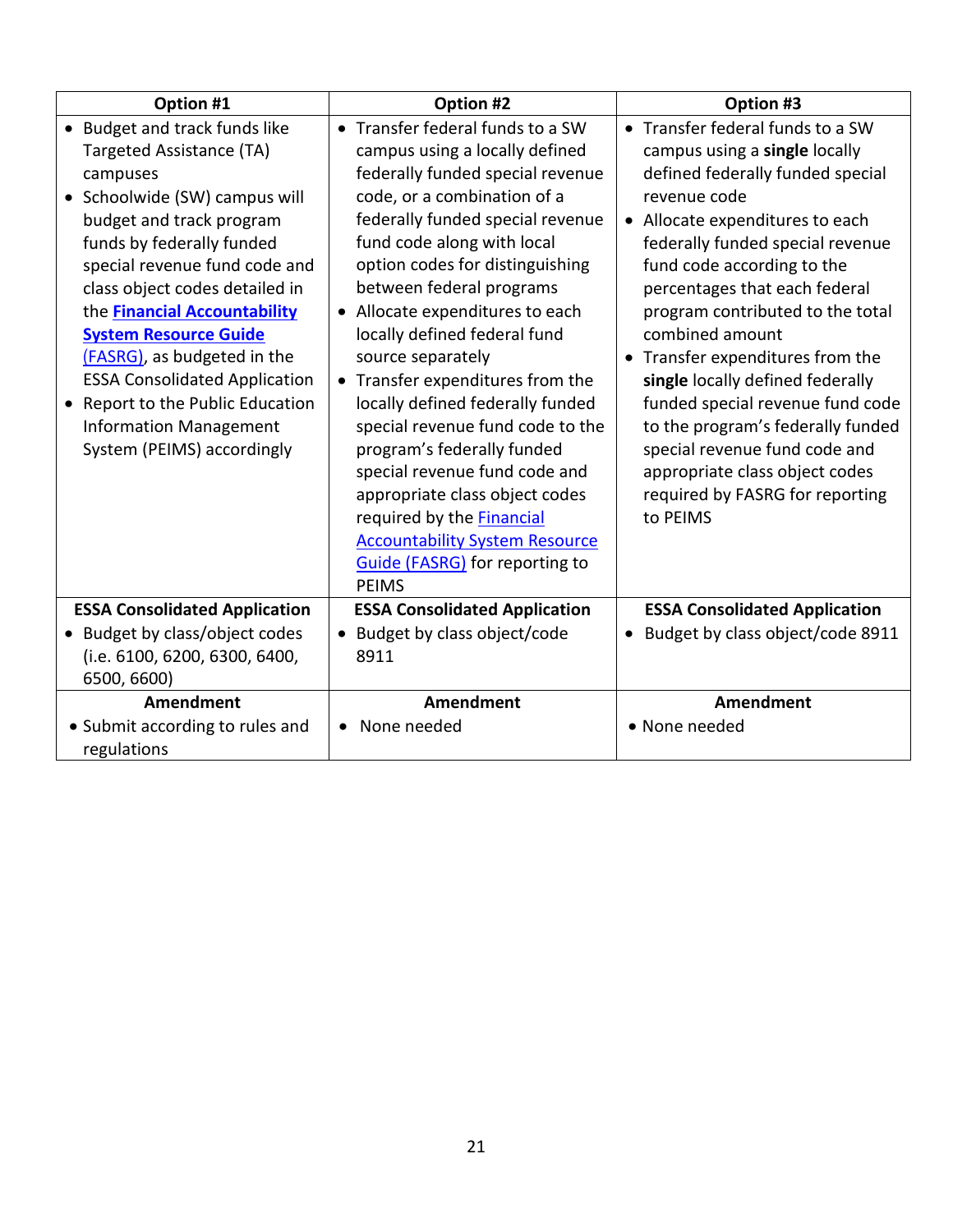

### <span id="page-29-0"></span>**F. Targeted Assistance Programs**

#### <span id="page-29-1"></span>**General Information**

Title I, Part A Targeted Assistance (TA) Programs provide services to eligible children identified as having the greatest need for special assistance. Targeted assistance program campuses are either ineligible for a schoolwide program or have chosen not to operate a schoolwide program. A campus may be served as a Targeted Assistance campus, provided the campus is Title I, Part A eligible (at least 35% low-income, or equal to or greater than the LEA low-income percentage). TA campuses may only serve students identified in greatest need of services. Students must be selected for services based on multiple, educationally related, objective criteria established by the LEA. The selection criteria may be supplemented by the campus. The criteria for determining student eligibility for students served on TA campuses must be included in the District and the Campus improvement plans.

 $\Box$  Please note that if a campus was TA in the previous year, but is no longer Title I, Part A eligible, the campus can only be designated TA for one additional year (One-Year Transition). Please be aware that One-Year Transition can only be used one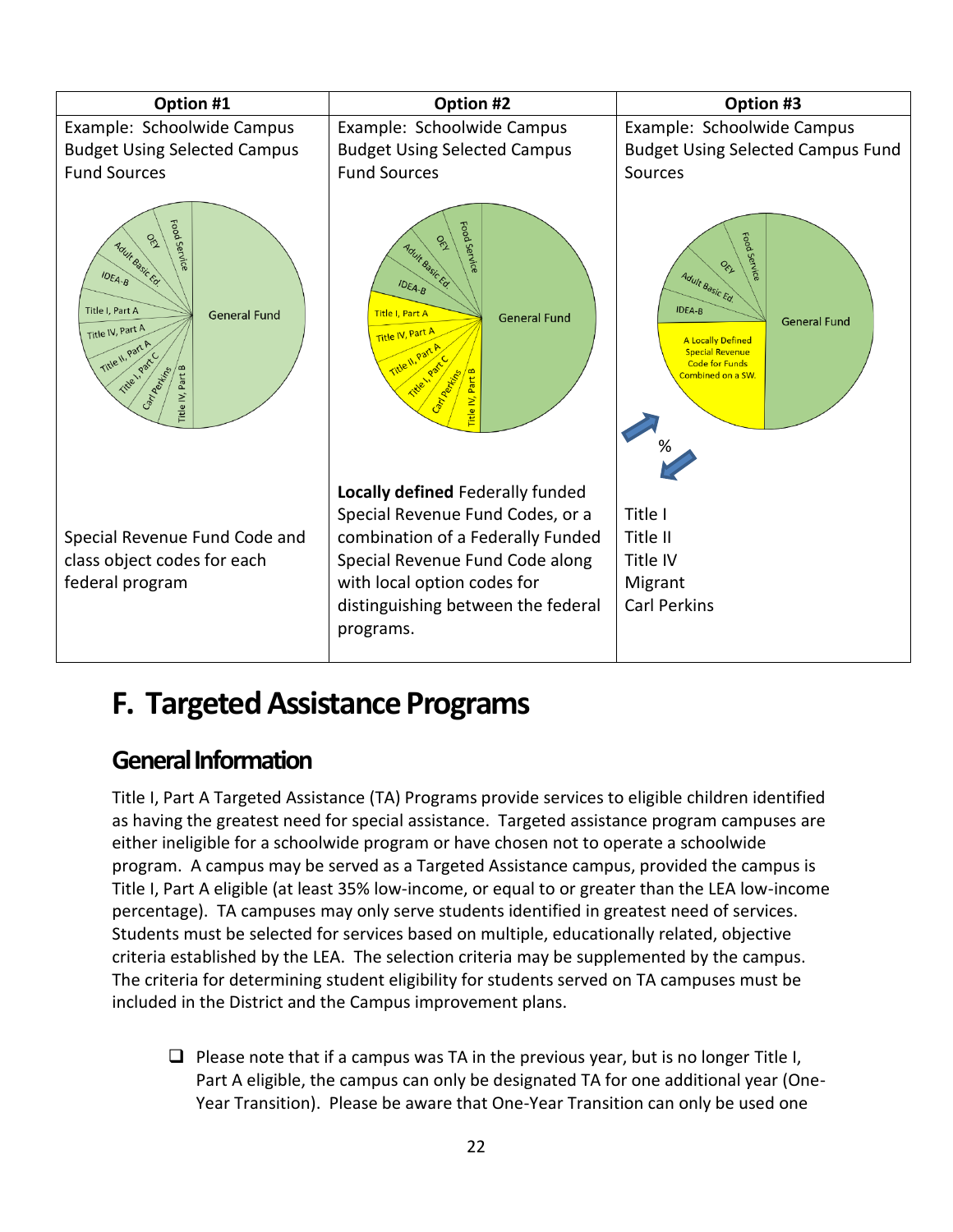time per campus. In order for the campus to be served in subsequent years, the campus must establish Title I, Part A eligibility again.

The description of the campus' targeted assistance program must be included in the Campus Improvement Plan.

To assist targeted assistance schools and LEAs to meet their responsibility to provide for all their students served under Title I, Part A, the opportunity to meet the challenging State academic standards, each targeted assistance program is required to—

- ❑ Determine which students will be served;
	- $\checkmark$  The LEA will ensure that migratory children and formerly migratory children who are eligible to receive Title I, Part A services are selected to receive those services on the same basis as other children who are selected to receive services.
- $\Box$  Serve participating students identified as eligible children by-
	- $\checkmark$  Using Title I, Part A resources to help eligible children meet the challenging State academic standards, which may include programs, activities, and academic courses necessary to provide a well-rounded education;
	- $\checkmark$  Using methods and instructional strategies to strengthen the academic program of the school through activities, which may include—
		- Expanded learning time, before- and after-school programs, and summer programs and opportunities; and
		- A schoolwide tiered model to prevent and address behavior problems, and early intervening services, coordinated with similar activities and services carried out under IDEA.
	- $\checkmark$  Coordinating with and supporting the regular education program, which may include services to assist preschool children in the transition from early childhood education programs such as Head Start, the literacy program under Title II, Part B, Subpart 2, or State-run preschool programs to elementary school programs;
	- $\checkmark$  Providing professional development with Title I, Part A resources and, to the extent practicable, from other sources, to teachers; principals; other school leaders; paraprofessionals; and, if appropriate, specialized instructional support personnel and other school personnel who work with eligible children in targeted assistance programs or in the regular education program;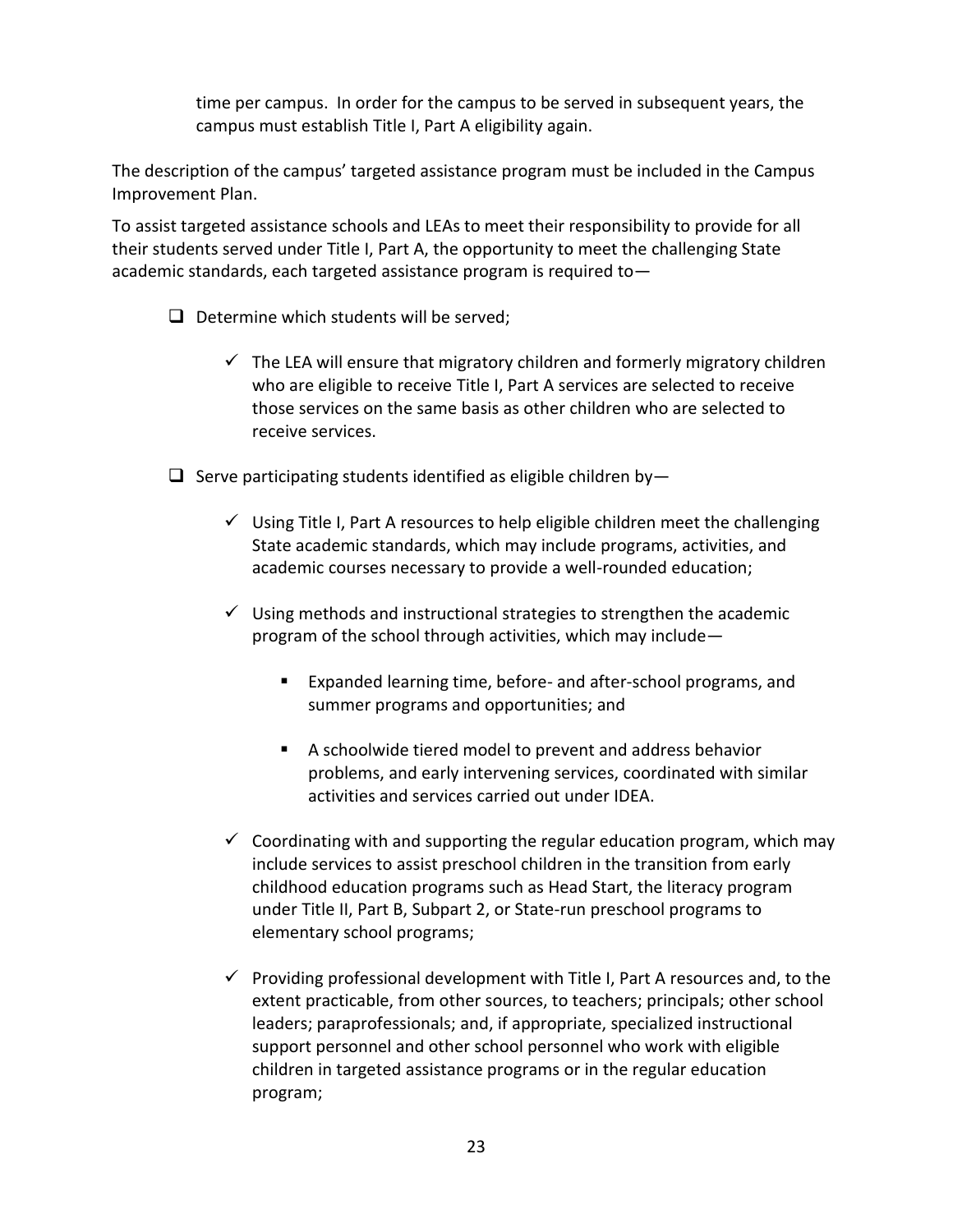- $\checkmark$  Implementing strategies to increase the involvement of parents of eligible children;
- $\checkmark$  Coordinating and integrating Federal, State, and local services and programs, such as programs supported under ESSA; violence prevention programs; nutrition programs; housing programs; Head Start programs; adult education programs; career and technical education programs; and comprehensive support and improvement activities or targeted support and improvement activities; and
- $\checkmark$  Ensuring that the school will-
	- Help provide an accelerated, high-quality curriculum;
	- Minimize the removal of children from the regular classroom during regular school hours for instruction provided under Title I, Part A; and
	- On an ongoing basis review the progress of eligible children and revise the targeted assistance program, if necessary, to provide additional assistance to enable such children to meet the challenging State academic standards.

#### <span id="page-31-0"></span>**Student Eligibility**

The eligible population for targeted assistance services includes—

- $\Box$  Children not older than age 21 who are entitled to a free public education through grade 12; and
- $\Box$  Children who are not yet at a grade level at which the LEA provides a free public education.

Eligible children from eligible population: From the population described above, eligible children are those children identified by the school as failing, or most at risk of failing, to meet the challenging State academic standards on the basis of multiple, educationally related, objective criteria established by the LEA and supplemented by the school, except that children from preschool through grade 2 shall be selected solely on the basis of criteria, including objective criteria, established by the LEA and supplemented by the school.

Children included:

 $\Box$  Children who are economically disadvantaged, children with disabilities, migrant children, or English learners are eligible for Title I, Part A services on the same basis as other children selected to receive services under Title I, Part A.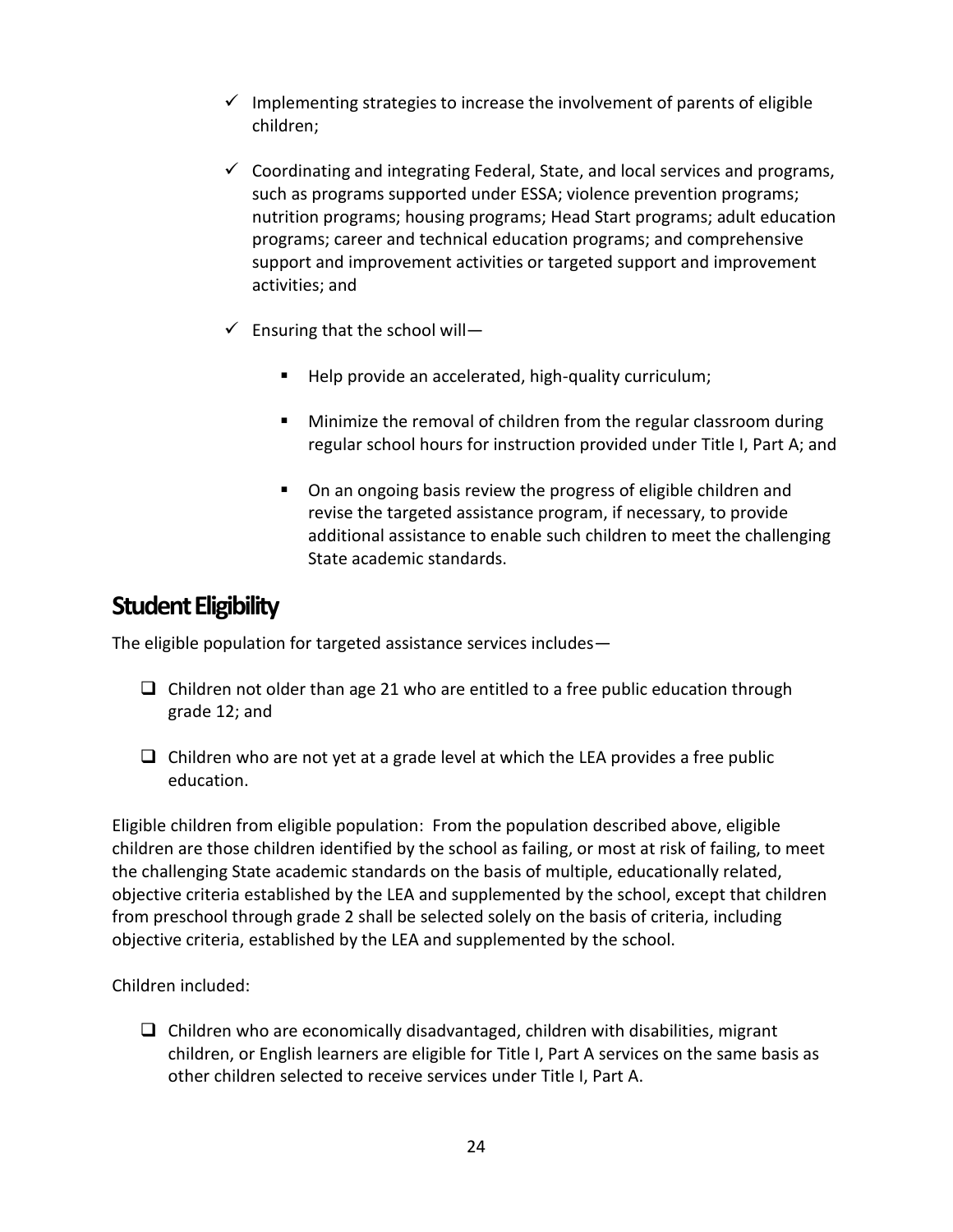- $\Box$  A child who, at any time in the two preceding years, participated in a Head Start program, the literacy program under Title II, Part B, Subpart 2, or in preschool services under Title I is eligible for Title I, Part A services.
- $\Box$  A child who, at any time in the two preceding years, received services under Title I, Part C (Migrant Education Program) is eligible for Title I, Part A services.
- $\Box$  A child in a local institution for neglected or delinguent children and youth or attending a community day program for such children is eligible for Title I, Part A services.
- $\Box$  A child who is homeless and attending any school served by the LEA is eligible for Title I, Part A services.

#### <span id="page-32-0"></span>**Use of Funds on a Targeted Assistance Campus**

To promote the integration of staff supported with Title I, Part A funds into the regular school program and overall school planning and improvement efforts, public school personnel who are paid with Title I, Part A funds under targeted assistance programs may…

- ❑ Participate in general professional development and school planning activities; and
- $\Box$  Assume limited duties that are assigned to similar personnel who are not so paid, including duties beyond classroom instruction or that do not benefit participating children, so long as the amount of time spent on such duties in the same proportion of total work time as prevails with respect to similar personnel at the same school.

A school may serve eligible students simultaneously with students with similar educational needs, in the same educational settings where appropriate.

A portion of Title I, Part A funds may be used as a last resort to provide comprehensive services if—

- $\Box$  health, nutrition, and other social services are not otherwise available to eligible children in a targeted assistance school, and the school has engaged in a comprehensive needs assessment and established a collaborative partnership with local service providers; and
- $\Box$  Funds are not reasonably available from other public or private sources to provide such services. These services may include:
	- $\checkmark$  The provision of basic medical equipment, such as eyeglasses and hearing aids;
	- $\checkmark$  Compensation of a coordinator;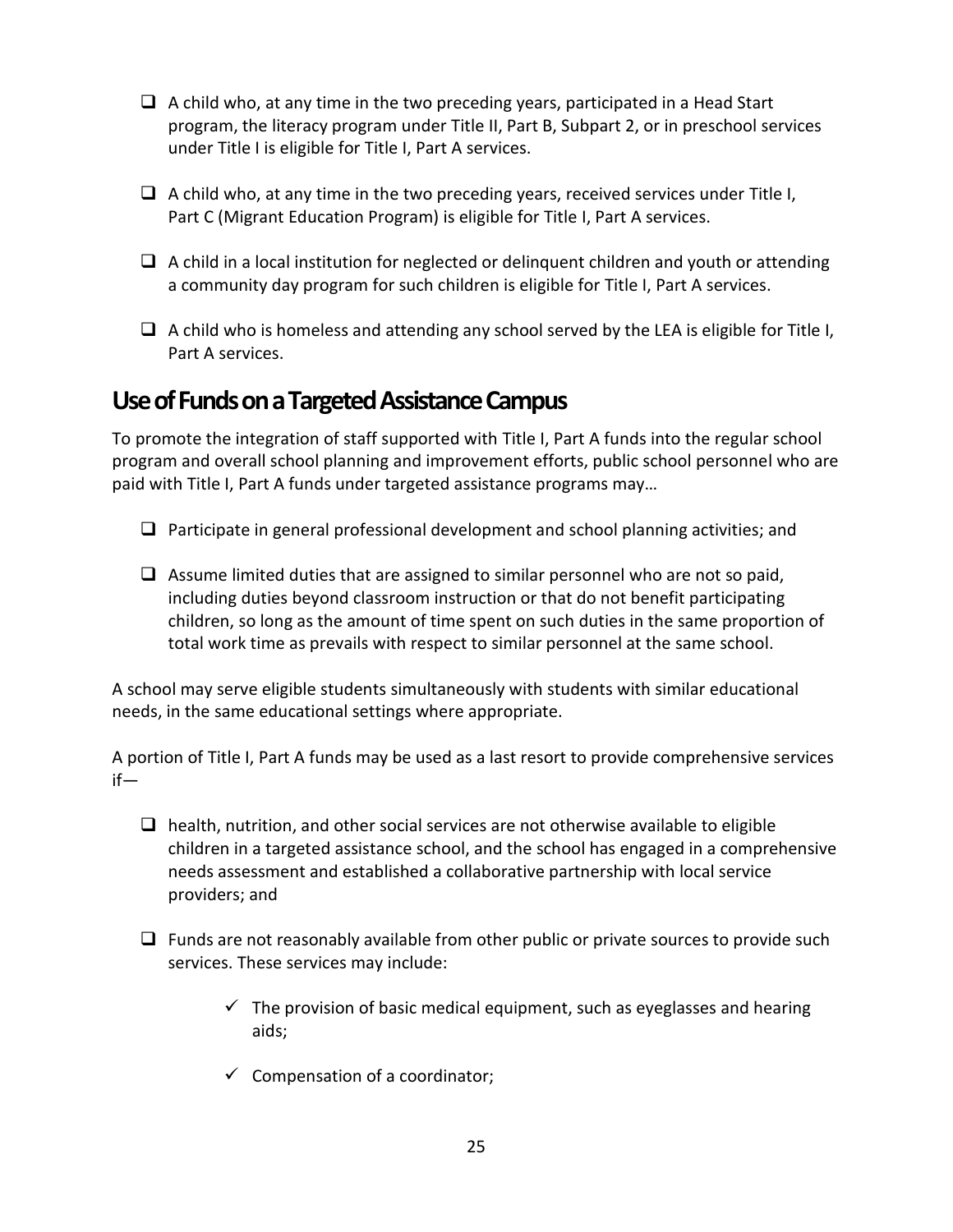- $\checkmark$  Family support and engagement services;
- $\checkmark$  Integrated student supports; and
- $\checkmark$  Professional development necessary to assist teachers, specialized instructional support personnel, other staff, and parents in identifying and meeting the comprehensive needs of eligible children.

A secondary school operating a Title I, Part A targeted assistance program may use Title I, Part A funds to provide dual or concurrent enrollment program services to eligible children who are identified as having the greatest need for special assistance.

The services of a targeted assistance program under Title I, Part A may be delivered by nonprofit or for-profit external providers with expertise in using evidence-based or other effective strategies to improve student achievement.

#### **The following steps are required for using Title I, Part A funds.**

- 1. The campus in question must be a Title I, Part A campus.
- 2. The LEA must have a valid Supplement Not Supplant methodology for allocating State and local funds, or Statement of Exemption. For detailed information about how the Supplement, Not Supplant requirement is to be met for Title I, Part A, see the TEA [Supplement, Not Supplant Handbook,](https://tea.texas.gov/sites/default/files/SNS%20Handbook_4.0--revised%209-5-2019.pdf) Section B.
- 3. The LEA must ensure that activities and/or resources are:
	- Identified in the Comprehensive Needs Assessment;
	- Included in the Campus Improvement Plan;
		- The plan addresses how the activity/resource identified will be evaluated; and
		- The plan addresses how the needs of students at risk of not meeting State Standards are being met.
	- Reasonable;
	- Necessary to carry out the intent and purpose of the Title I, Part A program;
	- Allocable; and
	- Allowable under Title I, Part A
- 4. The LEA must ensure that the expenditure(s) meet all EDGAR requirements.
- 5. The LEA must ensure that all district policies and procedures are followed.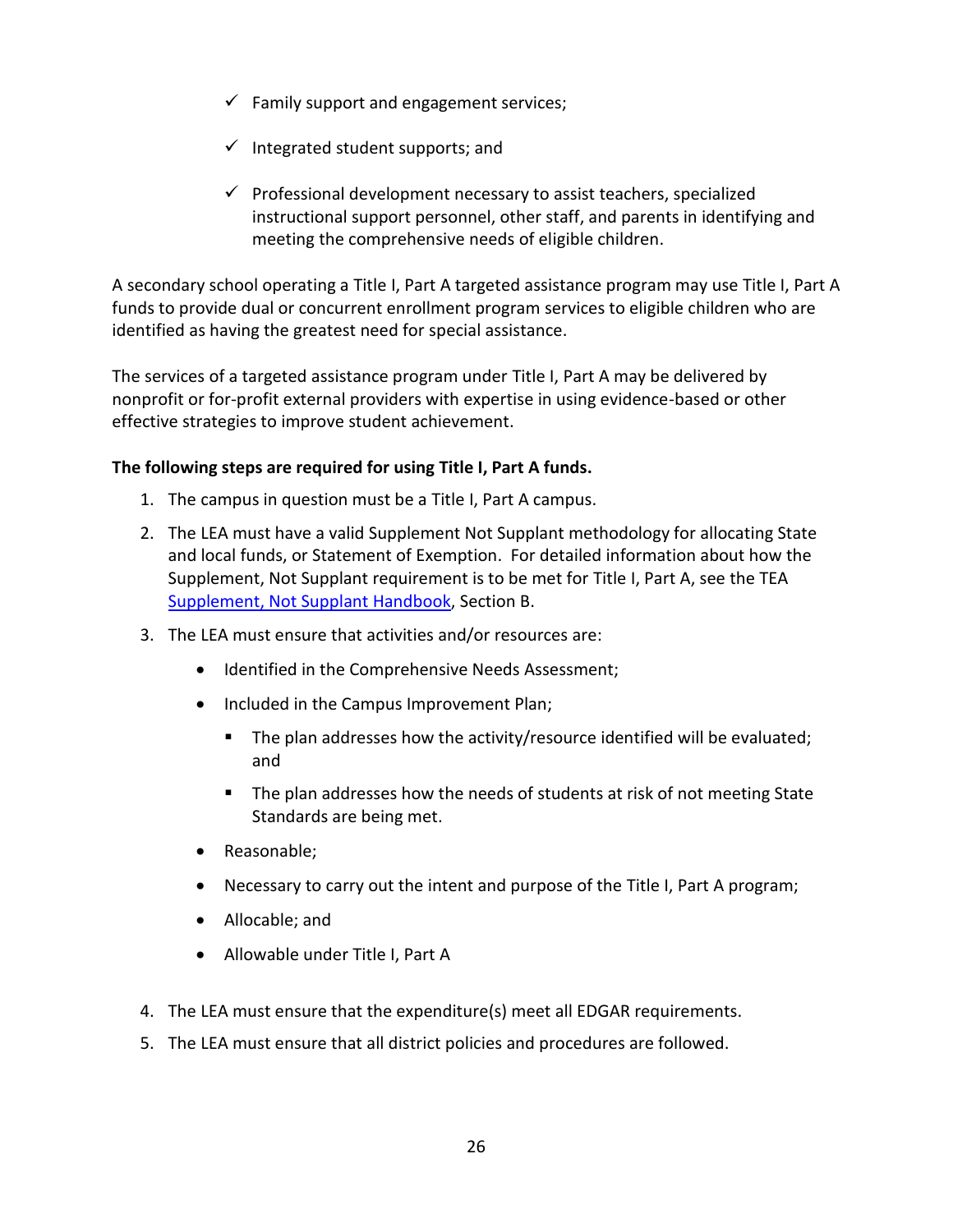### <span id="page-34-0"></span>**G. Services to Homeless Students**

The [Texas Office for the Education of Homeless Children and Youth](https://tea.texas.gov/Texas_Schools/Support_for_At-Risk_Schools_and_Students/Texas_Education_for_Homeless_Children_and_Youth_(TEHCY)_Program/) (TEHCY) estimates that more than 130,000 school-age children and youth across the state experience homelessness during the course of a year. LEAs that have homeless shelters, highly mobile populations, large numbers of children and youth who reside with friends or relatives, or children who live in abandoned buildings or similar settings most likely have a significant homeless population. Recent natural disasters have contributed to significant increases in the number of students who experience homelessness during the year.

### <span id="page-34-1"></span>**Student Eligibility**

Homeless children and youth are eligible to receive Title I, Part A services, regardless of what school they attend. In general, homeless students have greater needs because of difficulties related to their homelessness and may be at a greater risk of failing than other students. Therefore, on schoolwide and targeted assistance campuses, a homeless student should receive services based on their needs. On campuses that do not participate or are ineligible for Title I, Part A, homeless students are also eligible to receive Title I, Part A services even though no Title I, Part A funds can be allocated to these campuses. In order to provide services to these homeless students, the LEA may reserve funds before determining campus allocations [Refer to section on [Campus Allocations](#page-18-1) for more information on the reservation of funds.] to provide services to these homeless students. The services might occur on the ineligible campus, but services would be funded through the central office budget. Title I, Part A funds may not be allocated to ineligible campuses for any purpose.

#### <span id="page-34-2"></span>**Required Assurances Related to Homeless Students**

As part of its Consolidated Federal Grant Application for ESSA programs, the LEA agreed to the following assurances related to services to homeless students:

- 1. The LEA assures that each child of a homeless individual and each homeless youth shall have equal access to the same free, appropriate public education, including a public preschool education, as provided to other children and youth.
- 2. The LEA assures that homeless children and youth are afforded the same free, appropriate public education as provided to other children and youth.
- 3. The LEA assures that it will review and undertake steps to revise any laws, regulations, practices, or policies that may act as a barrier to the enrollment, attendance, or success in school of homeless children and youth.
- 4. The LEA assures that it will not separate students from the mainstream school environment on the basis of homelessness alone.
- 5. The LEA assures that homeless children and youth have access to the education and other services that they need in order to meet the same challenging state student academic achievement standards to which all students are held.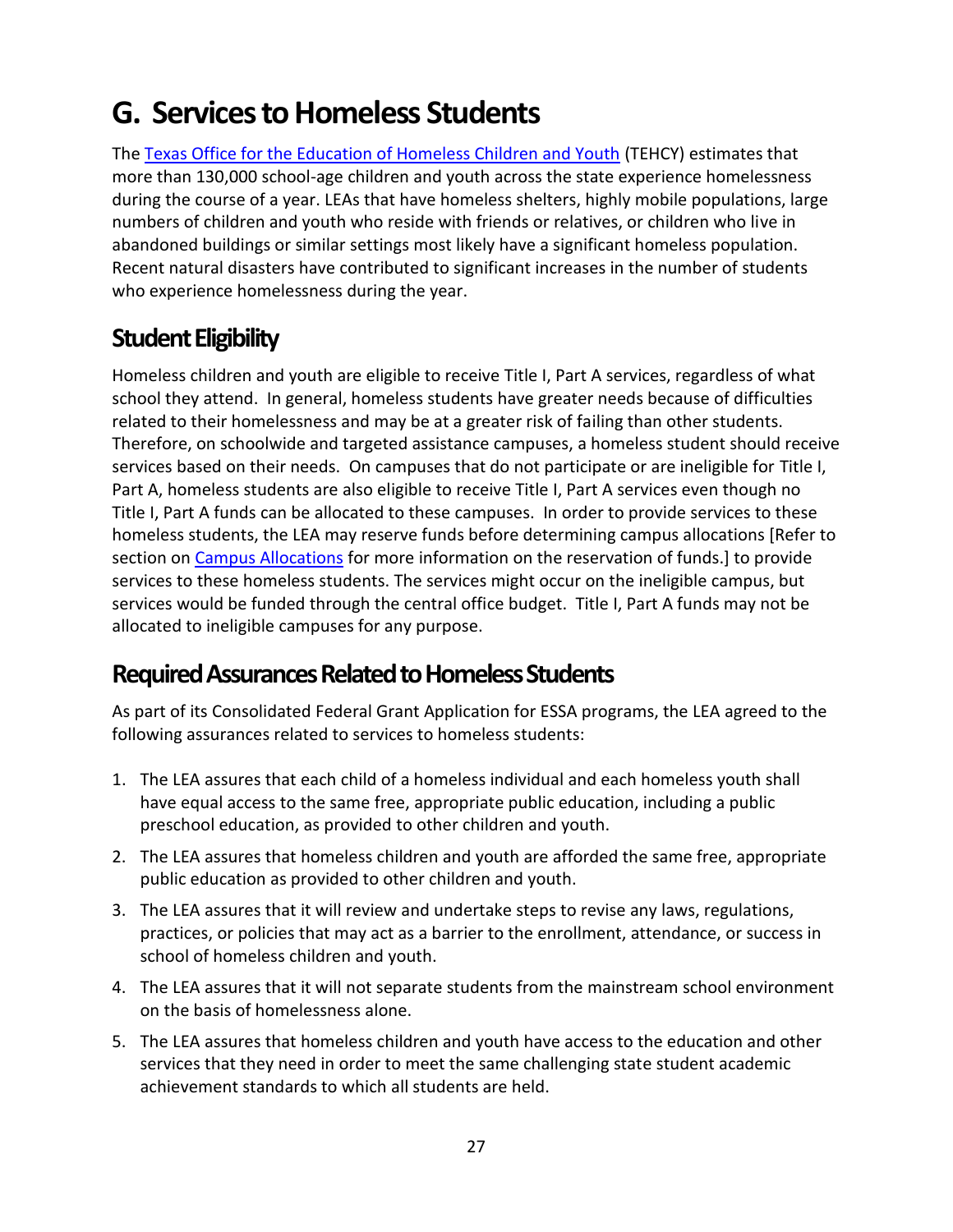### <span id="page-35-0"></span>**Additional Information**

For additional information on how to locate and identify homeless children and youth or for suggestions of how to best serve then, contact the TEHCY Program: Phone: 512-464-9414 Email: [HomelessEducation@tea.texas.gov](mailto:HomelessEducation@tea.texas.gov)

#### <span id="page-35-1"></span>**Web Resources for Services to Homeless Students**

• **[Texas Education for Homeless Children and Youth \(TEHCY\)](https://tea.texas.gov/Texas_Schools/Support_for_At-Risk_Schools_and_Students/Texas_Education_for_Homeless_Children_and_Youth_(TEHCY)_Program/)**

### <span id="page-35-2"></span>**H. Children in Foster Care**

The LEA will collaborate with the state or local child welfare agency to: designate an employee to serve as a point of contact for the LEA; and develop and implement clear written procedures governing how transportation to maintain children who are in foster care in their school of origin (when in their best interest) will be provided, arranged, and funded for the duration of their time in foster care.

These procedures shall—

- $\Box$  Ensure that children in foster care needing transportation to the school of origin will promptly receive transportation in a cost-effective manner and in accordance with section 475(4)(A) of the Social Security Act; and
- $\Box$  Ensure that, if there are additional costs incurred in providing transportation to maintain children in foster care in their schools of origin, the LEA will provide transportation to the school of origin if—
	- $\checkmark$  The local child welfare agency agrees to reimburse the LEA for the cost of such transportation;
	- $\checkmark$  The LEA agrees to pay for the cost of such transportation; or
	- $\checkmark$  The LEA and the local child welfare agency agree to share the cost of such transportation.

#### <span id="page-35-3"></span>**Web Resources for Services to Children in Foster Care**

- **[Foster Care and Student Success -](https://tea.texas.gov/node/104040) Information Resources**
- **[Non-Regulatory Guidance: Ensuring Educational Stability for Children in Foster Care](http://www2.ed.gov/policy/elsec/leg/essa/edhhsfostercarenonregulatorguide.pdf)**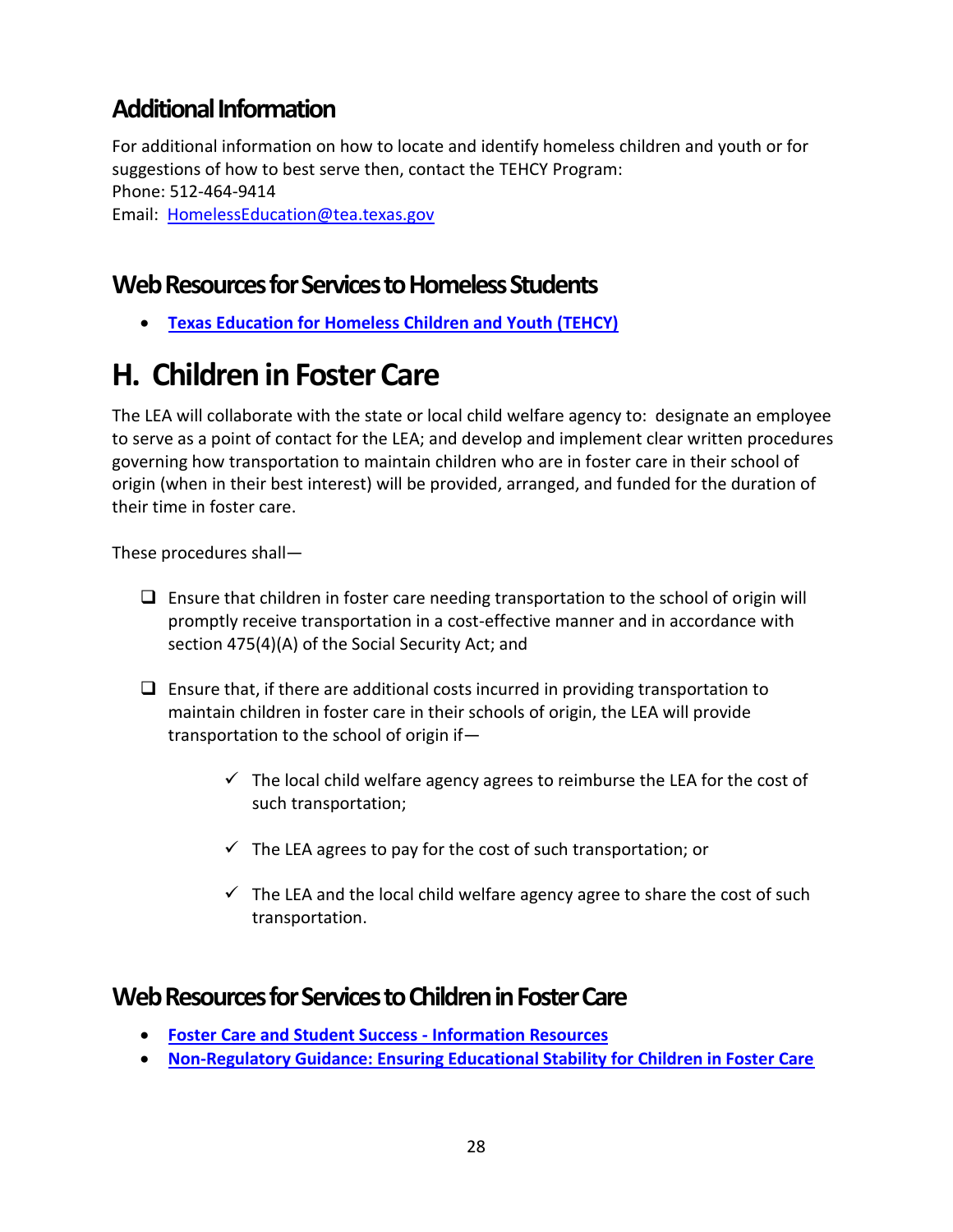# <span id="page-36-0"></span>**III. Parent and Family Engagement Requirements**

This section provides information related to the Parent and Family Engagement Requirements associated with the Title I, Part A program.

## <span id="page-36-1"></span>**A. General Information**

Parent and family engagement (PFE) is a critical requirement of the Title I, Part A program. LEAs fulfill the PFE requirement by conducting outreach to all parents and family members and by implementing programs, activities, and procedures for the meaningful involvement of parents and family members in Title I, Part A programs. Parents of participating children should play an important role in the planning of such programs, activities and procedures and the LEA should engage parents in meaningful consultation to ensure optimal involvement.

Note: According to the Texas Education Code §11.251, parent representatives on District and Campus Improvement Plan committees must not also be LEA or school employees.

### <span id="page-36-2"></span>**B. Parent and Family Engagement (PFE) Policy**

The written Parent and Family Engagement Policy is another critical requirement for Title I, Part A program compliance. LEAs and Title I, Part A campuses are **both** required to have written parent and family engagement policies in place. An exception to this is allowed for onecampus districts; in such cases a single policy document is allowed, but the requirements for both the LEA and the campus policies must be addressed. Detailed information about the specific requirements of each are listed below. Web links to compliance-vetted templates for the two types of policies (LEA and campus) can be found in the Related Links section of this program guide.

#### <span id="page-36-3"></span>**LEA Written Parent and Family Engagement Policy**

The LEA written parent and family engagement policy shall…

- $\Box$  be developed jointly with parents and family members of participating children;
- $\Box$  be agreed upon by parents and family members of participating children;
- $\Box$  be distributed to parents and family members of participating children;
- $\Box$  be incorporated into the District Improvement Plan;
- $\Box$  establish the LEA's expectations and objectives for meaningful parent and family engagement; and
- ❑ include a **description** of how the LEA will…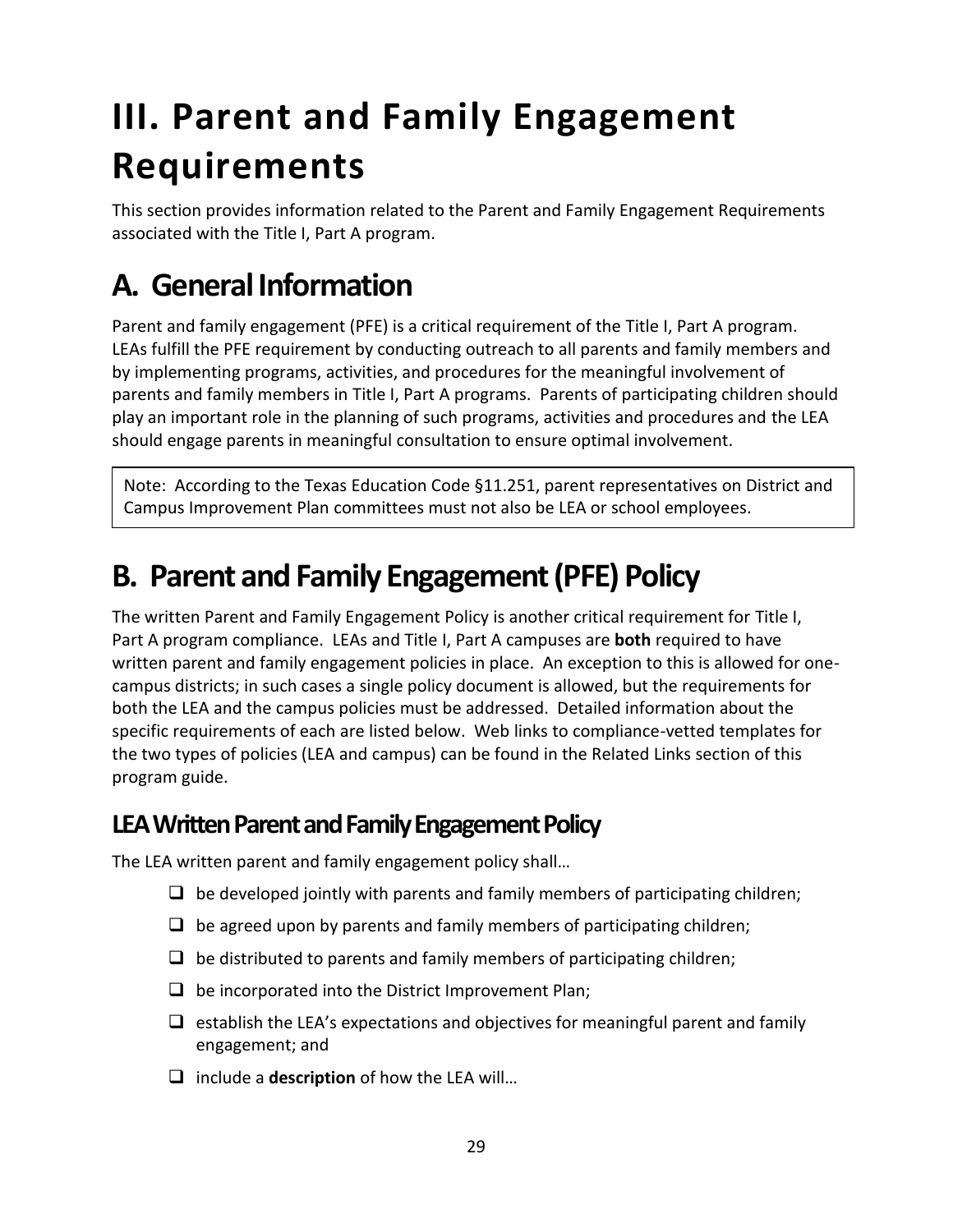- $\checkmark$  Involve parents and family members in jointly developing the LEA plan and the development of support and school improvement plans;
- $\checkmark$  Provide the coordination, technical assistance, and other support necessary to assist and build the capacity of all participating schools within the LEA in planning and implementing effective parent and family involvement activities to improve student academic achievement and school performance (may include meaningful consultation with employers, business leaders, and philanthropic organizations, or individuals with expertise in effectively engaging parents and family members in education);
- $\checkmark$  Coordinate and integrate parent and family engagement strategies under Title I, Part A with parent and family engagement strategies of other relevant Federal, State, and local laws and programs;
- $\checkmark$  Conduct, with the meaningful involvement of parents and family members, an annual evaluation of the content and effectiveness of the parent and family engagement policy in improving the academic quality of all schools served under Title I, Part A, including identifying—
	- Barriers to greater participation by parents in activities, with particular attention to parents who are economically disadvantaged, are disabled, have limited English proficiency, have limited literacy or are of any racial or ethnic minority background.
	- The needs of parents and family members to assist with the learning of their children, including engaging with school personnel and teachers; and
	- Strategies to support successful school and family interactions.
- $\checkmark$  Use the findings of the annual evaluation referenced to design evidencebased strategies for more effective parental involvement, and to revise, if necessary, the parent and family engagement policies.
- $\checkmark$  Involve parents in the activities of the LEA's Title I, Part A schools, which may include establishing a parent advisory board comprised of a sufficient number and representative group of parents and family members served by the LEA to adequately represent the needs of the population served for the purposes of developing, revising, and reviewing the parent and family engagement policy.

#### <span id="page-37-0"></span>**Campus Written Parent and Family Engagement Policy**

The campus written parent and family engagement policy shall be…

- $\Box$  developed jointly with parents and family members of participating children at the campus level;
- $\Box$  agreed on by parents and family members of participating children at the campus level;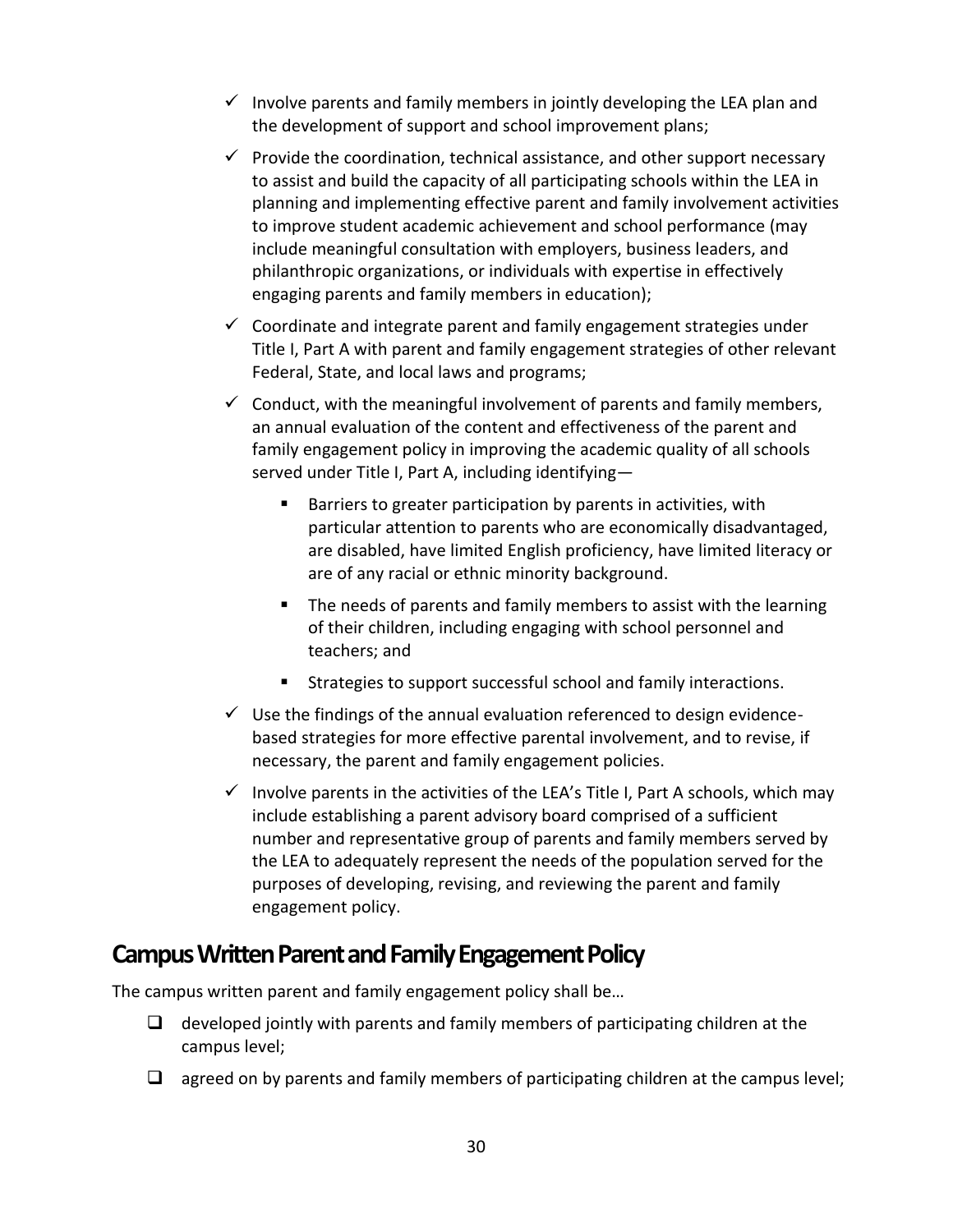- $\Box$  distributed to parents and family members of participating children at the campus level;
- ❑ written in an understandable and uniform format;
- $\Box$  provided in a language the parents can understand, to the extent practicable;
- ❑ made available to the local community; and
- $\Box$  Updated periodically to meet the changing needs of parents in the schools. The written policy will include a description of how the school/campus will:
	- $\checkmark$  convene an annual meeting in the fall, with at least two attendance options on different days, at convenient but different times, to which all parents of participating children shall be invited and encouraged to attend, to inform parents of their school's participation under Title I, Part A and to explain the requirements of Title I, Part A, and the right of the parents to be involved;
	- $\sqrt{\ }$  offer a flexible number of meetings, such as meetings in the morning or evening, and may provide, with funds provided under this part, transportation, childcare, or home visits, as such services relate to parental involvement;
	- $\sqrt{ }$  involve parents, in an organized, ongoing, and timely way, in the planning, review, and improvement of programs under this part, including the planning, review, and improvement of the school parent and family engagement policy and the joint development of the schoolwide program plan (campus improvement plan) except that if a school has in place a process for involving parents in the joint planning and design of the school's programs, the school may use that process, if such process includes an adequate representation of parents of participating children;
	- $\sqrt{ }$  provide parents of participating children-
		- timely information about programs under this part;
		- a description and explanation of the curriculum in use at the school, the forms of academic assessment used to measure student progress, and the achievement levels of the challenging State academic standards; and
		- if requested by parents, opportunities for regular meetings to formulate suggestions and to participate, as appropriate, in decisions relating to the education of their children, and respond to any such suggestions as soon as practicably possible; and
	- $\sqrt{\ }$  submit any parent comments that the schoolwide plan is not satisfactory when the school makes the schoolwide plan available to the local educational agency.

## <span id="page-38-0"></span>**C. LEA-Specific Parent and Family Engagement Responsibilities**

### <span id="page-38-1"></span>**Reservation of Funds**

*(This information is also referenced in the [Campus Allocation](#page-18-1) section of this Program Guide.)*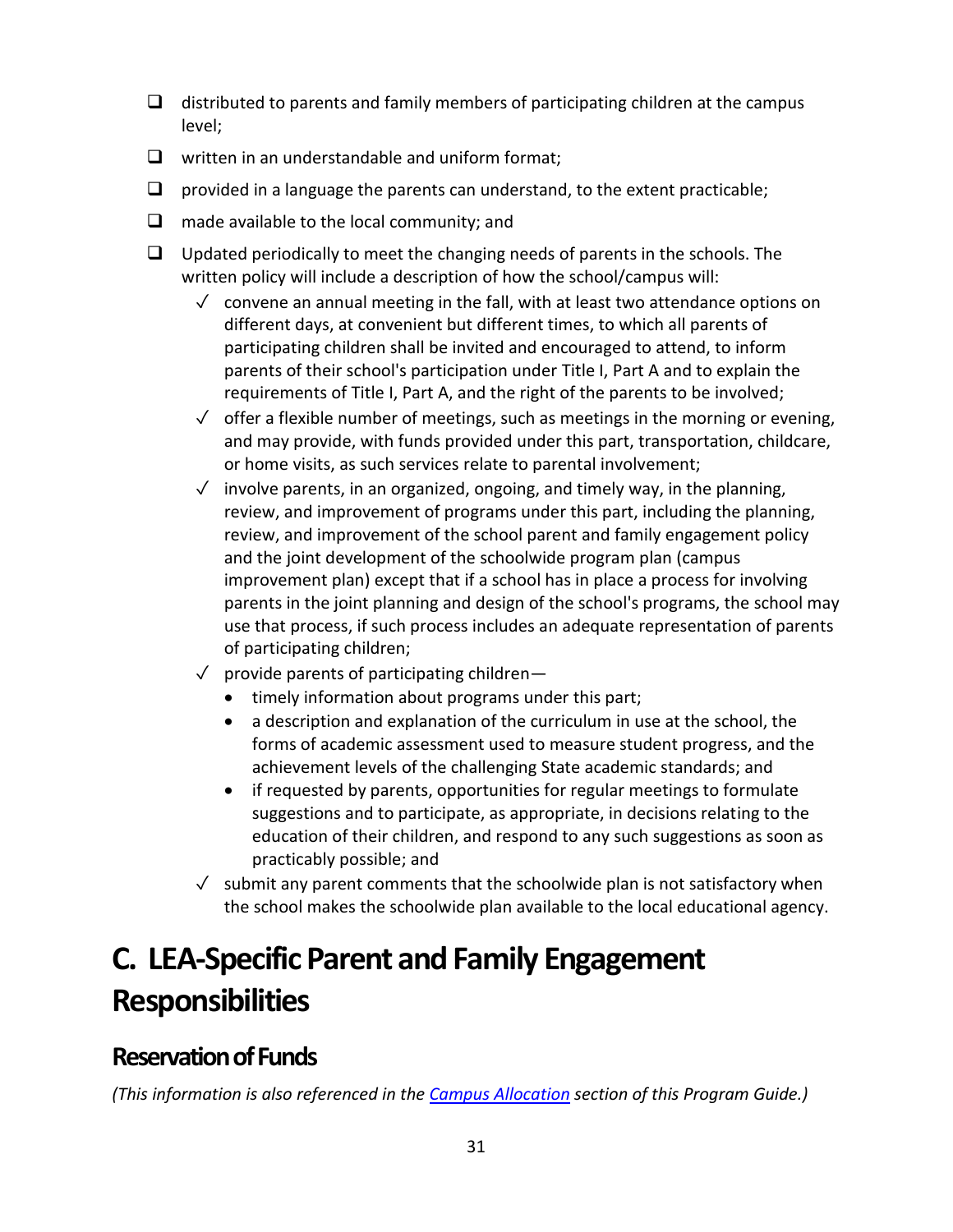If the LEA's Title I, Part A entitlement is greater than \$500,000, the LEA is required to reserve at least 1 percent of its Title I, Part A entitlement to assist schools to carry out parent and family engagement activities. At least 90 percent of the funds reserved shall be distributed to Title I, Part A schools, with priority given to high-need schools.

The LEA shall involve parents and family members of children in Title I, Part A served campuses in the decisions regarding how reserved Title I, Part A funds are allotted for parent and family engagement activities. Funds reserved by the LEA must be used to carry out activities and strategies that are consistent with the LEA's parent and family engagement policy, including **at least one** of the following:

- $\Box$  Supporting schools and nonprofit organizations in providing professional development for LEA and school personnel regarding parent and family engagement strategies, which may be provided jointly to teachers, principals, other school leaders, specialized instructional support personnel, paraprofessionals, early childhood educators, parents and family members.
- $\Box$  Supporting programs that reach parents and family members at home, in the community, and at school.
- ❑ Disseminating information on best practices focused on parent and family engagement, especially best practices for increasing the engagement of economically disadvantaged parents and family members.
- ❑ Collaborating, or providing subgrants to schools to enable such schools to collaborate, with community-based or other organizations or employers with a record of success in improving and increasing parent and family engagement.
- $\Box$  Engaging in any other activities and strategies that the LEA determines are appropriate and consistent with the LEA's parent and family engagement policy.

### <span id="page-39-0"></span>**D. Campus-Specific Parent and Family Engagement Responsibilities**

#### <span id="page-39-1"></span>**School-Parent Compact**

As a component of the school-level parent and family engagement policy, each Title I, Part A school shall jointly develop with parents for all children served under Title I, Part A, a schoolparent compact that outlines how parents, the entire school staff, and students will share the responsibility for improving student academic achievement and the means by which the school and parents will build and develop a partnership to help children achieve the State's high standards.

The School-Parent Compact shall describe…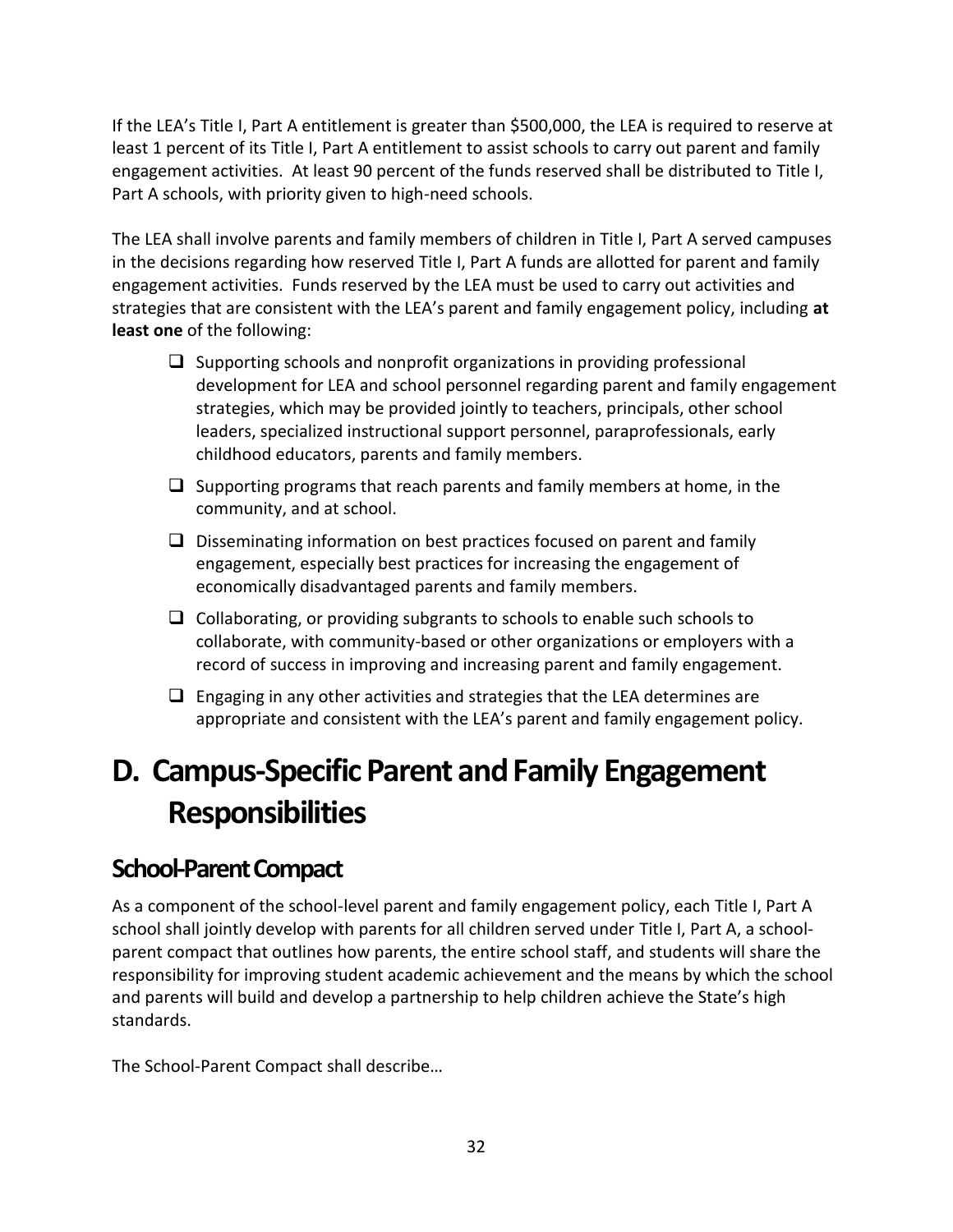- $\Box$  The school's responsibility to provide high-quality curriculum and instruction in a supportive and effective learning environment that enables the children served under Title I, Part A, to meet the challenging State academic standards;
- $\Box$  The ways in which each parent will be responsible for supporting their children's learning;
- $\Box$  The opportunities for volunteering in their child's classroom; and
- $\Box$  The opportunities for participating, as appropriate, in decisions relating to the education of their children and positive use of extracurricular time.

Additionally, the School-Parent Compact shall address the importance of communication between teachers and parents on an ongoing basis through, at a minimum—

- $\Box$  Parent-teacher conference in elementary school, at least annually, during which the compact shall be discussed as the compact relates to the individual child's achievement;
- $\Box$  Frequent reports to parents on their children's progress;
- $\Box$  Reasonable access to staff, opportunities to volunteer and participate in their child's class, and observation of classroom activities; and
- ❑ Ensuring regular two-way, meaningful communication between family members and school staff, and, to the extent practicable, in a language that family members can understand.

*Sample School-Parent Compact sample documents can be accessed in the Additional Resources section of this Program Guide.*

## <span id="page-40-0"></span>**E. LEA and Campus Parent and Family Engagement Responsibilities**

#### <span id="page-40-1"></span>**Building Capacity for Involvement**

The "**Shalls**": To ensure effective involvement of parents and to support a partnership among the school involved, parents, and the community to improve student academic achievement, each school and LEA assisted under Title I, Part A shall—

- $\Box$  provide assistance to parents of children served by the school or LEA, as appropriate, in understanding such topics as the challenging State academic standards, State and local academic assessments, the requirements of Title I, Part A, and how to monitor a child's progress and work with educators to improve the achievement of their children;
- $\Box$  provide materials and training to help parents to work with their children to improve their children's achievement, such as literacy training and using technology (including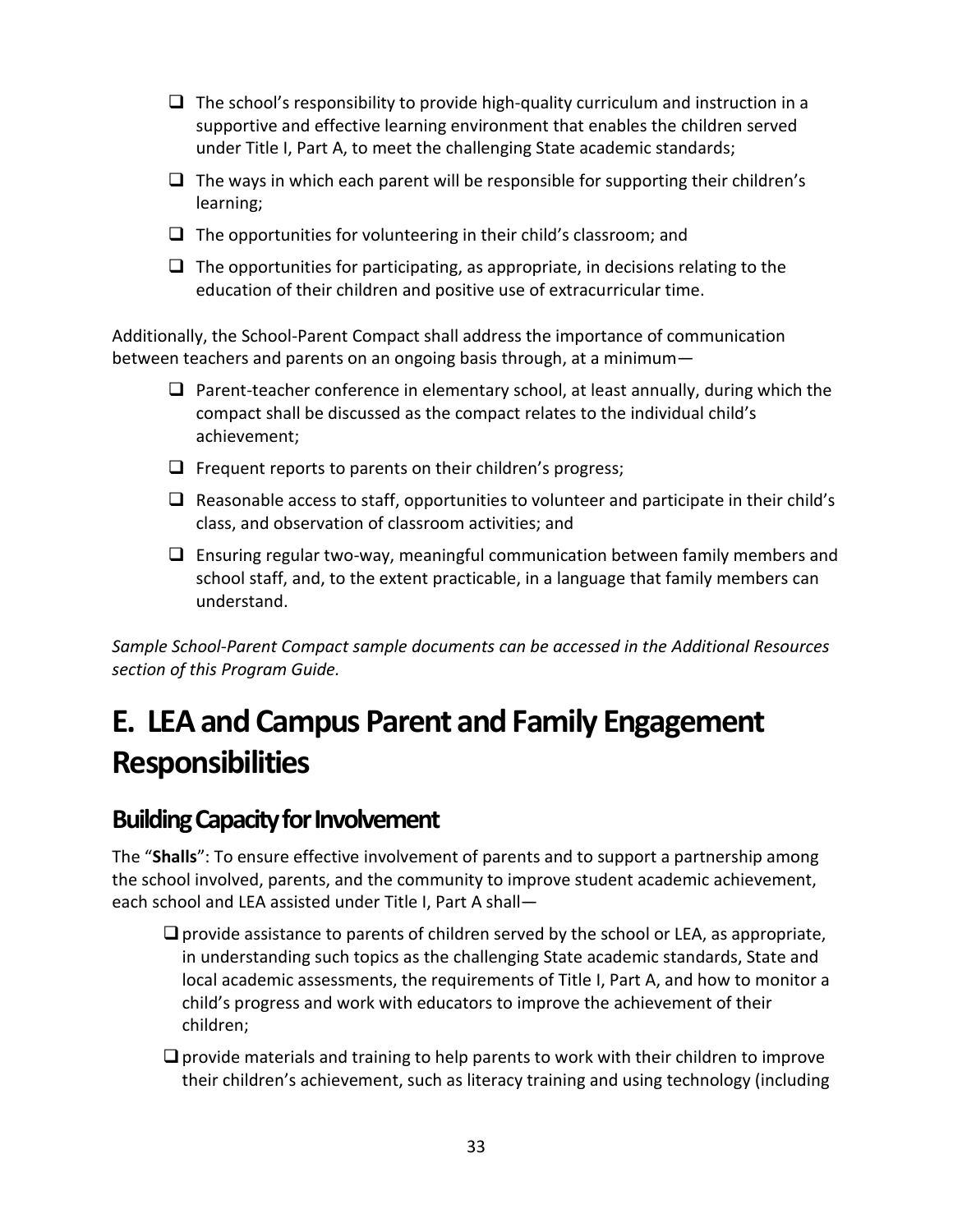education about the harms of copyright piracy), as appropriate, to foster parental involvement;

- $\Box$  educate teachers, specialized instructional support personnel, principals, and other school leaders, and other staff, with the assistance of parents, in the value and utility of contributions of parents, and in how to reach out to, communicate with, and work with parents as equal partners, implement and coordinate parent programs, and build ties between parents and the school;
- $\Box$  to the extent feasible and appropriate, coordinate and integrate parent involvement programs and activities with other Federal, State, and local programs, including public preschool programs, and conduct other activities, such as parent resource centers, that encourage and support parents in more fully participating in the education of their children;
- $\Box$  ensure that information related to school and parent programs, meetings, and other activities is sent to the parents of participating children in a format and, to the extent practicable, in a language the parents can understand; and
- $\Box$  provide such other reasonable support for parental involvement activities under Title I, Part A, as parents may request.

The "**Mays**": Each LEA and campus may use Title I, Part A funds for the following parent and family engagement activities:

- $\Box$  involve parents in the development of training for teachers, principals, and other educators to improve the effectiveness of such training;
- $\Box$  provide necessary literacy training with Title I, Part A funds if the LEA has exhausted all other reasonably available sources of funding for such training;
- $\Box$  pay reasonable and necessary expenses associated with local parental and family engagement activities, including transportation and childcare costs, to enable parents to participate in school-related meetings and training sessions;
- $\Box$  train parents to enhance the involvement of other parents;
- ❑ arrange school meetings at a variety of times, or conduct in-home conferences between teachers or other educators, who work directly with participating children, with parents who are unable to attend such conferences at school, in order to maximize parental involvement and participation;
- $\Box$  adopt and implement model approaches to improving parental involvement;
- ❑ establish an LEA-wide parent advisory council to provide advice on all matters related to parent and family engagement; or
- $\Box$  develop appropriate roles for community-based organizations and businesses in parent and family engagement activities.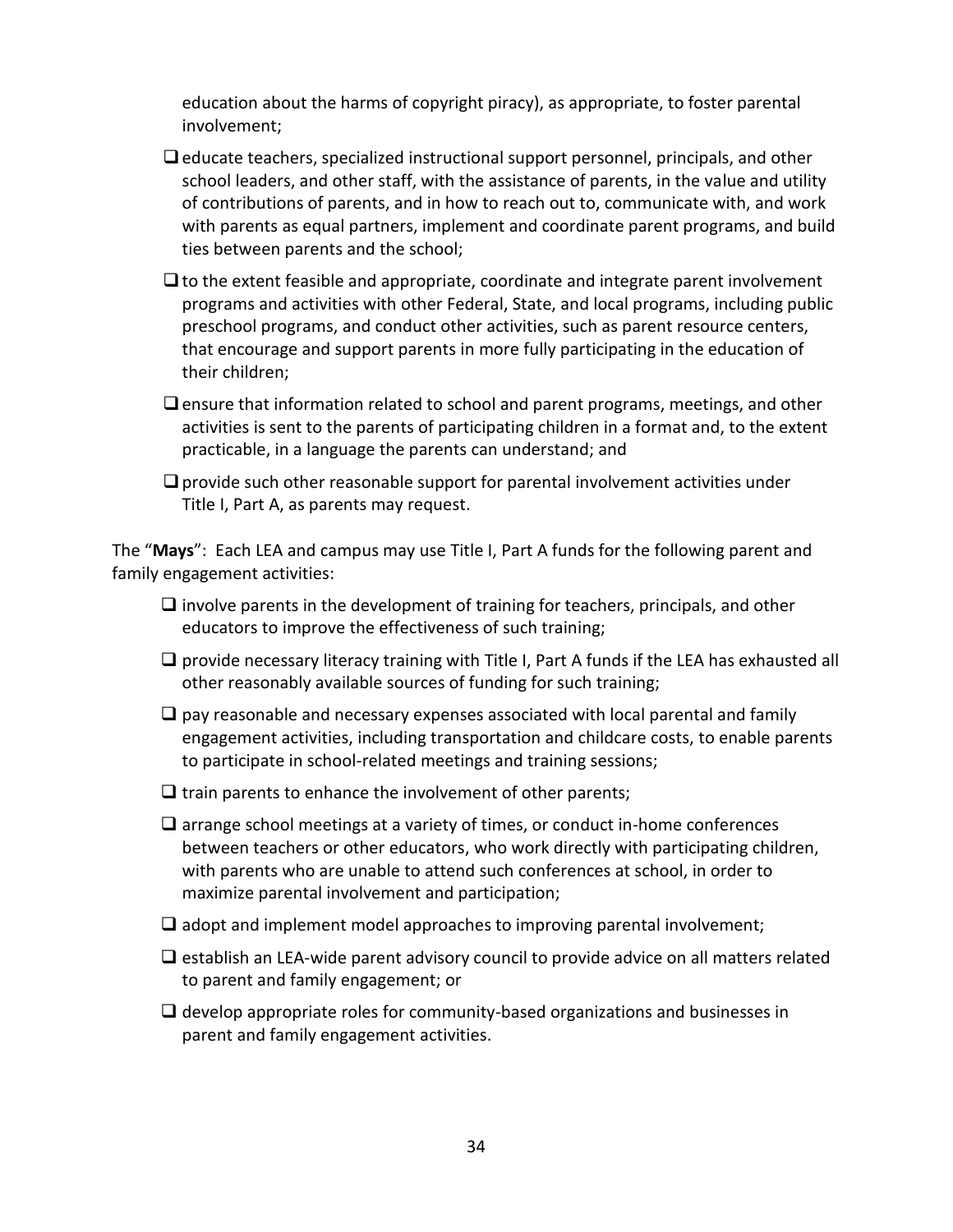### <span id="page-42-0"></span>**Accessibility**

In carrying out the parent and family engagement requirements of Title I, Part A, LEAs and schools, to the extent practicable, shall provide opportunities for the informed participation of parents and family members (including parents and family members who have limited English proficiency, parents and family members with disabilities, and parents and family members of migratory children), including providing information and school reports in a format and, to the extent practicable, in a language such parents understand.

### <span id="page-42-1"></span>**F. Parents' Right to Know**

### <span id="page-42-2"></span>**Teacher/Paraprofessional Qualifications**

The LEA will ensure that all teachers and paraprofessionals working in a program supported with Title I, Part A funds meet applicable State certification and licensure requirements, including any requirements for certification obtained through alternative routes to certification.

At the beginning of each school year, the LEA shall notify the parents of each student attending any school receiving Title I, Part A funds that the parents may request, and the LEA will provide in a timely manner on request, information regarding the professional qualifications of the student's classroom teachers, including at a minimum, the following:

- $\Box$  Whether the student's teacher has met State qualification and licensing criteria for the grade levels and subject areas in which the teacher provides instruction;
- $\Box$  Whether the student's teacher is teaching under emergency or other provisional status through which State qualification or licensing criteria have been waived;
- $\Box$  Whether the student's teacher is teaching in a field of discipline of the certification of the teacher;
- $\Box$  Whether the child is provided services by paraprofessionals and if so, their qualifications. [Refer t[o Requirements for Title I, Part A](https://tea.texas.gov/finance-and-grants/grants/essa-program/requirements-highly-qualified-paraprofessionals) Paraprofessionals.]

#### <span id="page-42-3"></span>**Student Academic Achievement & Teacher Assignment**

Schools that receive Title I, Part A funds shall provide to each individual parent of a child who is a student in the school—

- $\Box$  Information on the level of achievement and academic growth of the student, if applicable and available, on each of the State academic assessments required under Title I, Part A; and
- ❑ Timely notice that the student has been assigned, or has been taught for four or more consecutive weeks by, a teacher who does not meet applicable State certification or licensure requirements at the grade level and subject area in which the teacher is assigned.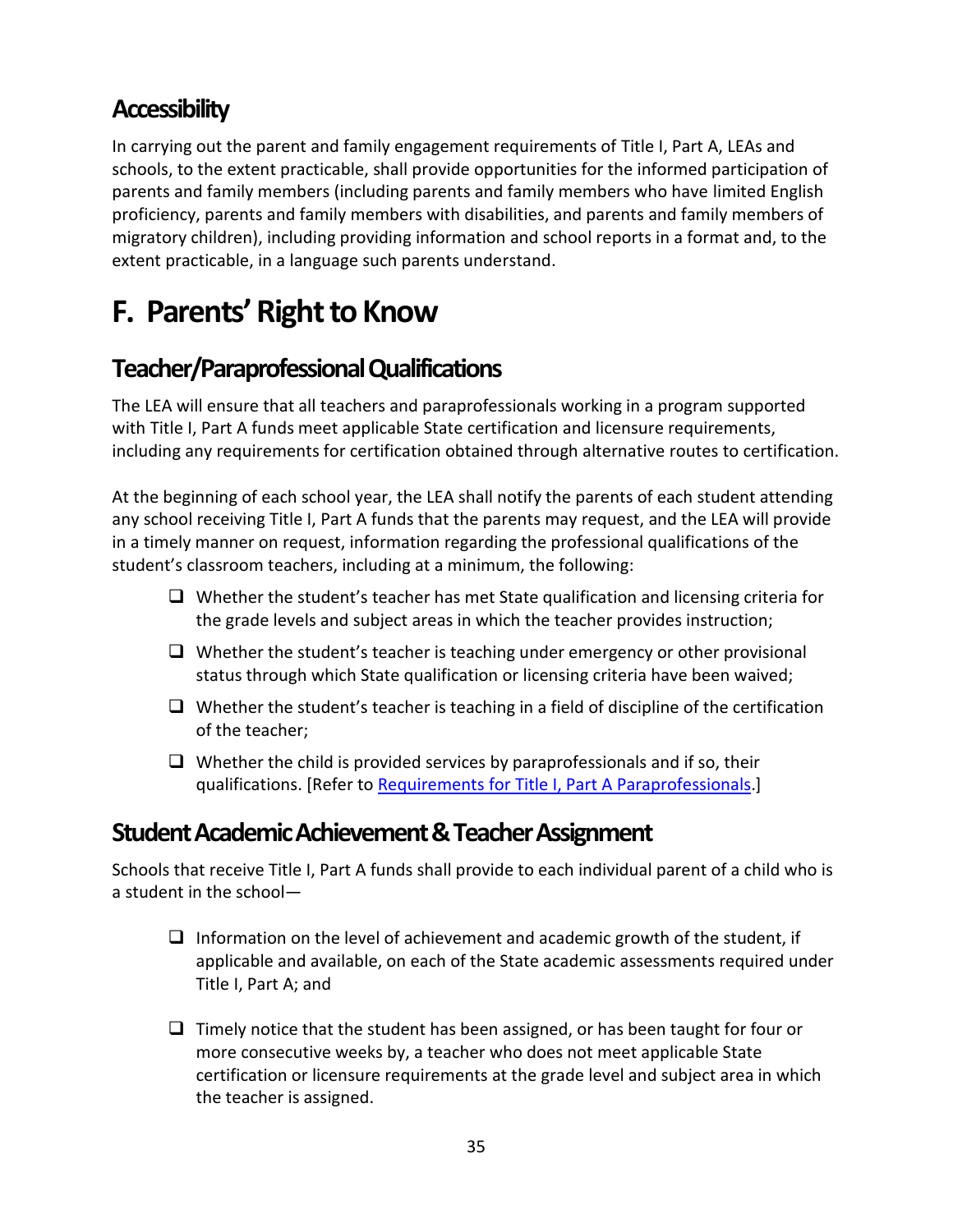#### <span id="page-43-0"></span>**Assessments**

At the beginning of each school year, the LEA shall notify the parents of each student attending any school receiving Title I, Part A funds that the parents may request and receive in a timely manner, information regarding any State or LEA policy regarding student participation in any mandated assessments, which shall include a policy, procedure, or parental right to opt the child out of such assessment, where applicable.

The LEA shall make widely available through public means (including by posting in a clear and easily accessible manner on the LEA's website\*, and where practicable, on the website\* of each school served by the LEA) for each grade served by the LEA, information on each assessment required by the State and, where such information is available and feasible to report, other assessments required districtwide by the LEA, including—

- ❑ The subject matter assessed;
- $\Box$  The purpose for which the assessment is designed and used;
- $\Box$  The source of the requirement for the assessment; and
- ❑ Where such information is available:
	- $\checkmark$  The amount of time students will spend taking the assessment,
	- $\checkmark$  The schedule for the assessment: and
	- $\checkmark$  The time and format for disseminating results.

\*If the LEA does not operate a website, the LEA shall determine how to make the information widely available, such as through distribution to the media, through public agencies, or directly to parents.

#### <span id="page-43-1"></span>**Language Instruction Educational Program**

If an LEA uses Title I, Part A funds to provide a language instruction educational program as determined under Title III, the LEA shall, not later than 30 days after the beginning of the school year, inform parents of an English learner identified for participation or participating in such a program of—

- $\Box$  The reasons for the identification of their child as an English learner and in need of placement in a language instruction educational program;
- $\Box$  The child's level of English proficiency, how such level was assessed, and the status of the child's academic achievement;
- $\Box$  The methods of instruction used in the program in which their child is, or will be, participating and the methods of instruction used in other available programs, including how such programs differ in content, instructional goals, and the use of English and a native language in instruction;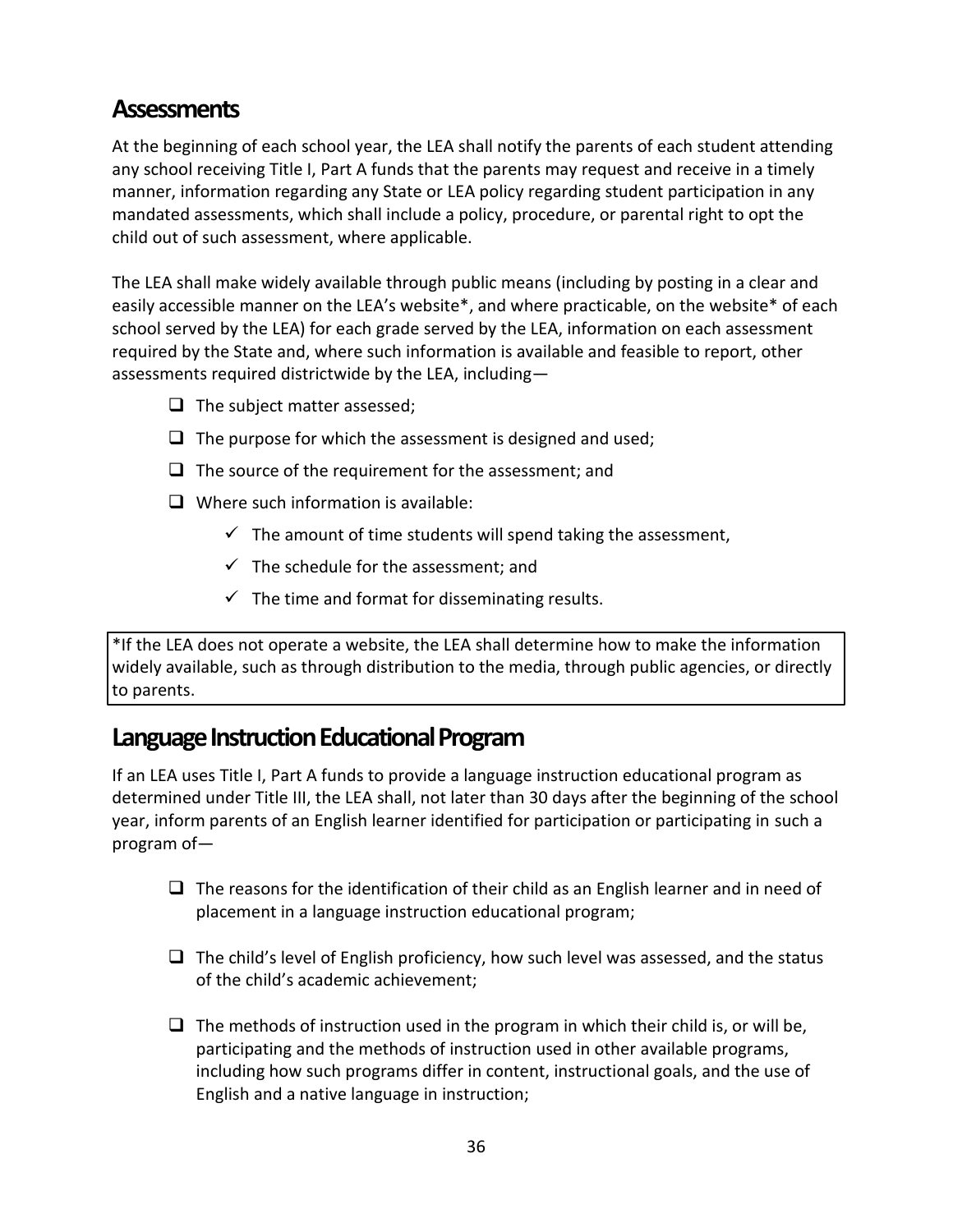- $\Box$  How the program in which their child is, or will be, participating will meet the educational strengths and needs of their child;
- $\Box$  How such program will specifically help their child learn English and meet ageappropriate academic achievement standards for grade promotion and graduation;
- $\Box$  The specific exit requirements for the program, including the expected rate of transition from such program into classrooms that are not tailored for English learners, and the expected rate of graduation from high school (including four-year adjusted cohort graduation rates and extended-year adjusted cohort graduation rates for such program) if Title I, Part A funds are used for children in high schools;
- $\Box$  In the case of a child with a disability, how such program meets the objectives of the individualized education program of the child, as described in section 614(d) of the Individuals with Disabilities Education Act; and
- $\Box$  Information pertaining to parental rights that includes written guidance
	- $\checkmark$  Detailing the right that parents have to have their child immediately removed from such program upon their request;
	- $\checkmark$  Detailing the options that parents have to decline to enroll their child in such program or to choose another program or method of instruction, if available; and
	- $\checkmark$  Assisting parents in selecting among various programs and methods of instruction, if more than one program or method is offered.

Special Rule applicable during the school year: For those children who have not been identified as English learners prior to the beginning of the school year but are identified as English learners during the school year, the LEA shall notify the children's parents during the first two weeks of the child being placed in a language instruction educational program.

#### <span id="page-44-0"></span>**Parent Outreach –Parents of English Learners**

Each LEA receiving Title I, Part A funds shall implement an effective means of outreach to parents of English learners to inform the parents regarding how the parents can—

- $\Box$  Be involved in the education of their children; and
- $\Box$  Be active participants in assisting their children to  $\Box$ 
	- $\checkmark$  Attain English proficiency;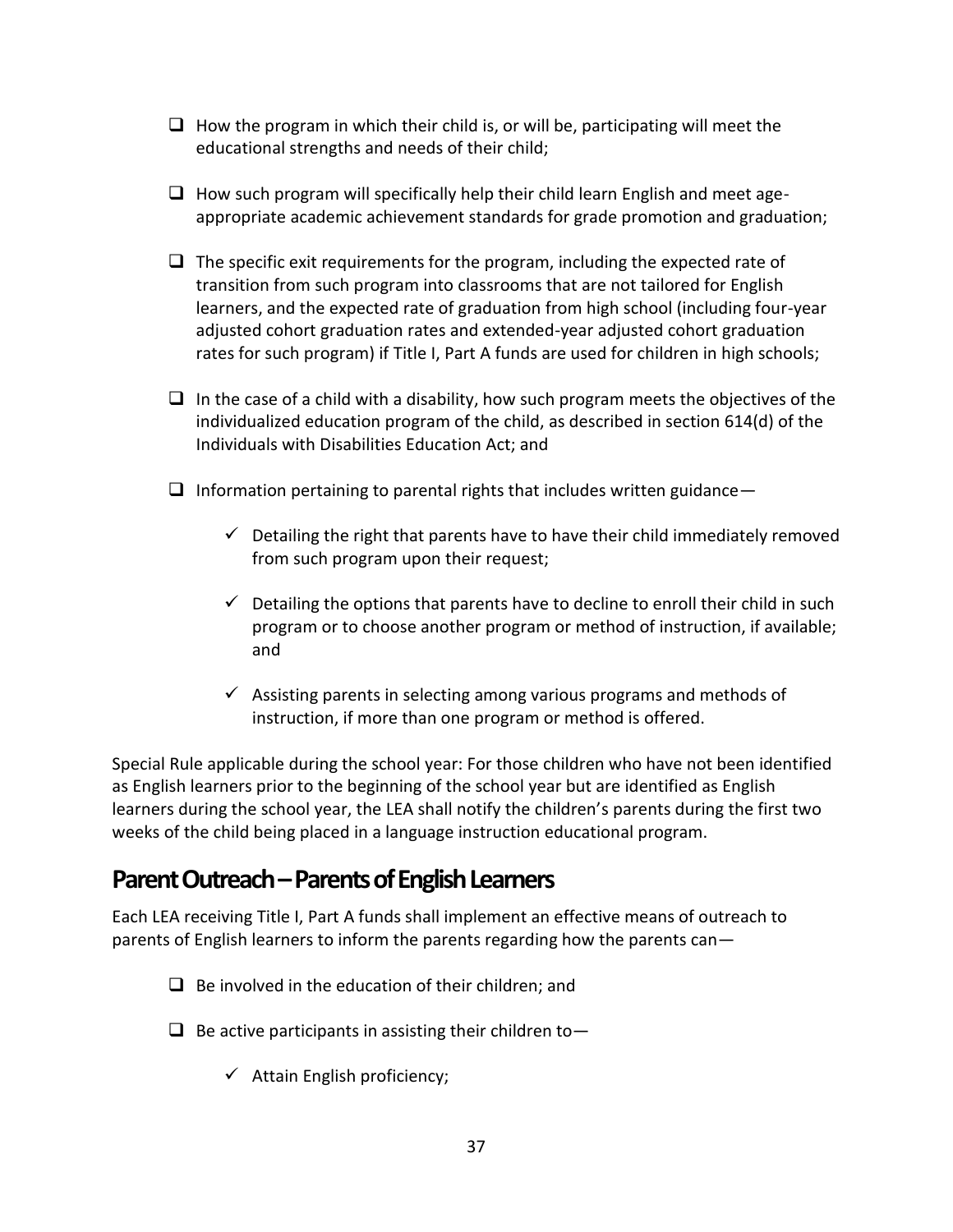- $\checkmark$  Achieve at high levels within a well-rounded education; and
- $\checkmark$  Meet the challenging State academic standards expected of all students.

The LEA assures that…

- ❑ implementing an effective means of outreach to parents shall include holding, and sending notice of opportunities for, regular meetings for the purpose of formulating and responding to recommendations from parents of students assisted under Title I, Part A or Title III.
- $\Box$  students shall not be admitted to, or excluded from, any federally assisted education program based on a surname or language-minority status.
- $\Box$  the notice and information provided to parents shall be in an understandable and uniform format and, to the extent practicable, provided in a language that the parents can understand.

### <span id="page-45-0"></span>**Armed Forces Recruiter Access to Students and Student Recruiting Information**

In accordance with guidance issued by the US Department of Education, each local educational agency receiving assistance under the Every Student Succeeds Act shall provide, on a request made by military recruiters or an institution of higher education, access to secondary school student names, address, and telephone listings, upon prior written consent of a student or the parent of a student.

Each local educational agency receiving assistance under the Every Student Succeeds Act shall provide military recruiters the same access to secondary school students as is provided generally to post-secondary educational institutions or to prospective employers of those students.

A secondary school student or the parent of the student **may request** that the student's name, address, and telephone listing not be released without prior written parental consent. The local educational agency or private nonprofit school **shall notify parents of the option** to make a request and shall comply with any request. [Section 8528]

### <span id="page-45-1"></span>**G. Web Resourcesfor PFE**

- **[ESSA, Section 1116](https://www.esc16.net/upload/page/0367/PublicLaw%20.pdf)**
- **[Title I, Part A Parent and Family Engagement Statewide Initiative](https://www.esc16.net/page/title1swi.home)**

**Written PFE Policy:**

- **[Developing a Written Parent and Family Engagement Policy](http://www.livebinders.com/play/play?id=1745124)**
- **[Training Power Point](https://www.esc16.net/upload/page/0371/Policy%20Parent%20and%20Family%20Engagement%20updated%20022019.pdf)**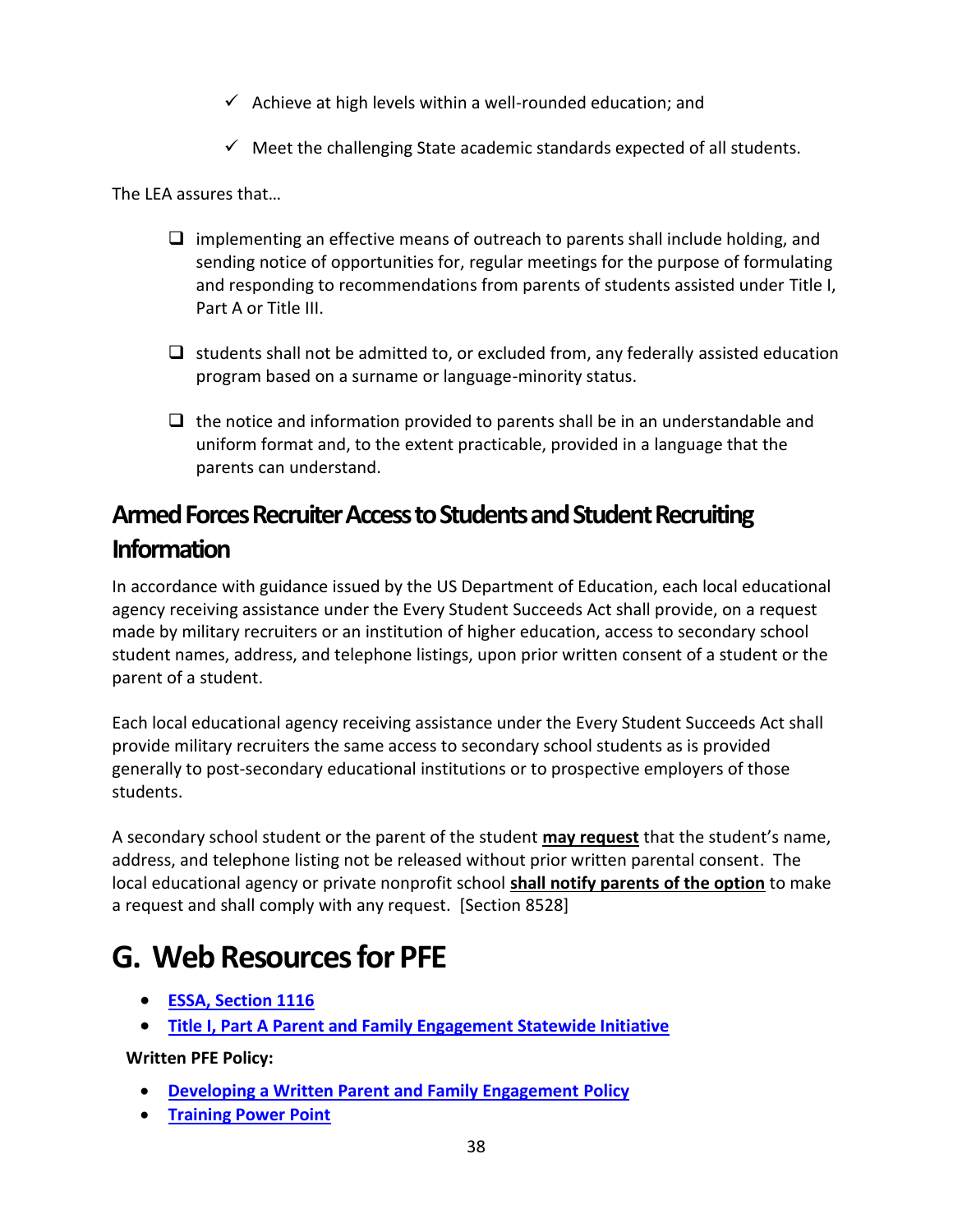- **[District Policy Checklist](https://www.esc16.net/upload/page/0371/Copy%20of%20Checklist%20District%20Par%20Inv%20Policy%20ESSA%2001162017.pdf)**
- **[School Policy Checklist](https://www.esc16.net/upload/page/0371/Checklist%20School%20Par%20Inv%20Policy%201ESSA%2001162017.pdf)**
- **[Policy One-pager](https://www.esc16.net/upload/page/2525/Parental%20Involvement%20Policy%20one-page%20with%20copyright.2.pdf)**

**School-Parent Compact:**

- **[Five Steps to Success for Developing School-Parent Compacts](http://www.livebinders.com/play/play?id=1749202)**
- **[Training PowerPoint](https://www.esc16.net/upload/page/0369/Developing%20School-Parent%20Compacts%20updated%20012019.pdf)**
- **[School-Parent Compact Checklist](https://www.esc16.net/upload/page/0369/docs/1Copy%20of%20Checklist%20School%20Parent%20Compact%20ESSA%2001162017.pdf)**
- **[Compact One-pager](https://www.esc16.net/upload/page/2525/Sch-Par%20Compact%20one-page%20with%20copyright.pdf)**

**Building Capacity:**

- **[Training PowerPoint](https://www.esc16.net/upload/page/0368/Building%20Capacity%20Requirements%20updated%20012019.pdf)**
- **[Building Capacity One-pager](https://www.esc16.net/upload/page/0368/1Building%20Capacity%20one-page%20with%20copyright.pdf)**

**Parent's Right to Know Letters:**

- **[ESSA, Section 1112](https://www.esc16.net/upload/page/0370/ESSA%20Section%201112.pdf)**
- **[Notification to Parents of Teacher/Paraprofessional Qualifications \(English\)](https://www.esc16.net/upload/page/0370/Revised%20Parents%20Right%20to%20Know.English%20%202.1.19.pdf)**
- **[Notification to Parents of Teacher/Paraprofessional Qualifications \(Spanish\)](https://www.esc16.net/upload/page/0370/Spanish%20Notif%20to%20Parent%20of%20TeacherPara%20Qualification.pdf)**
- <span id="page-46-3"></span>• **[Notification to Parents that Student being Taught by Non-Certified Teacher \(English\)](https://www.esc16.net/upload/page/0370/Teacher%20non-certified%20notification%20letter.pdf)**
- **[Notification to Parents that Student being Taught by Non-Certified Teacher \(Spanish\)](https://www.esc16.net/upload/page/0370/Revised%20Parents%20Right%20to%20Know.Spanish%20%202.1.19.pdf)**

# <span id="page-46-0"></span>**IV. Fiscal Requirements**

This section provides information related to the Fiscal Requirements associated with the Title I, Part A program. These are federal requirements under ESSA (for Maintenance of Effort) and Title I, Part A (for Supplement, Not Supplant and Comparability of Services), but they are looking at state and local funds.

## <span id="page-46-1"></span>**A. Maintenance of Effort**

LEAs that receive funding under ESSA are required to maintain state and local expenditures at a specified level from one fiscal year to the next. The MOE requirement specifies that the LEA must spend at least 90% of state and local funds for free public education as it spent in the previous fiscal year. The LEA must comply with MOE requirements in order to receive its full allocation for ESSA-covered programs.

## <span id="page-46-2"></span>**B. Supplement, Not Supplant**

LEAs are to use Title I, Part A funds to supplement and not supplant nonfederal funds that would otherwise be used for allowable program expenditures. LEAs meet the Supplement, Not Supplant requirement for Title I, Part A by having a Title I-neutral methodology for distributing state and local funds to campuses, or by qualifying for a Statement of Exemption from the methodology requirement.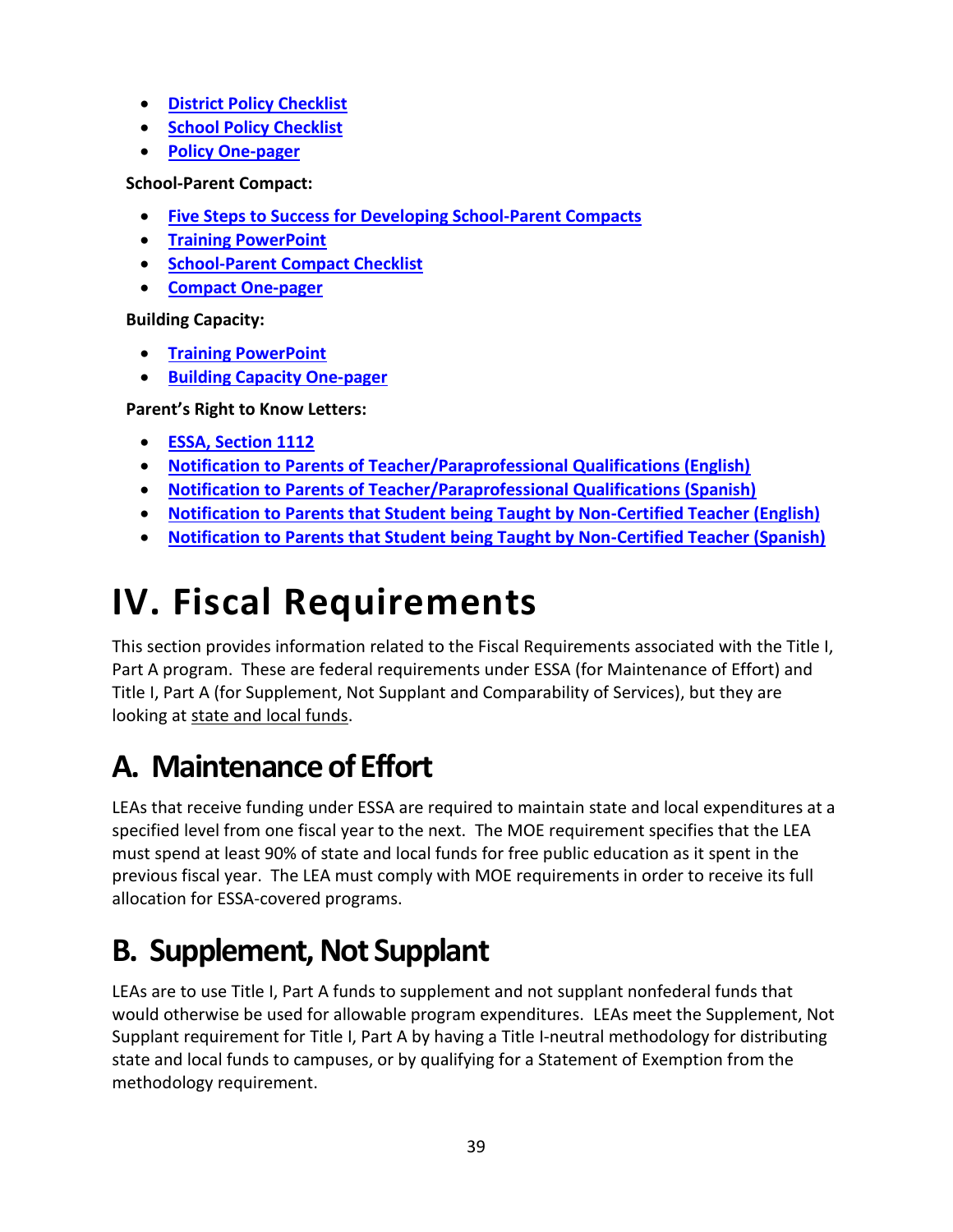For detailed information about how the Supplement, Not Supplant requirement is to be met for Title I, Part A, see the TEA Supplement, [Not Supplant Handbook,](https://tea.texas.gov/sites/default/files/SNS%20Handbook_4.0--revised%209-5-2019.pdf) Section B. The SNS Handbook also provides an extensive Q&A section related to the Supplement, Not Supplant requirement, as well as examples and templates.

## <span id="page-47-0"></span>**C. Comparability of Services**

Local educational agencies (LEAs) that receive Title I, Part A funds must use their state and local funds to provide comparable services at their campuses receiving Title I, Part A funds and their campuses that are not receiving Title I, Part A funds.

If all campuses in an LEA receive Title I, Part A funds, then one of the following conditions is required:

- State and local funds used to provide services at Title I, Part A campuses are substantially comparable, taken as a whole, at each Title I campus.
- State and local funds used to provide services at Title I, Part A campuses with higher percentages of low income students are equal to or greater than the services provided at Title I, Part A campuses with lower percentages of low-income students.

### <span id="page-47-1"></span>**D. Web Resources for Fiscal Requirements**

- **[ESSA Maintenance of Effort](https://tea.texas.gov/Finance_and_Grants/Grants/Federal_Fiscal_Compliance_and_Reporting/NCLB_Fiscal_Compliance/ESSA_LEA_Maintenance_of_Effort)**
- **[Supplement, Not Supplant Handbook](https://tea.texas.gov/sites/default/files/SNS%20Handbook_4.0--revised%209-5-2019.pdf)**
- <span id="page-47-4"></span>• **[Comparability of Services Requirements](https://tea.texas.gov/Finance_and_Grants/Grants/Federal_Fiscal_Compliance_and_Reporting/NCLB_Fiscal_Compliance/Title_I%2C_Part_A_-_Comparability_of_Services_Requirement)**

# <span id="page-47-2"></span>**V. Use of Funds**

This section provides information related to the Use of Funds associated with the Title I, Part A program.

## <span id="page-47-3"></span>**A. General Information**

**The following steps are required for using Title I, Part A funds.**

- 1. The campus in question must be a Title I, Part A campus.
- 2. LEAs must have a valid Supplement Not Supplant methodology for allocating State and local funds, or Statement of Exemption.
- 3. LEAs should ensure that activities and/or resources are:
	- Identified in the Comprehensive Needs Assessment;
	- Included in the Campus Improvement Plan;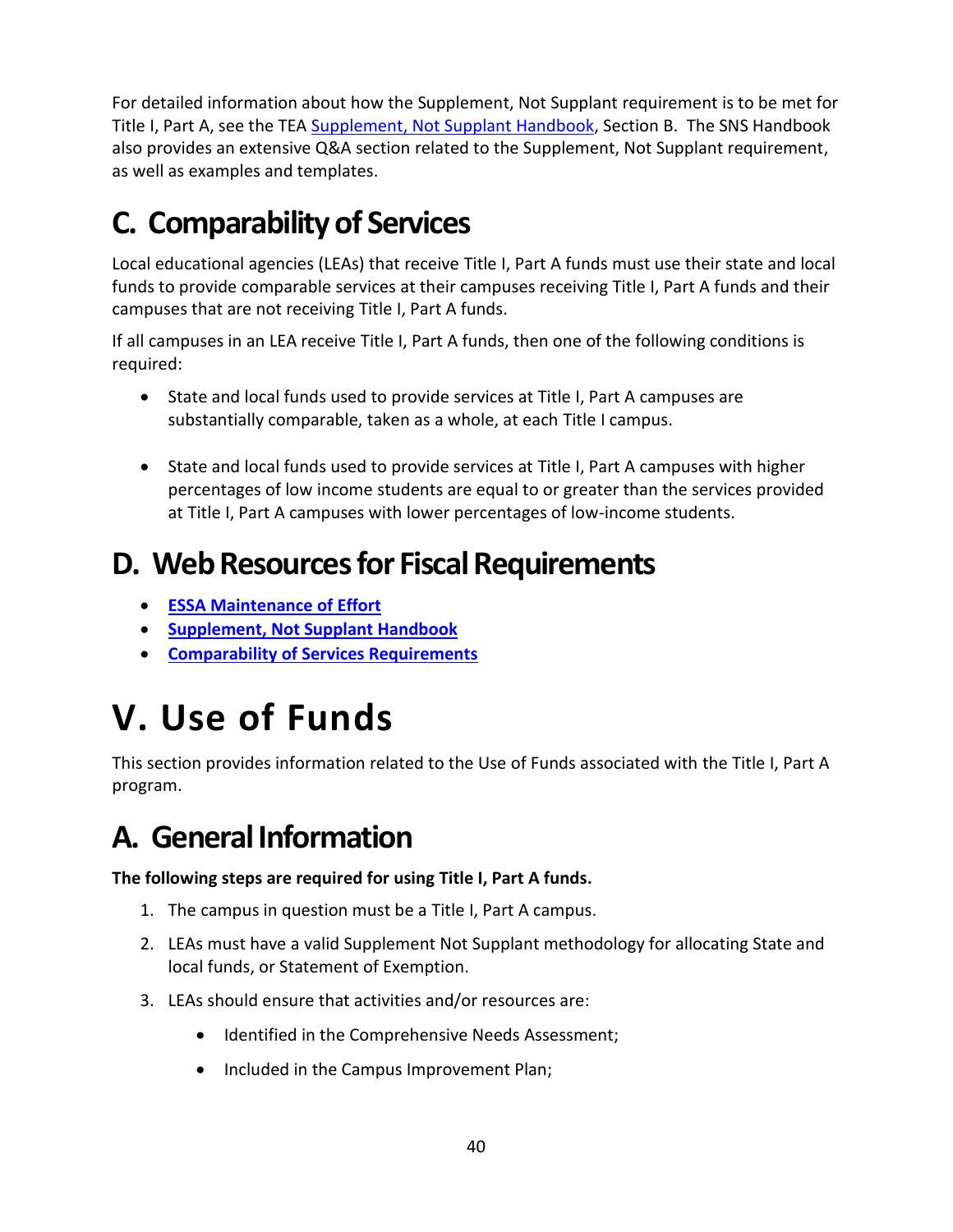- The plan addresses how the activity/resource identified will be evaluated; and
- The plan addresses how the needs of students at risk of not meeting State Standards are being met.
- Reasonable;
- Necessary to carry out the intent and purpose of the Title I, Part A program;
- Allocable; and
- Allowable under Title I, Part A
- 4. The LEA assures that the expenditure(s) meet all EDGAR requirements.
- 5. The LEA assures that all district policies and procedures were followed.

### <span id="page-48-0"></span>**B. Using Federal Grant Funds to Pay for Food**

When a subgrantee is hosting a meeting, the subgrantee may be able to use federal grant funds to pay for food, beverages, or snacks. However, there is a very high burden of proof to show that paying for food and beverages with federal funds is necessary to meet the goals and objectives of a federal grant. When a subgrantee is hosting a meeting, the subgrantee should structure the agenda for the meeting so that there is time for participants to purchase their own food, beverages, and snacks. In addition, when planning a meeting, subgrantees may want to consider a location in which participants have easy access to food and beverages.

While these determinations will be made on a case-by-case basis and there may be some circumstances where the cost would be permissible, it is likely that those circumstances will be rare. Subgrantees, therefore, will have to make a compelling case that the unique circumstances they have identified would justify these costs as reasonable and necessary.

#### <span id="page-48-1"></span>**Receptions and Networking Sessions**

In virtually all cases, using grant funds to pay for food and beverages for receptions and "networking" sessions is not justified because participation in such activities is rarely necessary to achieve the purpose of the meeting or conference.

### <span id="page-48-2"></span>**Food Costs Included in Contracts with Hotels**

Federal grant funds may only be used for expenses that are reasonable and necessary. In planning a conference or meeting and negotiating with vendors for meeting space and other relevant goods and services, subgrantees may only pay for allowable costs. If a hotel vendor embeds food and beverage costs into a hotel contract for meeting space, the subgrantee should work with the hotel to have the food and beverage costs identified and "backed out" of the contract, and have the price they are paying for meeting space appropriately adjusted to reflect the fact that food and beverages are not being purchased. The fact that food and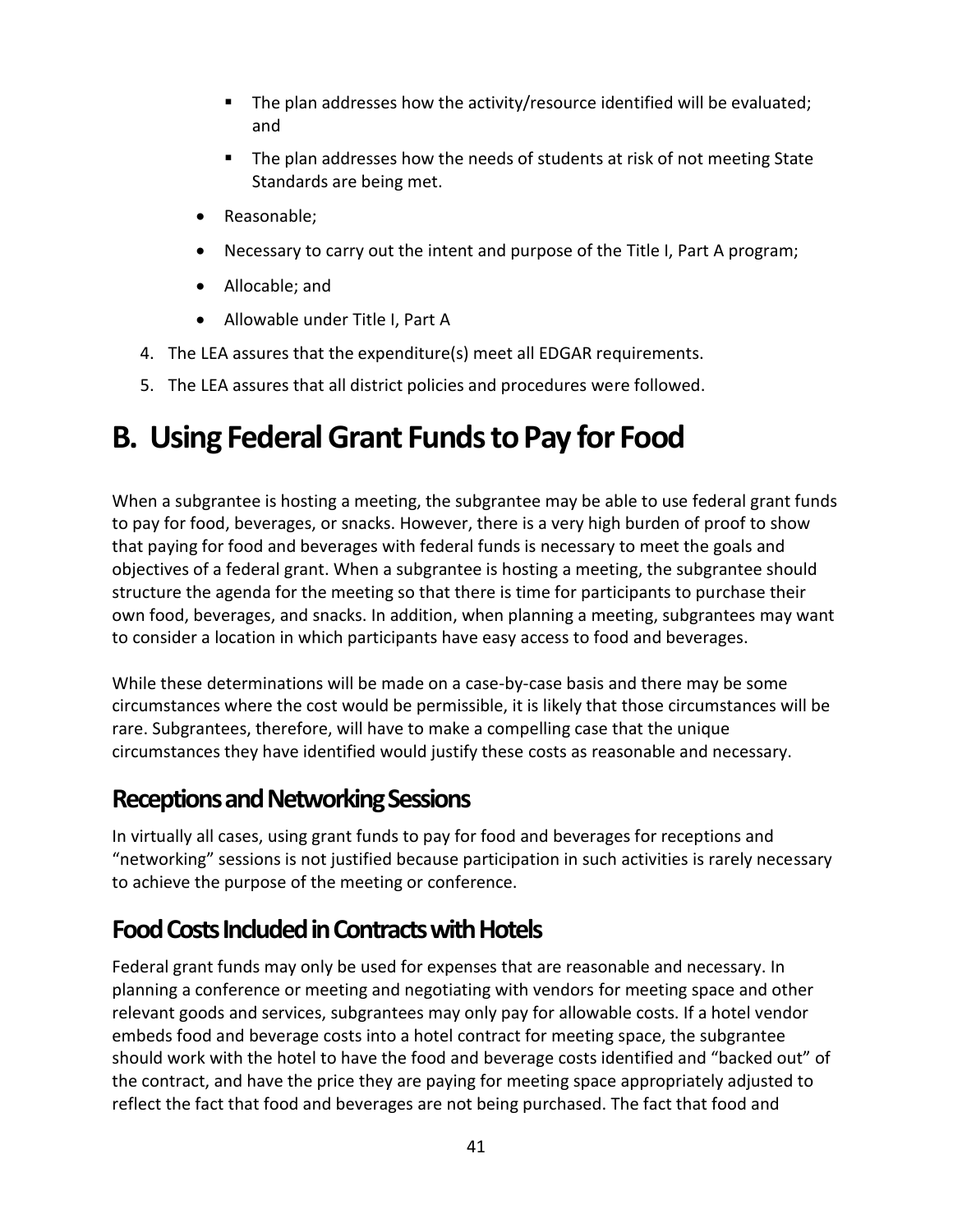beverages are embedded in a contract for meeting space does not mean that the food and beverages are being provided at no cost to the subgrantee.

### <span id="page-49-0"></span>**Complimentary Beverages at Meeting Venues**

If a hotel or other venue provides "complimentary" beverages (e.g., coffee, tea) and there is no charge to the subgrantee hosting the meeting, the subgrantee has an obligation, under these circumstances, to confirm that the beverages are truly complimentary and will not be reflected as a charge to the grant in another area. For example, many hotels provide complimentary beverages to all guests who attend a meeting at their facility without reflecting the costs of those beverages in other items that their guests or, in this case, the subgrantee purchases.

As noted above, it would not be acceptable for a vendor to embed the cost of beverages in other costs, such as meeting space.

### <span id="page-49-1"></span>**Using Indirect Cost Funds to Pay for Food and Beverages**

The cost of food and beverages, because they are easily associated with a specific cost objective, such as a USDE grant, are properly treated as direct costs, rather than indirect costs. As noted above, federal grant funds cannot be used to pay for food and beverages unless doing so is reasonable and necessary.

### <span id="page-49-2"></span>**Using Federal Grant Funds to Pay for Alcoholic Beverages**

Use of federal grant funds to pay for the cost of alcoholic beverages is strictly prohibited.

#### <span id="page-49-3"></span>**Boxed Lunches for Participants**

Subgrantees may offer meeting participants the option of paying for food (such as lunch, breakfast, or snacks) and beverages, and arrange for these items to be available at the meeting.

### <span id="page-49-4"></span>**Allowable Food Costs for Parents and/or Students**

The following costs are allowable:

- Nutritional snacks for students during extended day (after-school) programs;
- Nutritional snacks for children in childcare while parents are participating in grant activities;
- Food necessary to conduct nutrition education programs for parents;
- Parent involvement activities in which refreshments are necessary to encourage participation or attendance by parents, such as in low-income areas, and thus meet program objectives.

Full meals for parents or students are unallowable for these purposes under any circumstances. Expenditures must be reasonable in cost, necessary to accomplish program objectives, and an integral part of the instructional program.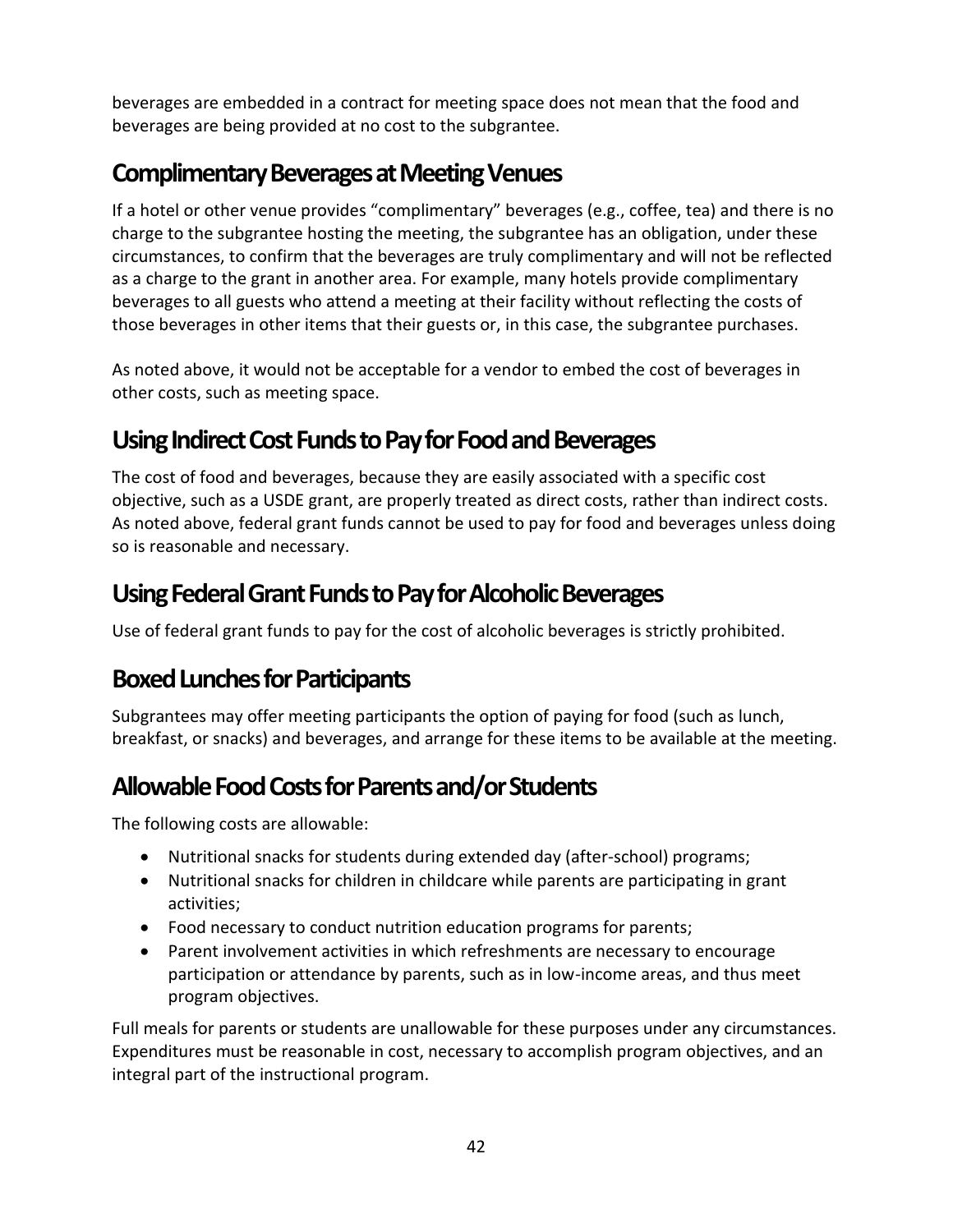### <span id="page-50-0"></span>Using Title I, Part A funds for Student School Breakfasts/Lunches

Title I, Part A is intended to address the academic needs of children who are not meeting, or most at-risk of not meeting, challenging State academic standards. Generally, given this purpose, Title I, Part A funds are used for instructional strategies that are designed to improve the academic achievement of low-achieving students, not for meals.

However, the statute recognizes that students may have needs, such as hunger, that prevent them from being able to take full advantage of the educational program they are offered. Accordingly, section 1115(e)(2) authorizes a local educational agency (LEA) to use a portion of its Title I, Part A funds, as a last resort, to provide health, nutrition, and other social services not otherwise available to Title I participating students if the school, if appropriate, has engaged in a comprehensive needs assessment and established a collaborative partnership with local service providers and funds are not reasonably available from other public or private sources to provide such services. Thus, an LEA may use Title I, Part A funds to provide an extra breakfast or lunch to those Title I, Part A students that it identifies as needing the additional meal provided that this service is reasonable and necessary to the success of a school's Title I, Part A program; the activity is consistent with the school's comprehensive assessment of the academic needs of the Title I, Part A children served; and funds for this service are not otherwise available from other public or private sources for those purposes. In these limited instances, an LEA would have to demonstrate that it has exhausted all other sources of funding before it pays for nutrition services with Title I, Part A funds. This might include, for example, checking whether any programs administered by the U.S. Department of Agriculture can meet the needs of these students. If the LEA ultimately cannot identify another source of funding for the second breakfast or lunch for those Title I, Part A students in need of this service, then under section 1115(e)(2) it may use some of its Title I, Part A funds to address the need.

#### <span id="page-50-1"></span>**Unallowable Food Costs**

The following costs are unallowable:

- Refreshments of any kind, including beverages, breaks, and snack foods except as necessary for parent involvement activities to encourage attendance by parents;
- Refreshments or meals at an awards banquet or function;
- Any food costs that are not necessary to accomplish the objectives of the grant program;

Any food cost associated with an event in which a guest speaker or other individual conducts a presentation and the participants are not actively engaged in performing activities;

Breakfast [except as provided in the section related to **Student School Breakfasts/Lunches**, above];

"Working meals" or "light meals" that exceed \$20 per person, including tax;

Gratuities or tips.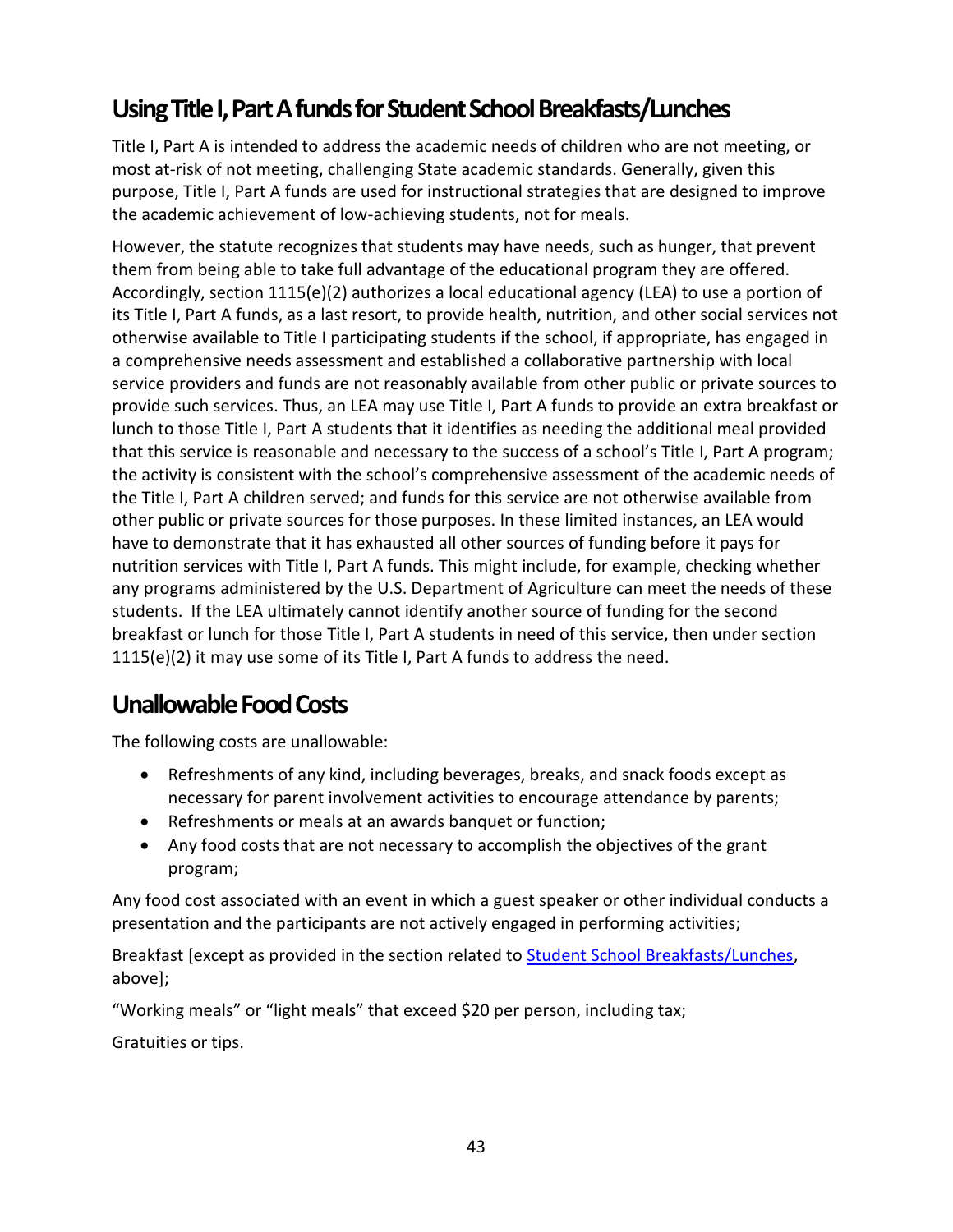## <span id="page-51-0"></span>**C. Web Resourcesfor Use of Funds**

- **Budgeting Costs Guidance [Handbook](https://tea.texas.gov/sites/default/files/budgeting_costs_guidance_handbook.pdf)**
- **Uniform Administrative [Requirements, Cost](https://www.ecfr.gov/cgi-bin/text-idx?SID=daf9f454d79344ef884779e46a9acd2f&node=pt2.1.200&rgn=div5#_top) Principles, and Audit Requirements for Federal Awards** -- [2 CFR 200](https://www.ecfr.gov/cgi-bin/text-idx?SID=daf9f454d79344ef884779e46a9acd2f&node=pt2.1.200&rgn=div5#_top)
- **[Use of Funds](https://tea.texas.gov/sites/default/files/T1AUseOfFunds.pdf)**

# <span id="page-51-1"></span>**VI. Carryover of Funds**

This section provides information related to carryover of funds associated with the Title I, Part A program.

## <span id="page-51-2"></span>**15 Percent Limitation**

The LEA is limited by statute to carry over into the following fiscal year no more than 15 percent of its Title I, Part A entitlement. Note that any funds transferred into the Title I, Part A program through Funding Transferability will be included in the total amount used to calculate Title I, Part A carryover to determine if the LEA has exceeded the 15% statutory limitation.

**Exception:** The percentage limitation does not apply to an LEA receiving a Title I, Part A entitlement that is less than \$50,000 for any fiscal year.

#### <span id="page-51-3"></span>**Waivers Available**

- Statutory waiver under Section 1127: Once every three years the LEA may be granted a waiver of this limitation through Schedule WV4001 in the ESSA Consolidated Federal Grant Application. Staff in the Grants Administration Division will determine whether an LEA's carryover amount will exceed the limit allowed and will apply the statutory waiver, if it is available. If the LEA has used the statutory waiver in the past two years, staff will check to see if the LEA meets the requirements for the Ed-Flex Statewide Programmatic waiver. Any necessary documents will be initiated by the Grants Administration Division.
- If the statutory waiver is not available to the LEA, and if the LEA experienced an increase in Title I, Part A funding between the initial planning amount and the final allocation amount, the LEA may be granted an Ed-Flex waiver through Schedule WV4001 in the ESSA Consolidated Federal Grant Application. Any necessary documents will be initiated by the Grants Administration Division.

## <span id="page-51-4"></span>**Use of Carryover Funds**

Although an LEA may not use carryover funds to provide services to an ineligible campus, the LEA does have considerable discretion in handling its carryover funds. Some options include: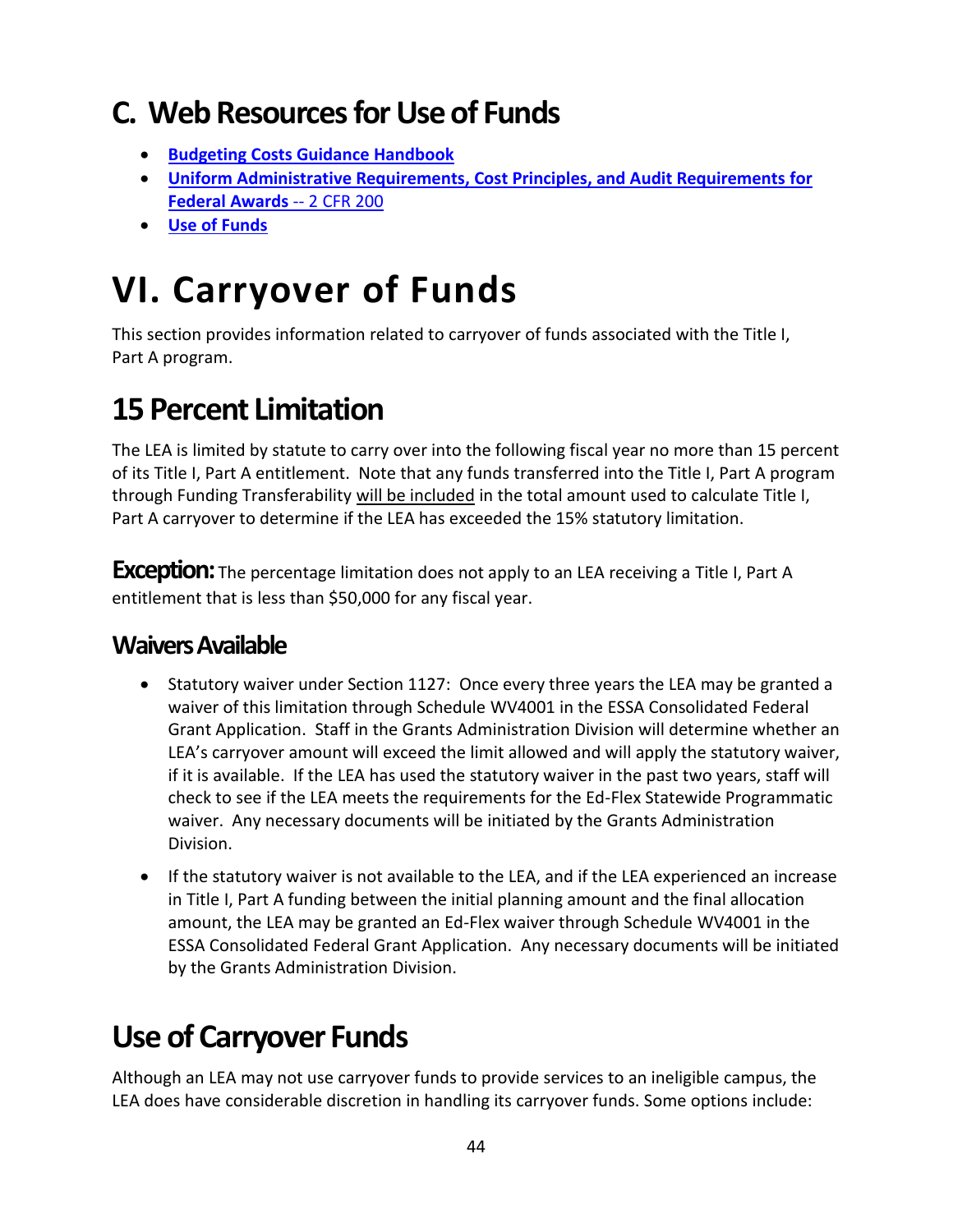- Allowing each campus to retain its carryover funds for use in the subsequent year.
- Adding carryover funds to the LEA's subsequent year's entitlement and distributing to participating campuses in accordance with allocation procedures.
- Designating carryover funds for particular activities or campuses in greatest need. [Examples: parental involvement activities, campuses with the highest concentrations of poverty.]

<span id="page-52-1"></span>The funds carried over from the previous year are NOT required to be included in the calculation of the minimum per-pupil amount when applying the 125 Percent Special Allocation [Rule.](#page-21-0)

# <span id="page-52-0"></span>**VII. Professional Development**

Professional Development is defined in Section 8101(42) as activities that are…

- $\Box$  an integral part of school and local educational agency strategies for providing educators (including teachers, principals, other school leaders, specialized instructional support personnel, paraprofessionals, and, as applicable, early childhood educators) with the knowledge and skills necessary to enable students to succeed in a well-rounded education and to meet the challenging State academic standards; and
- $\Box$  are sustained (not stand-alone, 1-day, or short-term workshops), intensive, collaborative, job-embedded, data-driven, and classroom-focused, and may include activities that:
	- $\checkmark$  improve and increase teachers':
		- o knowledge of the academic subjects the teachers teach;
		- o understanding of how students learn; and
		- o ability to analyze student work and achievement from multiple sources, including how to adjust instructional strategies, assessments, and materials based on such analysis;
	- $\checkmark$  are an integral part of broad schoolwide and districtwide educational improvement plans;
	- $\checkmark$  allow personalized plans for each educator to address the educator's specific needs identified in observation or other feedback;
	- $\checkmark$  improve classroom management skills;
	- $\checkmark$  support the recruitment, hiring, and training of effective teachers, including teachers who became certified through State and local alternative routes to certification;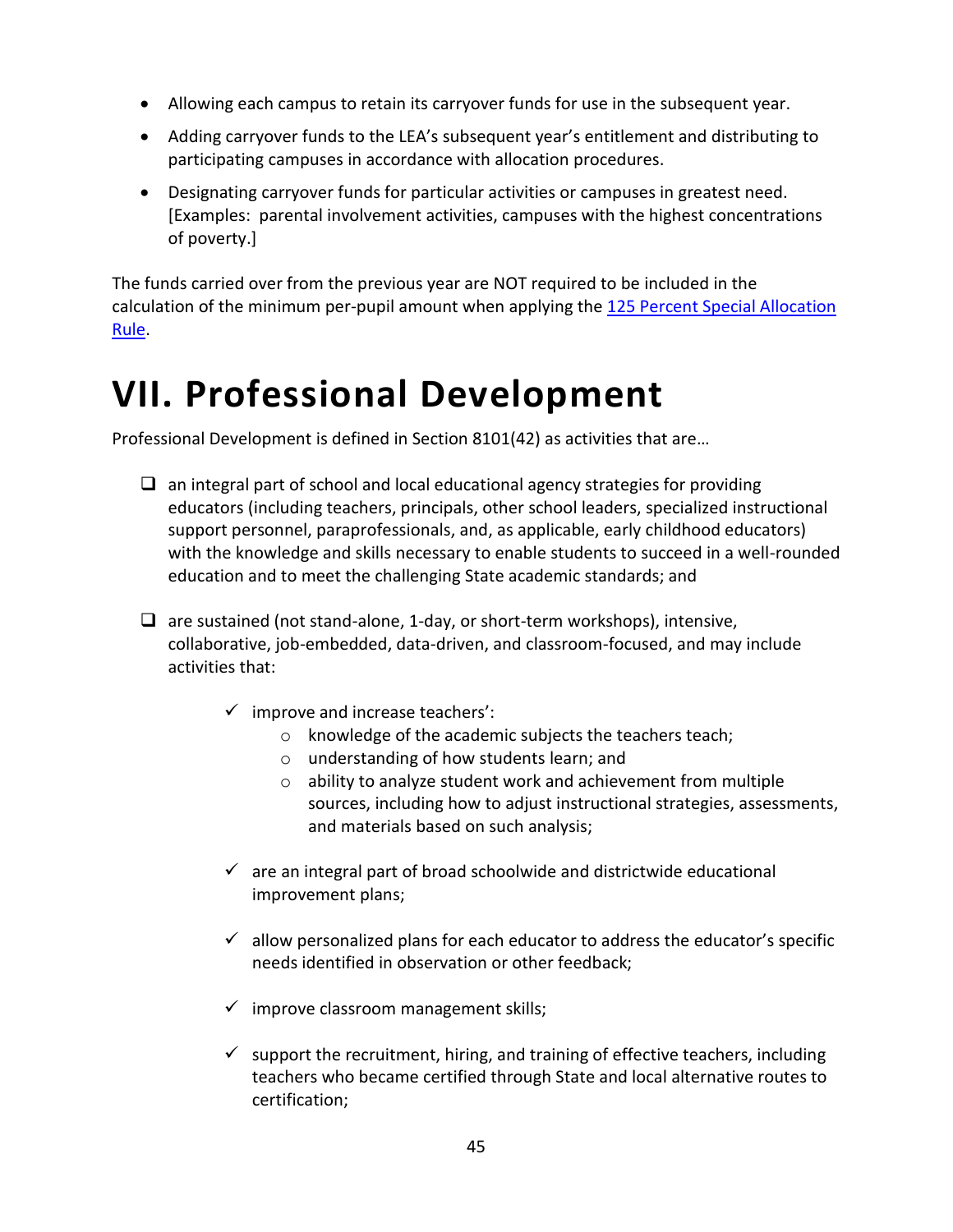- $\checkmark$  advance teacher understanding of:
	- o effective instructional strategies that are evidence-based; and
	- o strategies for improving student academic achievement or substantially increasing the knowledge and teaching skills of teachers;
- $\checkmark$  are aligned with, and directly related to, academic goals of the school or local educational agency;
- $\checkmark$  are developed with extensive participation of teachers, principals, other school leaders, parents, representatives of Indian tribes (as applicable), and administrators of schools to be served;
- $\checkmark$  are designed to give teachers of English learners, and other teachers and instructional staff, the knowledge and skills to provide instruction and appropriate language and academic support services to English learners, including the appropriate use of curricula and assessments;
- $\checkmark$  to the extent appropriate, provide training for teachers, principals, and other school leaders in the use of technology (including education about the harms of copyright piracy), so that technology and technology applications are effectively used in the classroom to improve teaching and learning in the curricula and academic subjects in which the teachers teach;
- $\checkmark$  as a whole, are regularly evaluated for their impact on increased teacher effectiveness and improved student academic achievement, with the findings of the evaluations used to improve the quality of professional development;
- $\checkmark$  are designed to give teachers of children with disabilities or children with developmental delays, and other teachers and instructional staff, the knowledge and skills to provide instruction and academic support services, to children with disabilities or children with developmental delays, including positive behavioral interventions and supports, multi-tier system of supports, and use of accommodations;
- $\checkmark$  include instruction in the use of data and assessments to inform and instruct classroom practice;
- $\checkmark$  include instruction in ways that teachers, principals, other school leaders, specialized instructional support personnel, and school administrators may work more effectively with parents and families;
- $\checkmark$  involve the forming of partnerships with institutions of higher education, including, as applicable, Tribal Colleges and Universities as defined in section 316(b) of the Higher Education Act of 1965 [20 U.S.C. 1059c(b)], to establish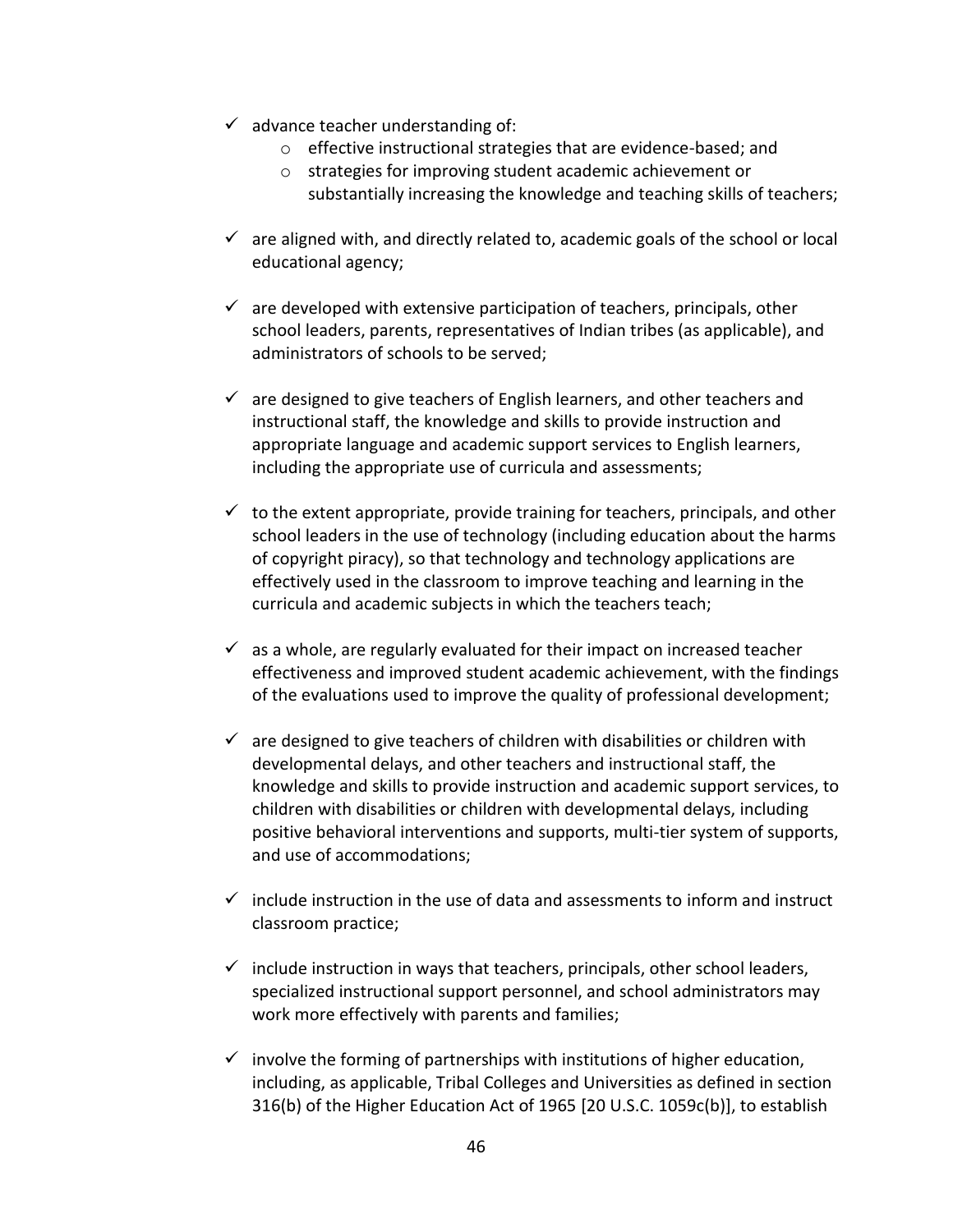school-based teacher, principal, and other school leader training programs that provide prospective teachers, novice teachers, principals, and other school leaders with an opportunity to work under the guidance of experienced teachers, principals, other school leaders, and faculty of such institutions;

- $\checkmark$  create programs to enable paraprofessionals (assisting teachers employed by a local educational agency receiving assistance under Title I, Part A) to obtain the education necessary for those paraprofessionals to become certified and licensed teachers;
- $\checkmark$  provide follow-up training to teachers who have participated in activities that are designed to ensure that the knowledge and skills learned by the teachers are implemented in the classroom; and
- $\checkmark$  where practicable, provide jointly for school staff and other early childhood education program to address the transition to elementary school, including issues related to school readiness.

# <span id="page-54-0"></span>**VIII. Private School Equitable Services**

### <span id="page-54-1"></span>**A. General Responsibilities and Requirements**

The LEA in which the child resides is responsible for providing eligible children enrolled in private schools the opportunity to receive services or benefits under Title I, Part A. The LEA shall reserve funds to provide any eligible private school student with comparable services, regardless of the location of the private school the student chooses to attend. The LEA may arrange to have services provided by another LEA, reimbursing that LEA for costs.

The LEA is responsible for ensuring the requirements for private school participation are met. For Shared Services Arrangements, the fiscal agent is responsible unless the written Shared Services Agreement states otherwise.

The following general rules apply—

- Private schools receive services ONLY. Funds DO NOT flow to private schools or to facilities for the neglected and delinquent.
- As with children attending public schools, Title I, Part A funds may NOT be used to identify those private school children who would be eligible to participate. However, Title I, Part A funds MAY be used to select participants from those who are eligible and to determine specific educational needs of participating children.
- Services to private school children may be provided in subject areas or grade levels that are different from those provided to public school students.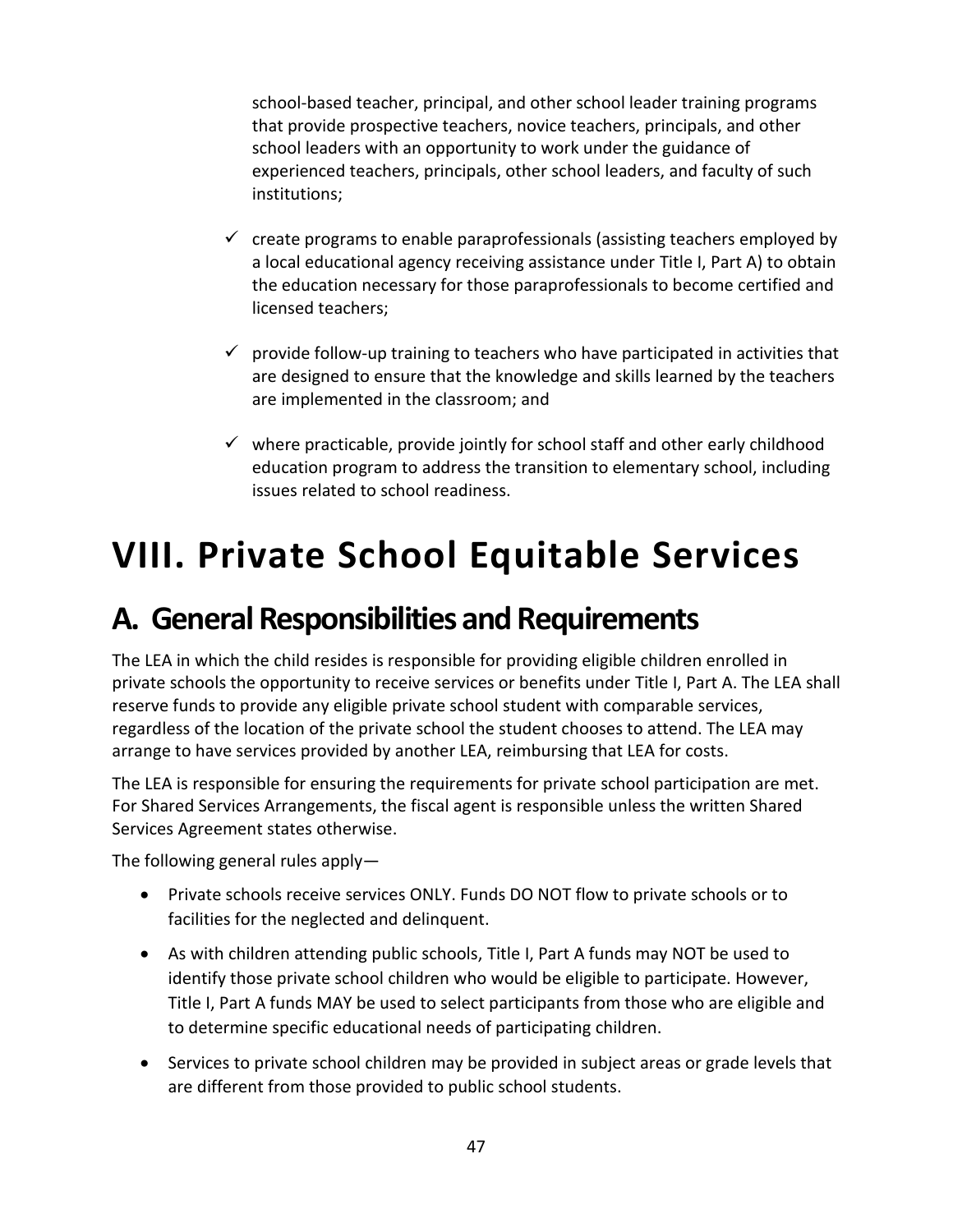• All activities involving private schools MUST be supported by auditable documentation.

### <span id="page-55-0"></span>**B. Funding for Services to Eligible Private School Children**

Under Title I, Part A statute, an LEA must allocate funds to a participating public school attendance area or school on the basis of the total number of children from low-income families, including low-income children attending private schools. Thus, the LEA in consultation with private school officials, must obtain the best available poverty data on private school children who reside in participating attendance areas. Private school officials may have access to some sources of poverty information not easily accessible to public school officials; it is very important that public and private school officials cooperate in this effort.

An LEA may use the following methods to obtain poverty data on private school children:

- 1. Data from the same source—An LEA may use poverty data from the same source for both public and private school children (e.g., free and reduced-price lunch data).
- 2. Comparable data—If data from the same source are not available, an LEA may use poverty data for private school children that are from a different source than the data it uses for public school children as long as the income level for both sources is generally the same. For example, the LEA uses free or reduced-price lunch data but private school children do not participate in the free lunch program; however, private school officials are able to provide the LEA a count of children who would be eligible for free or reduced-price lunches using other sources of poverty data such as a survey of parents, Temporary Assistance to Needy Families (TANF), or tuition scholarship programs.

Some LEAs conduct a survey that requests comparable data on low-income families whose children attend private schools. The LEA is not required to have the names of the families. The only information necessary for the LEA to include for private school children is as follows:

- address:
- grade level of each child;
- size of the family; and
- income level of parents.
- 3. Extrapolation from a representative sample of actual data—If complete actual data are not available under one of the first two methods listed, an LEA may extrapolate the number of low-income private school children from actual data on a representative sample of private school children. The representative sample size should be large enough to reasonable conclude that the poverty estimate is accurate.
- 4. Correlation of sources of poverty data—An LEA may obtain the number of poor private school children by correlating sources of data; that is, by determining the proportional relationship between two sources of data on public school children and applying that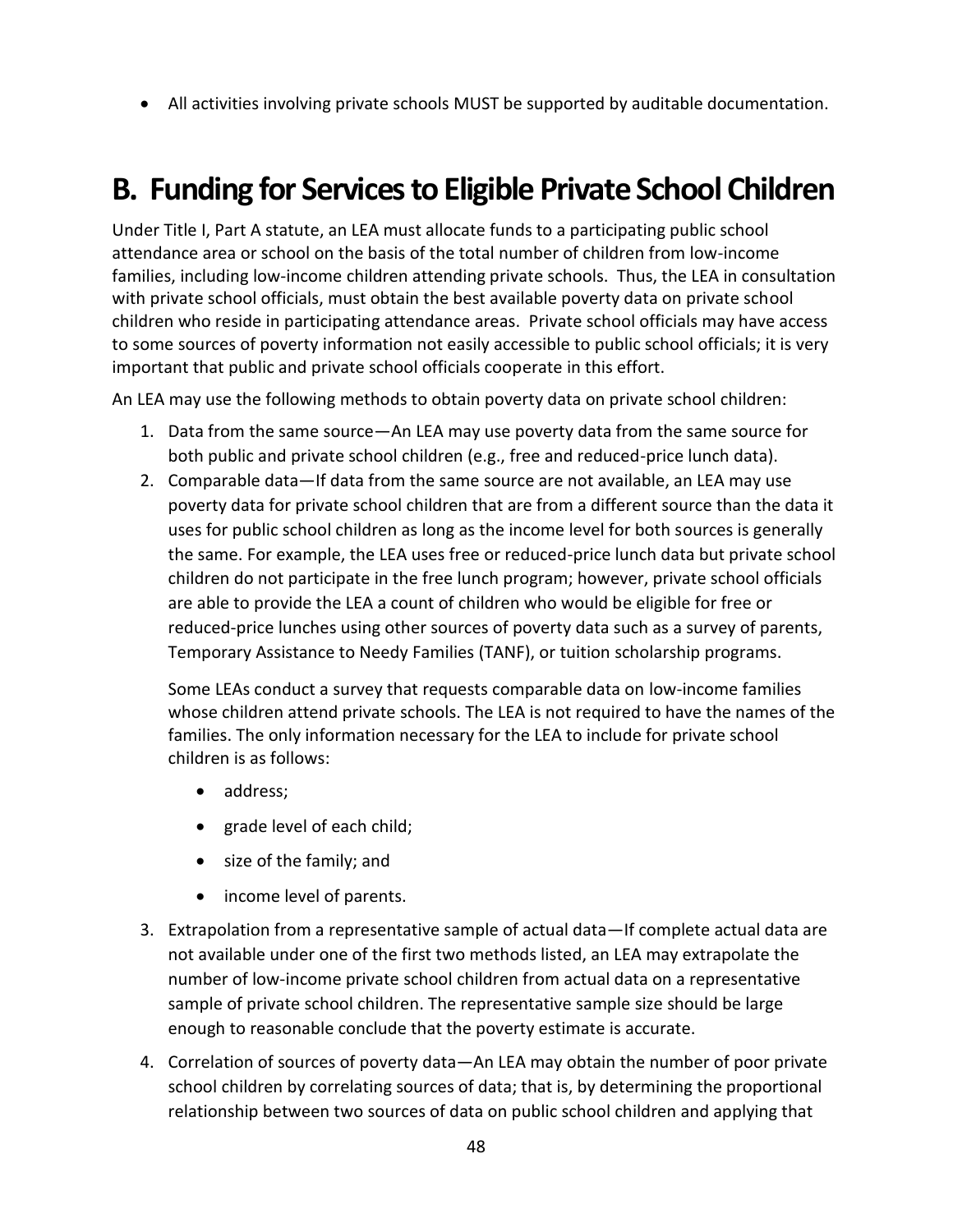ratio to a known source of data on private school children. For example, TANF in public schools is to free and reduced-price lunch in public schools as TANF in private schools is to X (correlated free and reduced-price lunch in private schools).

To provide equitable services to eligible private school children, the LEA determines a per-pupil allocation for each participating public school campus and distributes that amount for each low-income child—public and private—residing in the attendance area. Funds are generated by private school children who meet the low-income level used for determining low-income status of private school students and who reside in a participating Title I, Part A public school attendance area.

In consultation, the LEA and private school officials choose one or a combination of the following options for using the funds reserved for providing services to eligible private school children:

- Provide equitable services to eligible children in each private school with the funds generated by children from low-income families who reside in participating public school attendance areas and who attend that private school.
- Combine the funds generated by low-income private school children in all participating areas to create a pool of funds from which the LEA provides equitable services to eligible private school children, residing in participating public school attendance areas, who are in the greatest educational need of those services. Under this option, the services provided to eligible children in a particular private school are not dependent upon the amount of funds generated by low-income children in that school.

## <span id="page-56-0"></span>**C. Eligible Private School Children**

To be eligible to receive Title I, Part A services, a private school child must—

• Reside within the attendance area of a public school campus that is participating in Title I, Part A;

and

• Meet the eligibility criteria in Section 1115(c) of the Title I, Part A statute.

Certain children would be eligible by virtue of their status: for example, homeless children and children who in the preceding two years participated in Head Start or Even Start. However, the criterion that a student is failing, or most at risk of failing, to meet the state's content and student performance standards is, for the majority of private school children, likely to be the criterion by which eligibility for Title I, Part A services will be determined.

In consultation with private school officials, an LEA must establish criteria to determine which private school children are eligible and, within the eligible group, which children will be served. To the extent appropriate, the LEA must select private school children who are failing, or most at risk of failing, to meet the state's content and student performance standards. If the LEA, in consultation with private school officials, determines that it is inappropriate to select private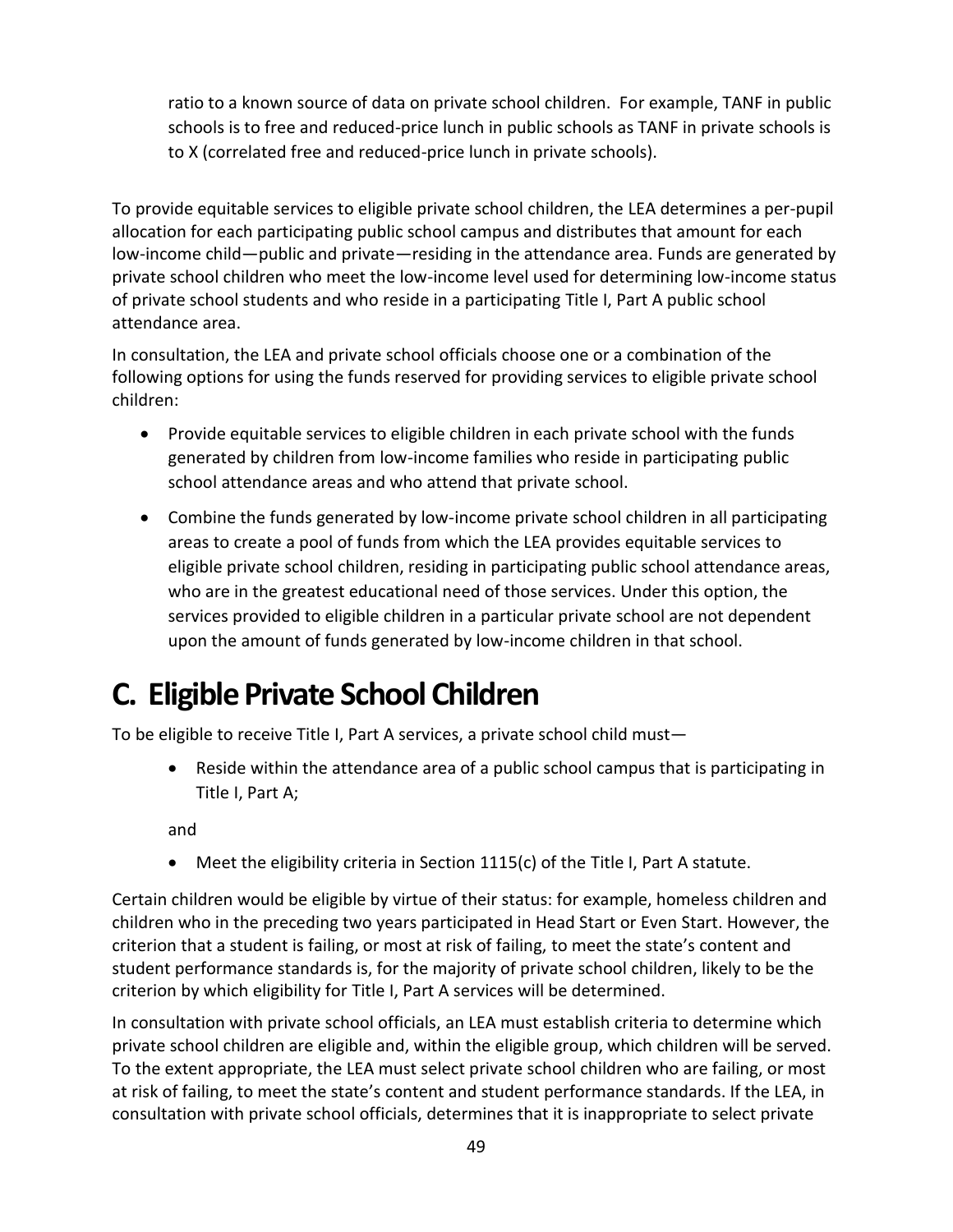school children on the basis of the state's content and student performance standards, the LEA must select private school children who are failing, or most at risk of failing, to meet high levels of achievement comparable to those required by the state's content and student performance standards.

After students are selected, the LEA, in consultation with private school officials, determines what Title I, Part A services are to be provided. The private school students' needs will determine what Title I, Part A services are appropriate, and services may be provided in subject areas or grade levels that are different from those provided to public school students. The type of services provided must give reasonable promise that the children will make adequate progress toward achieving the state's student performance standards.

Eligibility for services is determined by residence in a participating public school attendance area; therefore, private school students being served must reside in an eligible, participating public school attendance area.

However, if an LEA elects to "skip" a public school campus, the LEA is still required to provide the eligible private school children who reside within the boundaries of the "skipped" campus's attendance area the opportunity to receive Title I, Part A services.

### <span id="page-57-0"></span>**D. Consultation Requirements**

The LEA is required to provide for timely and meaningful consultation with appropriate private school officials before any decisions are made concerning the Title I, Part A services for private school children. This includes decisions about reserving funds "off the top" of the LEA's allocation for LEA-wide activities before funds are allocated to participating campuses. In addition, because generation of funds and eligibility of private school children for services are dependent upon residence in a participating public school attendance area, the LEA must share the results of its campus selection and allocation process with private school officials early in the consultation process.

Other issues that must be addressed during consultation are:

- how the children's needs will be identified;
- what services will be offered:
- how, where, and by whom the services will be provided;
- how the services will be academically assessed and how the results of that assessment will be used to improve those services;
- the size and scope of the equitable services to be provided to the eligible private school children, the proportion of funds that is allocated for such services, and how that proportion of funds is determined;
- the method or sources of data that are used to determine the number of children from low-income families in participating school attendance areas who attend private schools;
- how and when the LEA will make decisions about the delivery of services to such children, including a thorough consideration and analysis of the views of the private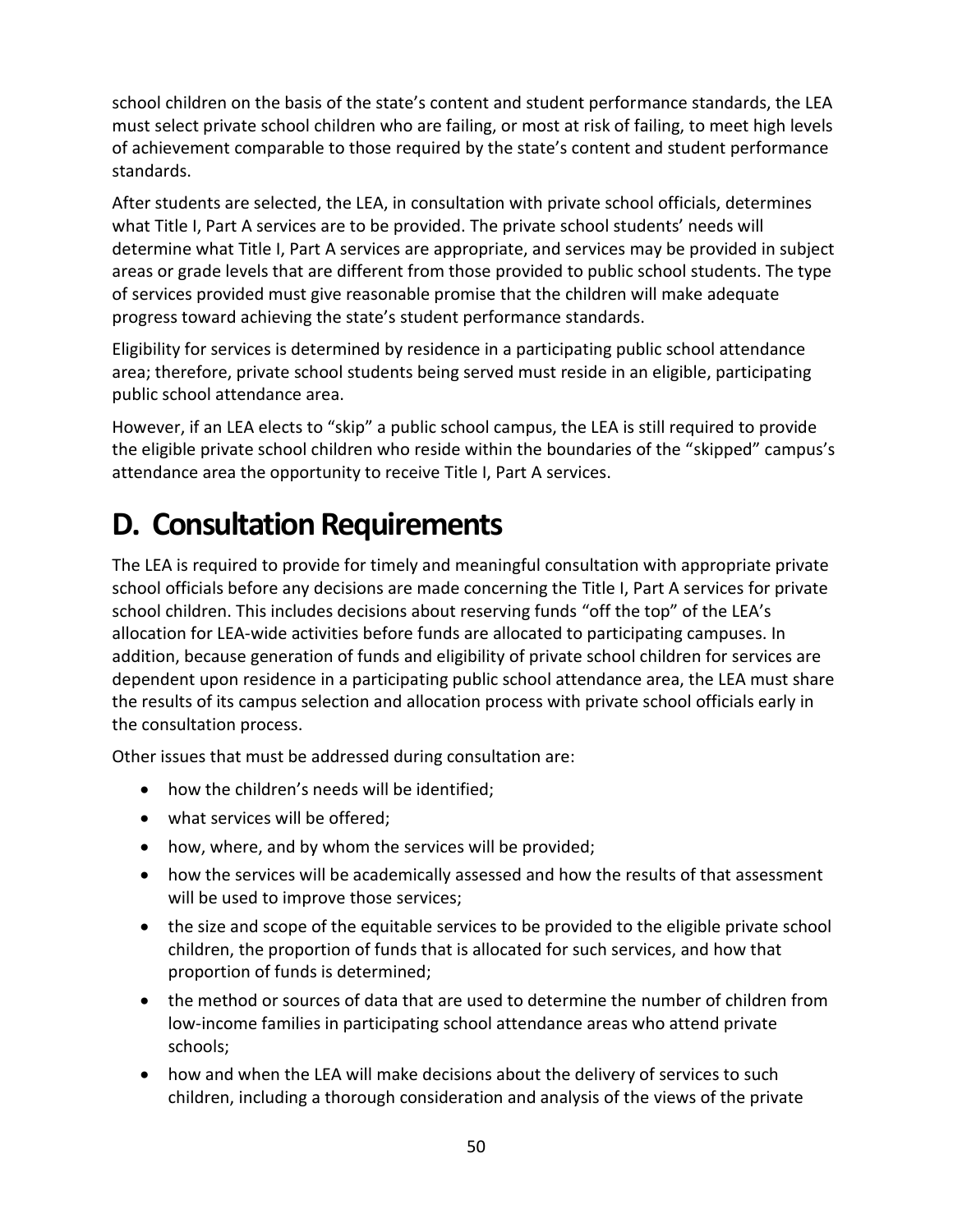school officials on the provision of services through a contract with potential third-party providers;

- how, if the agency disagrees with the views of the private school officials on the provision of services through a contract, the local educational agency will provide in writing to such private school officials an analysis of the reasons why the local educational agency has chosen not to use a contractor;
- whether the agency shall provide services directly or through a separate government agency, consortium, entity, or third-party contractor;
- whether to provide equitable services to eligible private school children—
	- (i) by creating a pool or pools of funds with all of the funds allocated based on all the children from low-income families in a participating school attendance area who attend private schools; or
	- (ii) in the agency's participating school attendance area who attend private schools with the proportion of funds allocated based on the number of children from low-income families who attend private schools;
- when, including the approximate time of day, services will be provided; and
- whether to consolidate and use funds provided under Section 1117(a)(4) in coordination with eligible funds available for services to private school children under applicable programs, as defined in Section 8501(b)(1)to provide services to eligible private school children participating in programs.

Consultation should include representative of private schools and central administrative offices, if any. It would be helpful if private school officials make clear to the LEA which officials should be included in the consultation process, and what the roles of various individuals will be. It may also be useful to include in the consultation process any third-party contractors providing Title I, Part A services for private school children.

A unilateral offer of services by an LEA with no opportunity for a discussion is not adequate consultation. Only after discussing all the facets of the provision of services does the LEA make the final decisions with respect to the Title I, Part A services to be provided to eligible private school children.

Ongoing coordination of services is essential in order to provide private school participants an optimal opportunity to reach challenging standards. Thus, it is very important that Title I, Part A teachers of private school participants and LEA officials consult with private school officials and instructional staff in order to coordinate Title I, Part A services with regular classroom instruction. These coordination activities should not take place during instructional time and may occur at a public or private school site, a neutral site, or by telephone.

### <span id="page-58-0"></span>**E. Expenditures and Services**

Expenditures must be equal to the per student allocation of children from low-income families of the LEA participating school attendance area in which the student from the private school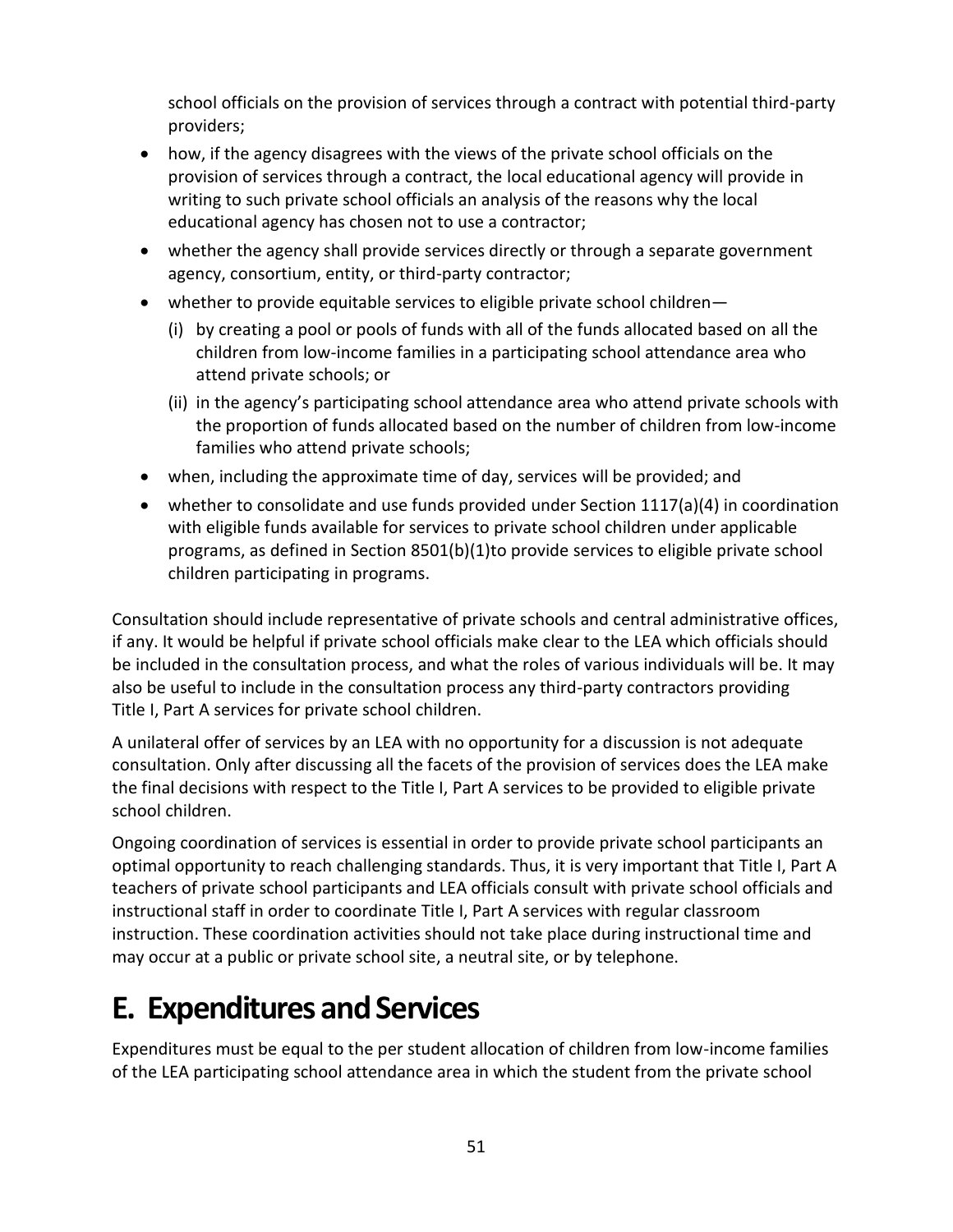resides. Before determining a per student amount, funds for administering the private school program must be reserved from the LEA's total allocation.

When the number of eligible children at one location is very small, the cost of establishing certain types of programs to serve them may be prohibitive, especially when these children may be from different grades or have different educational needs. In this case, an LEA, in consultation with private school officials, may consider other options. An LEA might adopt methods that are costeffective for serving small numbers of students, such as take-home computer programs, individual tutoring programs, services and activities with the classroom teachers of low-achieving children who otherwise would receive Title I equitable services, or other strategies.

Services are considered equitable if the program—

- addresses and assesses the specific needs and educational progress of private school children on a comparable basis as public school children;
- meets the equal expenditure requirement;
- provides opportunity to participate equitable to that provided to public school children; and
- provides promise of children achieving high performance standards.

All Title I, Part A services and benefits must be—

- secular,
- neutral, and
- nonideological.

### <span id="page-59-0"></span>**Provision of Services and Control of Funds**

Services may be provided directly by the LEA or through contracts with public and private agencies, organizations, and institutions. Services must be provided—

- by employees of a public agency; or
- through contract by such public agency with individuals and public and private agencies, organizations, and institutions so long as those entities are independent of the private school in the provision of those services. The LEA remains responsible, however, for the oversight of the Title I program. [See Question C-27 of the non-regulatory guidance [issued October 7, 2019.](https://www2.ed.gov/about/inits/ed/non-public-education/files/equitable-services-guidance-100419.pdf)]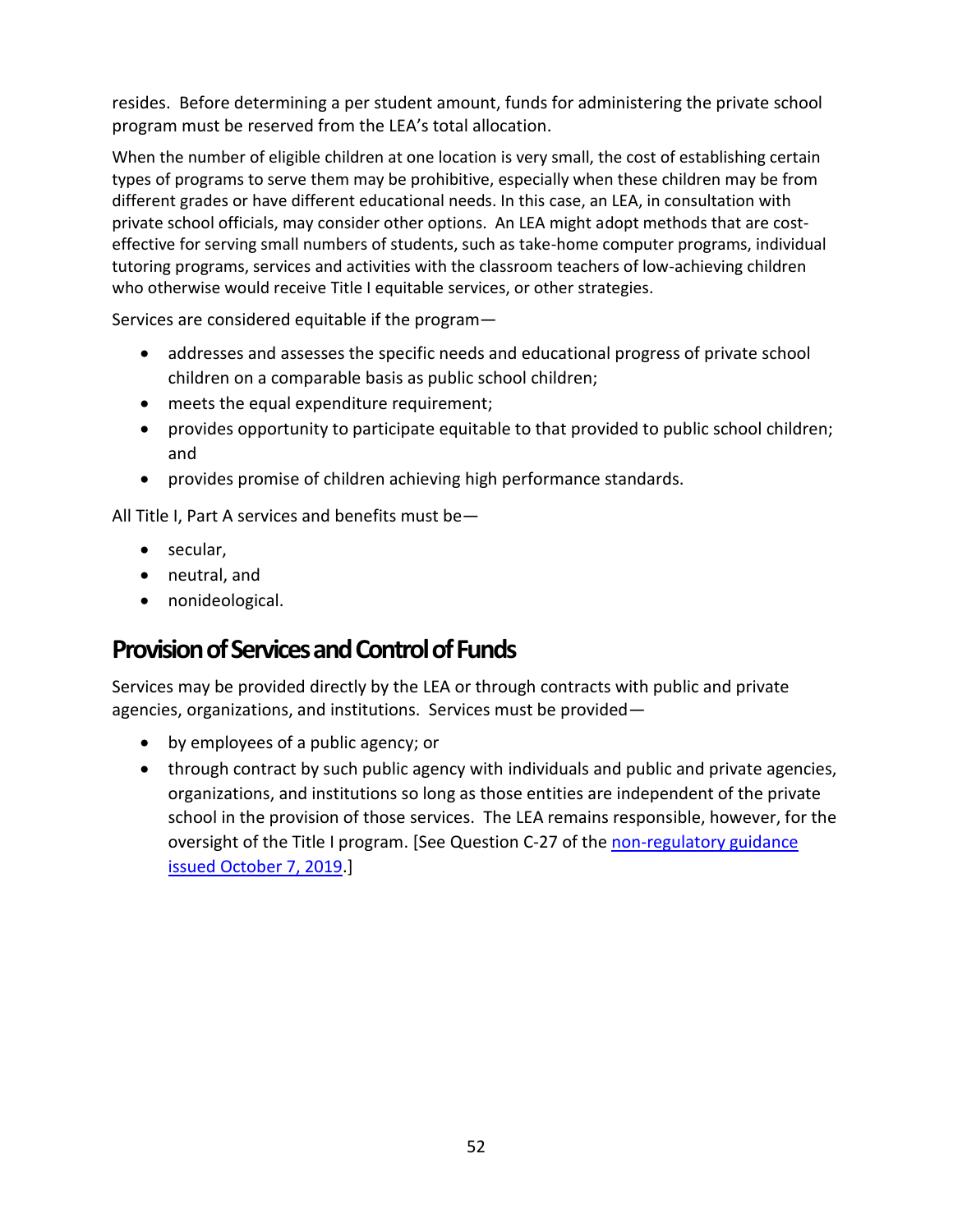### <span id="page-60-0"></span>**F. Basic Rules for Equitable Services**

- 1. The LEA must maintain control of and administer Title I, Part A funds and must retain title to materials, equipment, and property purchased with Title I, Part A funds.
- 2. Title I, Part A equipment and supplies may be placed in a private school if they are only used for Title I, Part A purposes and if they are able to be removed without remodeling the private school facility.
- 3. The LEA shall remove equipment and supplies if they are no longer needed for Title I, Part A purposes; or if removal is necessary to avoid unauthorized use of the equipment or supplies for other than Title I, Part A purposes.
- 4. Title I, Part A funds that are used to provide services to private school children must supplement, not supplant the level of services that would, in the absence of Title I, Part A funds, be available.
- 5. Funds must be used to meet the special educational needs of identified Title I-participating private school children. Funds are NOT for the needs of the private school or the general needs of children in the private school.
- 6. No funds may be used for repairs, minor remodeling, or construction of private school facilities.
- 7. Funds may not be used to pay substitutes for private school teachers.
- 8. Schoolwide programs may NOT be operated in private schools.

## <span id="page-60-1"></span>**G. Parental Involvement for Parents of Participating PNP Students**

How the LEA provides parental involvement services for parents of participating private school children depends on how the LEA administers the parental involvement program for the participating public schools.

- If an LEA reserves funds "off the top" of its Title I allocation for carrying out Title I, Part A parental involvement activities, the LEA must involve parents of private school participants in those activities.
- If, instead, the LEA requires its Title I, Part A campuses to provide parental involvement activities for public school parents from the Title I, Part A allocation the campuses receive, the LEA must provide activities for private school parents from the funds generated for providing services to private school children.

Activities for the parents of private school participants must be designed in consultation with private school officials and parents. Furthermore, the LEA has the responsibility for consulting with private school officials and parents of participating private school children to jointly develop a school-parent compact between the LEA and parents of private school participants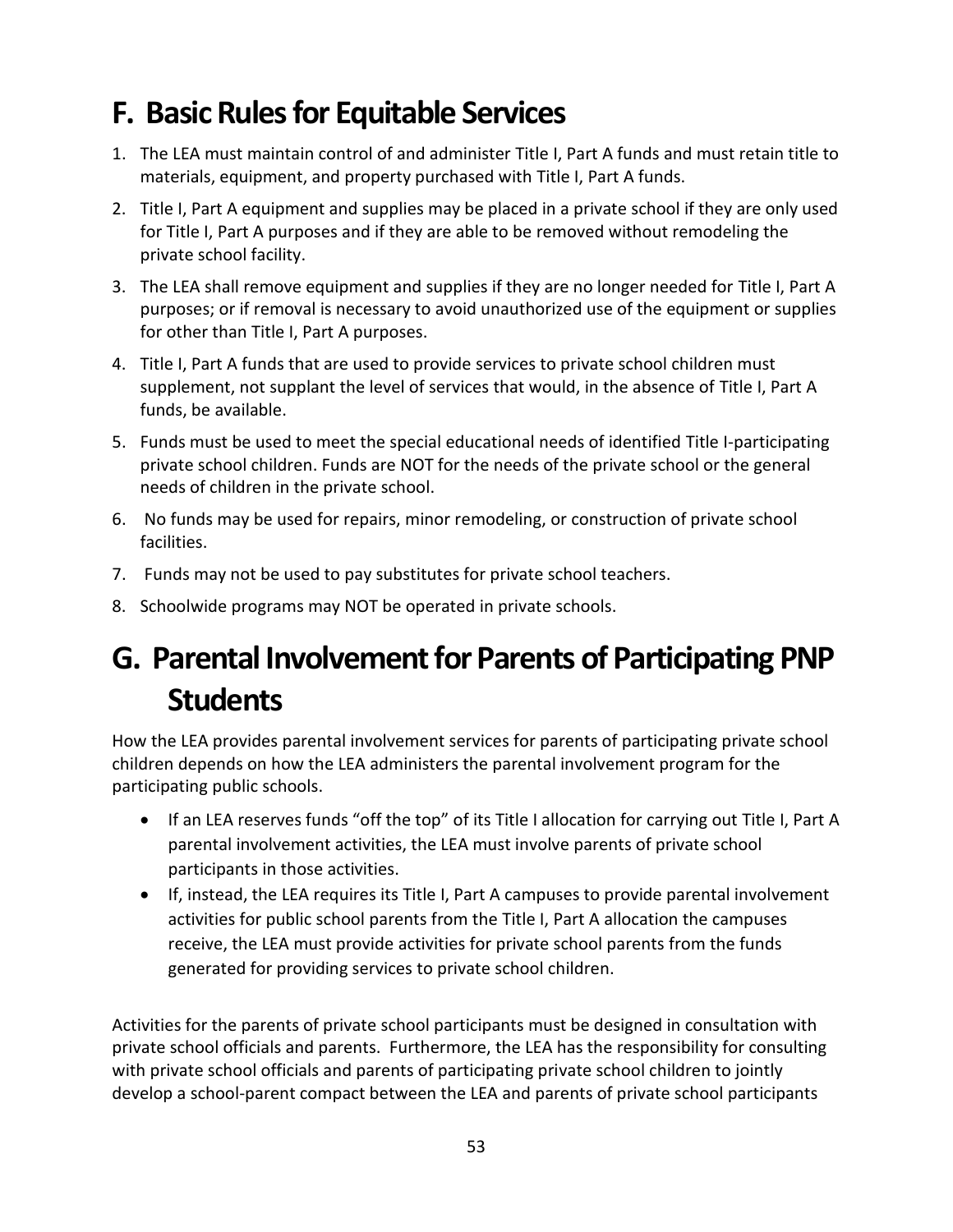that outlines their shared responsibility for improved student achievement under Title I, Part A. A school-parent compact between the private school and participating private school children is not required.

### <span id="page-61-0"></span>**H. Professional Development for PNP Staff**

Private school officials and staff who work directly with private school children who participate in Title I, Part A may be included in professional development activities. In addition, parents of private school participants may participate in professional development activities, if appropriate. Public school teachers who provide Title I, Part A services to private school children must be provided professional development, if needed.

### <span id="page-61-1"></span>**I. Assessment and Program Improvement for PNP**

In consultation with private school officials, the LEA must provide participating private school children an equitable opportunity to meet the state's content and student performance standards. In some instances, however, it may not be appropriate to expect private school children to meet the state's standards—for example, if those standards are not aligned with the curriculum of the private school. If the LEA, in consultation with private school officials, determines that it would be inappropriate to measure the achievement of participating private school children in relation to the state's content and student performance standards, the LEA must develop alternative standards that provide reasonable promise of those children achieving the high levels called for by the state's student performance standards.

An LEA must assess annually the progress of the Title I program toward enabling private school Title I, Part A participants to meet the state's student performance standards (or the LEA's alternative standards). Generally, an LEA must assess the progress of the Title I, Part A program using the state assessment system. However, the LEA may need to use other assessment measures, in consultation with private school officials, to better measure the progress of participating private school children. The LEA has the flexibility to group children in a manner that will provide the most accurate information of this progress. For example, the LEA may decide to group children by the type of instructional method, grade level, school, or other appropriate basis. Regardless of whether direct instruction is provided, all applicable requirements of the Title I, Part A program for private school children still must be met, including the assessment of identified eligible students.

### <span id="page-61-2"></span>**J. Web Resources for Private School Equitable Services**

- **[ESSA Private School Equitable Services](https://tea.texas.gov/finance-and-grants/grants/state-federal/essa-private-school-equitable-services)**
- **[Providing Equitable Services to Eligible Private School Children, Teachers, and](https://www2.ed.gov/about/inits/ed/non-public-education/files/equitable-services-guidance-100419.pdf)  [Families, Updated Non-Regulatory Guidance](https://www2.ed.gov/about/inits/ed/non-public-education/files/equitable-services-guidance-100419.pdf)**, U.S, Department of Education, October 7, 2019. This document is provided in a question-and-answer format.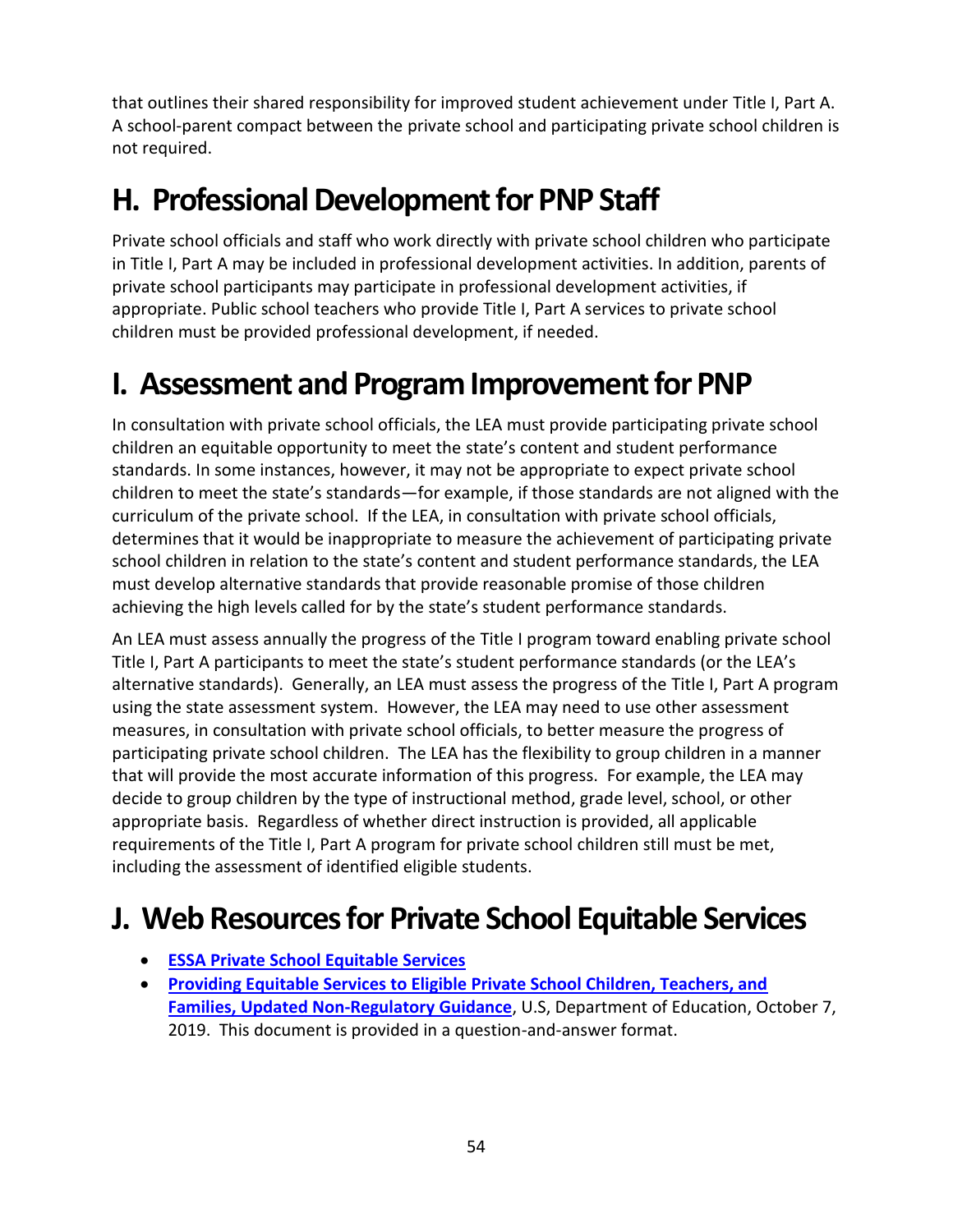# <span id="page-62-0"></span>**IX. Reporting Requirements**

### <span id="page-62-1"></span>**Federal Report Card**

LEAs that receive Title I, Part A funds are required to distribute the state, LEA, and campus-level federal report cards that are generated by the Texas Education Agency each year. These [Federal report cards,](https://tea.texas.gov/Student_Testing_and_Accountability/Accountability/State_Accountability/Performance_Reporting/Federal_Report_Cards) as well as the requirements for their distribution, are available through the TEA web site.

### <span id="page-62-2"></span>**Web Resources**

• **[Federal Report Cards](https://tea.texas.gov/Student_Testing_and_Accountability/Accountability/State_Accountability/Performance_Reporting/Federal_Report_Cards)**

# <span id="page-62-3"></span>**X. Compliance Monitoring**

Upon certification and submission of the ESSA Consolidated Federal Grant Application, LEAs certify that they will comply with all requirements noted in statute. All requirements can be found in the Program-Specific Provisions and Assurances posted on the TEA Grant [Opportunities Page.](https://tea4avalonzo.tea.state.tx.us/GrantOpportunities/forms/GrantProgramSearch.aspx) For a link to the Program-Specific Provisions and Assurances, search by the grant application name and review the information located in the Application and Support Information section.

The Federal Program Compliance Division monitors the program requirements through random validations and compliance reporting. The Federal Fiscal Monitoring Division monitors the fiscal requirements as noted.

## <span id="page-62-4"></span>**Program Compliance Random Validations**

To monitor the compliance of each eligible entity receiving ESSA funds, the State conducts an annual validation process for LEAs. The annual validation process for LEAs addresses the statutory requirements based on program implementation and effectiveness for the current grant year. During the annual validation process, the State randomly selects LEAs to submit documentation for the program compliance requirements.

The State reviews the documentation to determine if the subgrantee met the statutory requirements as noted in the validation guidance documents. LEAs that submit insufficient documentation will be offered technical assistance by their regional Education Service Centers (ESCs). These LEAs will be required to submit compliance documentation for the subsequent application year to ensure full compliance of program requirements.

For validation specific information, see the TEA webpage on Federal Program Compliance [Random Validations.](https://tea.texas.gov/finance-and-grants/grants/essa-program/essa-program-monitoring-random-validations)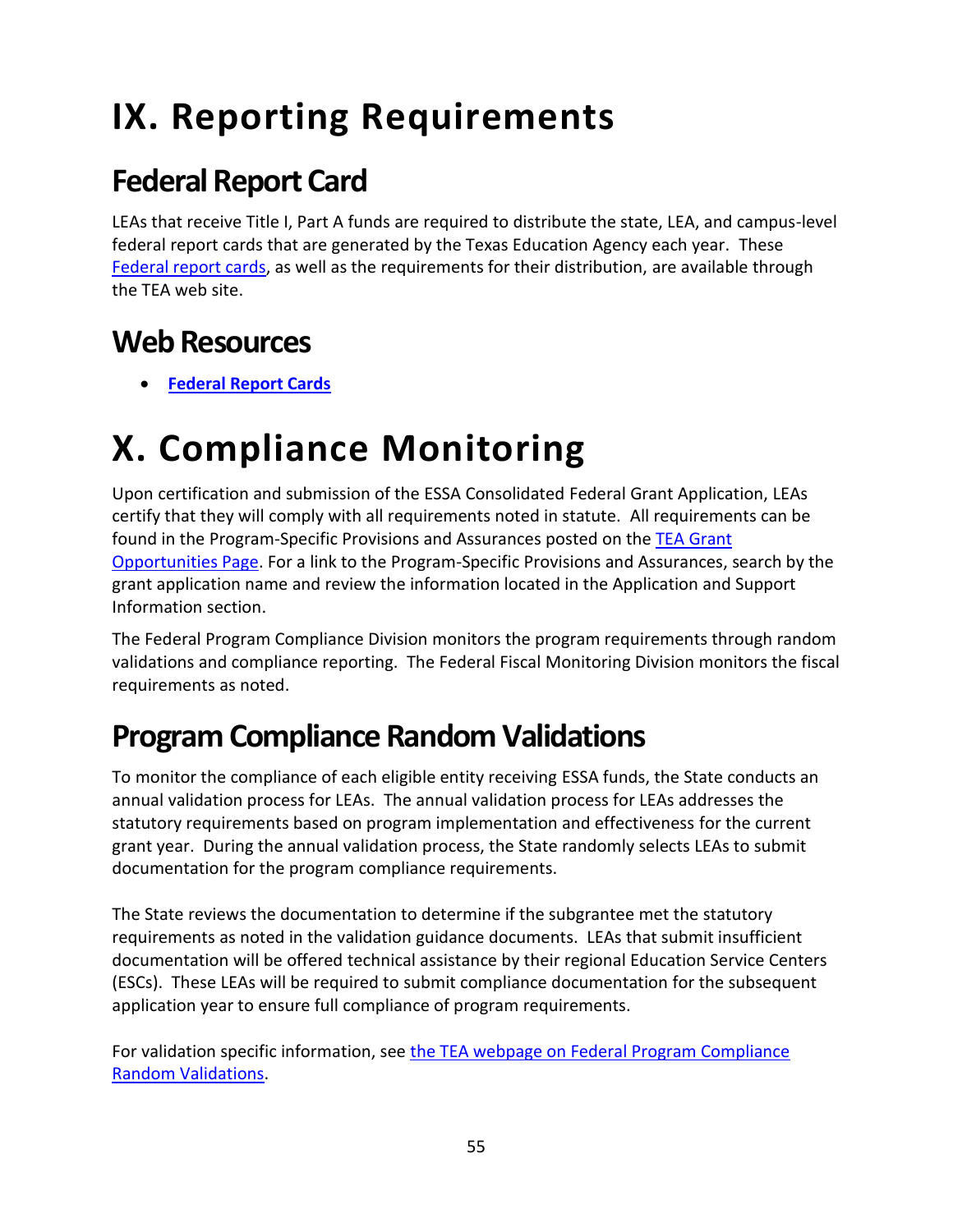## <span id="page-63-0"></span>**Program Compliance Reporting**

The ESSA Consolidated Compliance Report is completed by LEAs annually to document that LEAs complied with the program-specific provisions and assurances in the preceding application year. LEAs are responsible for indicating the sources of documentation used to establish compliance. The documentation is to remain on file at the LEA. However, it must be readily available upon request from the Texas Education Agency for audit and/or validation monitoring purposes. The ESSA Consolidation Compliance Report will assess specific statutory requirements. Additionally, the PR3001-Needs Assessment, Priorities, and Program Outcomes Compliance Report will also document progress through the collection of LEA data on student outcome-focused SMART Goals, ESSA funds spent on Strategic Priorities, and implementation of TEA-recommended uses of ESSA funds guidance that LEA's included in the preceding year on the SC3001 Needs Assessment, Priorities, and Program Outcomes Special Collections report. General Samples of Compliance Reports, instructions for completing the Compliance Reports and the Guide to the Program Implementation Questions are available at th[e TEA Grant](https://tea4avalonzo.tea.state.tx.us/GrantOpportunities/forms/GrantProgramSearch.aspx)  [Opportunities web page.](https://tea4avalonzo.tea.state.tx.us/GrantOpportunities/forms/GrantProgramSearch.aspx) For the detailed information search by the grant application name and review the information located in the Application and Support Information section.

### <span id="page-63-1"></span>**Federal Fiscal Compliance Monitoring**

The Federal Fiscal Monitoring Division is responsible for monitoring the expenditures of federal grant subrecipients to ensure federal funds are used for authorized purposes in compliance with federal statutes, regulations, and the terms and conditions of federal awards.

For additional information on the federal fiscal monitoring processes and procedures, see the TEA webpage on [Federal Fiscal Monitoring.](https://tea.texas.gov/Finance_and_Grants/Grants/Federal_Fiscal_Monitoring/Federal_Fiscal_Monitoring_Division/)

### <span id="page-63-2"></span>**Web Resources**

- **[Federal Program Compliance Random Validation Monitoring](https://tea.texas.gov/finance-and-grants/grants/essa-program/essa-program-random-validations)**
- **[TEA Grant Opportunities Page](https://tea4avalonzo.tea.state.tx.us/GrantOpportunities/forms/GrantProgramSearch.aspx)**
- **[Federal Fiscal Monitoring](https://tea.texas.gov/Finance_and_Grants/Grants/Federal_Fiscal_Monitoring)**

# <span id="page-63-3"></span>**XI. Distinguished Schools**

The National Association of ESEA State Program Administrators honors Title I Distinguished Schools from each state at the National ESEA Conference. Texas may nominate two schools annually for this national recognition.

The state's nominee for the Distinguished Performance Award meets the following criteria for the most recent 3 school years:

- Title I, Part A campus;
- Received an "A" Rating;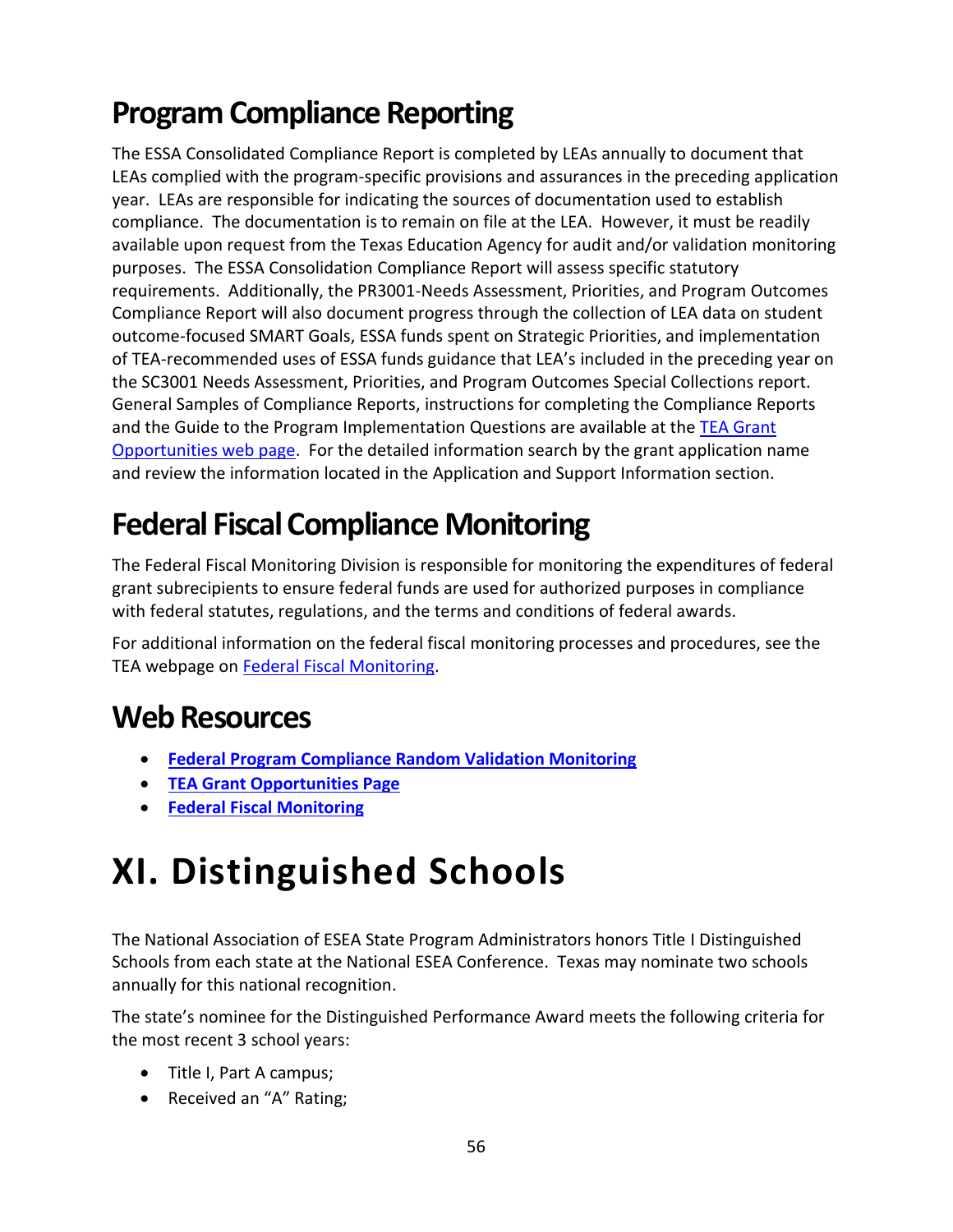- 85% or more low income\*;
- 75% or more at-risk;
- Reading and Math\*\* met academic achievement target on all evaluated groups;
- Graduation Rate\*\*\* (on campuses with grade 12) 90%; and
- Distinction Designation: Yes for Reading and.

The state's nominee for the Distinguished Progress Award meets the following criteria for the most recent 3 school years:

- Title I, Part A campus;
- Received an "A" Rating;
- 70% or more low income\*;
- Reading and Math\*\* met academic achievement target on all evaluated groups;
- Distinction Designation: Student Progress=No for the two school years preceding the most recent school year; and
- Distinction Designation: Student Progress=Yes for the most recent school year.

\*Percent Low Income from the SC5000 of the Consolidated Federal Grant Application

\*\*minimum size requirement of 25 students tested across all grades

\*\*\*Minimum size requirement of 10 students for the 4 and 5-year completion rate denominators.

Exclusions applied to both lists:

- Removed Title I campuses that were non-rated paired campuses.
- Removed campuses on the most current Public Education Grant (PEG) list.

# <span id="page-64-0"></span>**XII. Ed-Flex**

By taking advantage of Ed-Flex, LEAs can design and implement programs in ways that best meet the needs of their students and communities. Texas has been approved as an Ed-Flex State under the Every Student Succeeds Act of 2015 (ESSA). The state's Ed-Flex authority has been renewed through the 2023-2024 school year.

There are three types of Ed-Flex waivers as described below.

### <span id="page-64-1"></span>**Statewide Administrative Waivers**

Statewide administrative Ed-Flex waivers address regulations governing applications for funds and certain record-keeping provisions. These administrative waivers are automatically granted to LEAs applying for federal funds covered by Ed-Flex.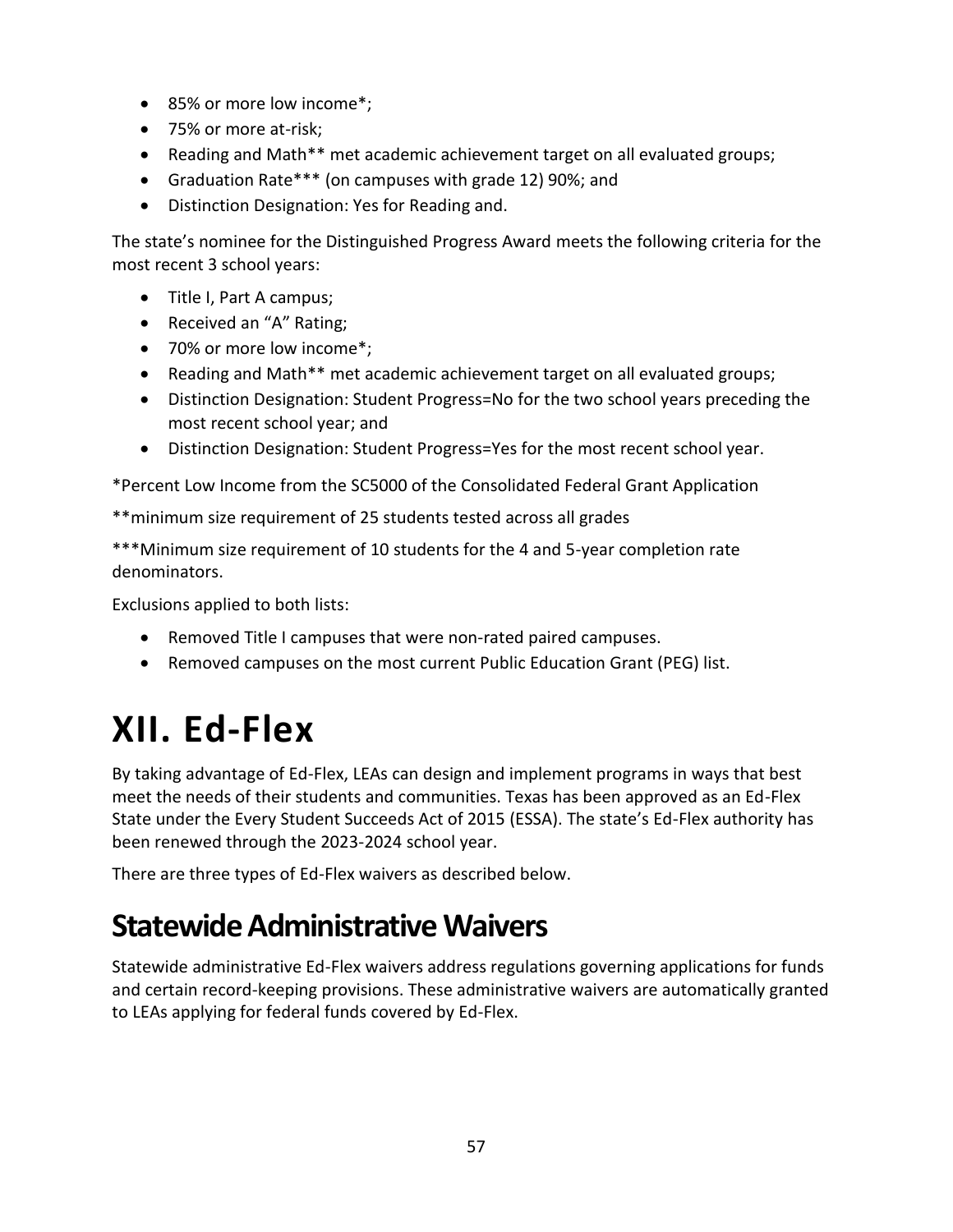### <span id="page-65-0"></span>**Statewide Programmatic Waivers**

Statewide programmatic waivers address design and delivery of federal programs covered under Ed-Flex. Statewide programmatic waivers must be applied for through the Local Education Agency's original ESSA Consolidated Application for Federal Funds. The two statewide programmatic waivers are:

- Waiver of the 40% eligibility threshold to implement Title I, Part A Schoolwide Programs [See the required [Supporting Documentation Form,](https://tea.texas.gov/sites/default/files/EDFLEXSWWVRDOC.docx) which must be completed and retained locally by the LEA, to be available on request by auditors or TEA staff.]
- Waiver of Title I, Part A 15% Roll Forward Limitation

### <span id="page-65-1"></span>**Individual Programmatic Waivers**

Individual programmatic waivers may be requested by an LEA for the district as a whole or for an individual campus. The application forms and information concerning deadlines and start dates are posted annually on TEA's Ed[-Flex web page.](https://tea.texas.gov/finance-and-grants/grants/essa-program/ed-flex-waivers)

### <span id="page-65-2"></span>**Web Resource**

• **[Ed-Flex Waivers](https://tea.texas.gov/finance-and-grants/grants/essa-program/ed-flex-waivers)**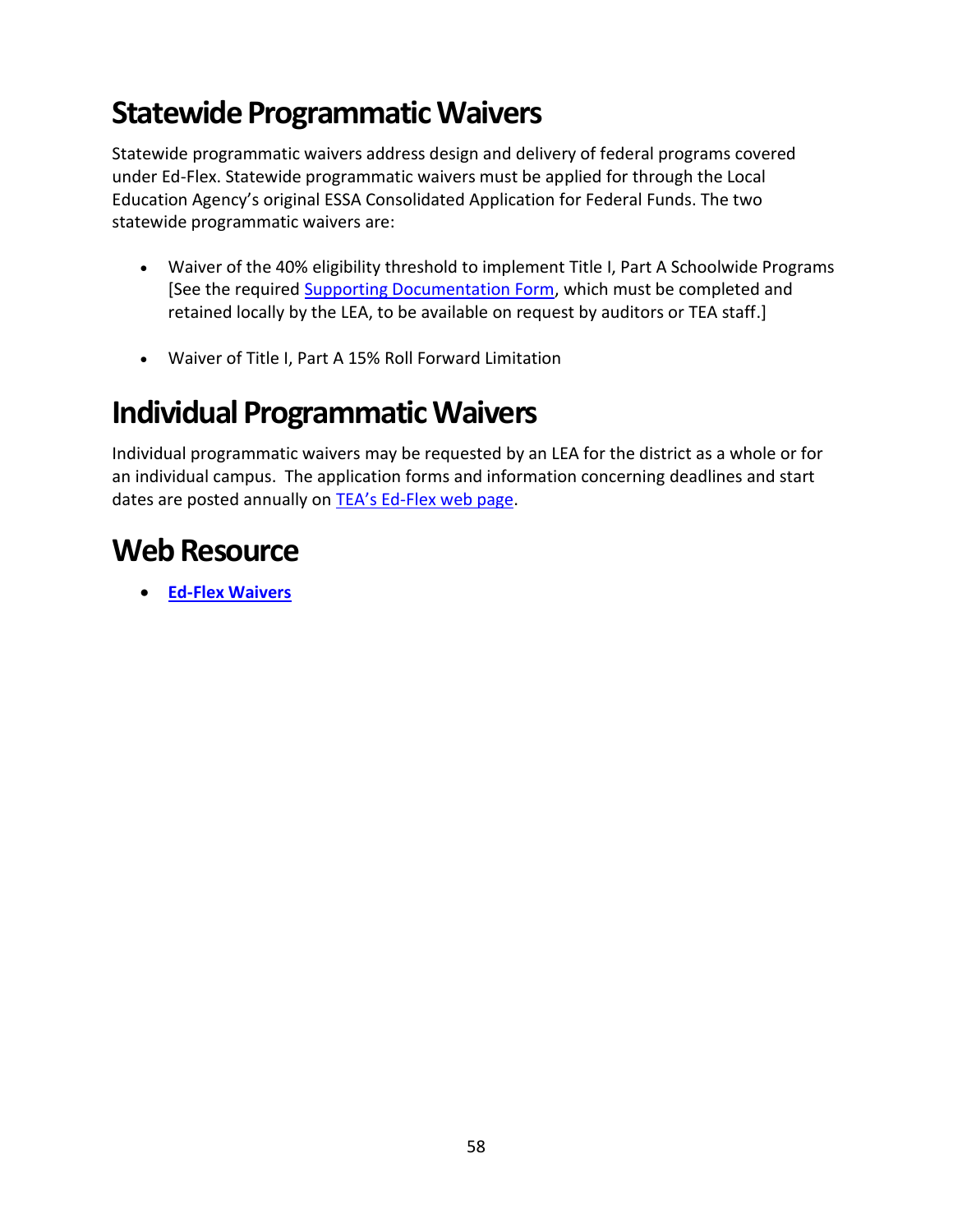# <span id="page-66-0"></span>**A-Z Topic List**

**[Acronyms](https://tea.texas.gov/sites/default/files/fpcacronyms.pdf)** [Campus Allocations](#page-18-1) [Campus Eligibility](#page-16-1) [Campus Improvement Plan](#page-23-2) **Carryover** [Committee of Practitioners](https://tea.texas.gov/finance-and-grants/grants/essa-program/committee-of-practitioners) [Community Eligibility Provision](https://tea.texas.gov/finance-and-grants/grants/essa-program/community-eligibility-provision) [Comparability of Services](#page-47-0) [Compliance Reports](https://tea.texas.gov/finance-and-grants/grants/essa-program/essa-consolidated-compliance-reports-resources) [Comprehensive Needs Assessment](#page-23-1) [COVID-19](#page-3-0) [Distinguished Schools](#page-63-3) [District Improvement Plan](#page-11-0) [Ed-Flex Waivers](#page-64-0) [Entitlement Amounts](https://tea.texas.gov/finance-and-grants/grants/grants-administration/applying-for-a-grant/entitlements) [Equitable Services to Private Nonprofit School Students](#page-54-0) [Federal Report Cards](#page-62-1) [Fiscal Requirements](#page-46-3) [Foster Care Students, Services to](#page-35-2) [Funding Transferability](https://tea.texas.gov/finance-and-grants/grants/essa-program/title-v-part-funding-transferability) [Grant Opportunities](https://tea4avalonzo.tea.state.tx.us/GrantOpportunities/forms/GrantProgramSearch.aspx) [Homeless Students, Services to](#page-34-0) [Maintenance of Effort](#page-46-1) [Paraprofessional Qualification Requirements](#page-42-2) [Parent and Family Engagement](#page-36-0) [Professional Development](#page-52-1) [Provisions and Assurances, Program-Specific](#page-10-1) [Random Validation Monitoring](#page-62-3) [Schoolwide Programs](#page-22-0)

**[State Plan](#page-8-2)**